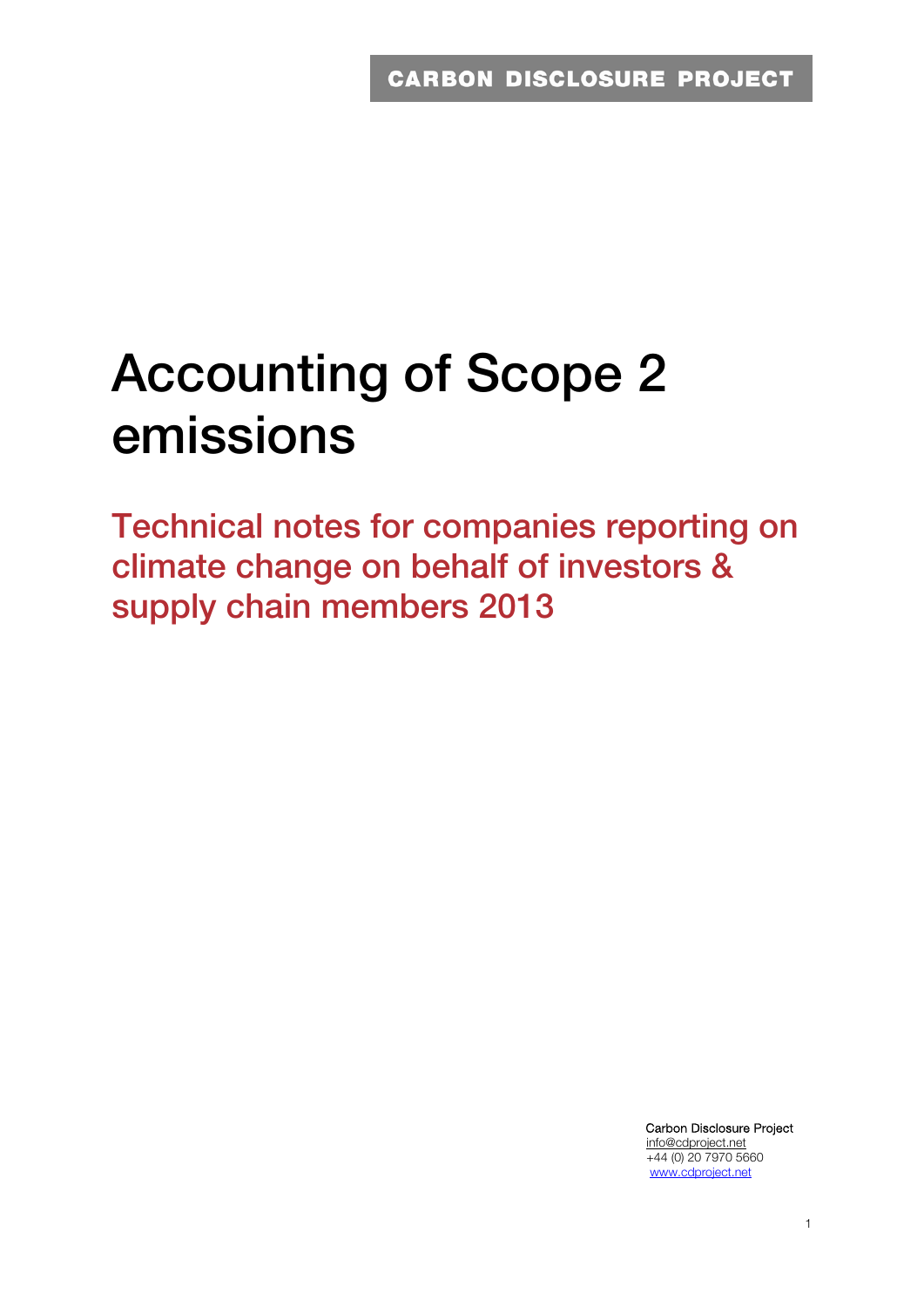## **Version Control**

| Version<br>∖ Nr. | <b>Revision Date</b> | Released   | <b>Revision Summary</b>   |
|------------------|----------------------|------------|---------------------------|
|                  | 08/02/2013           | 11/02/2013 | First public version (PF) |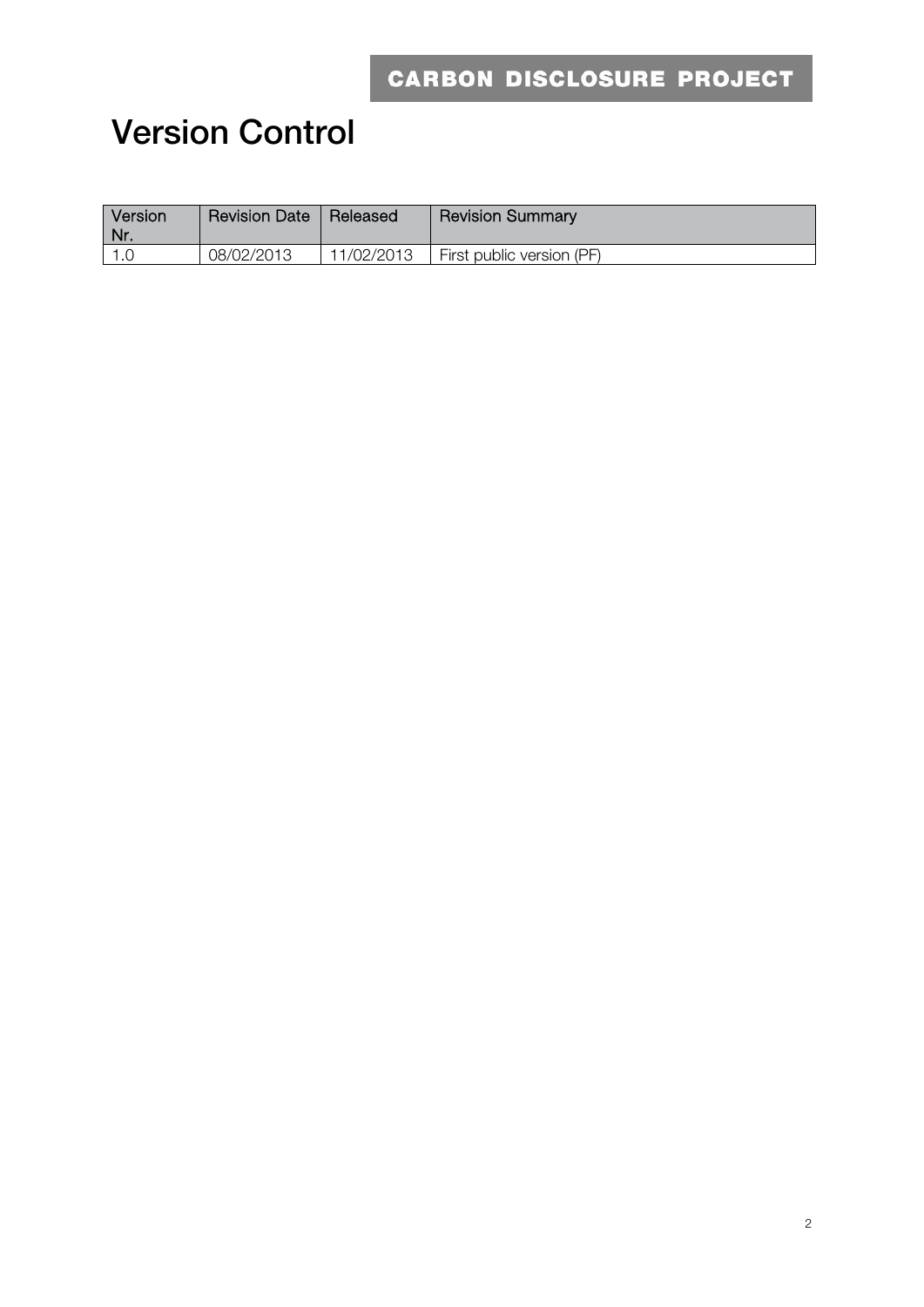## **Table of Contents**

| 1. |                                                                                   |  |
|----|-----------------------------------------------------------------------------------|--|
| 2. |                                                                                   |  |
| 3. |                                                                                   |  |
|    |                                                                                   |  |
|    |                                                                                   |  |
|    |                                                                                   |  |
| 4. |                                                                                   |  |
|    |                                                                                   |  |
|    |                                                                                   |  |
|    | North America (US and Canada) - The Renewable Energy Certificate System (RECS) 24 |  |
|    |                                                                                   |  |
|    |                                                                                   |  |
|    |                                                                                   |  |
|    |                                                                                   |  |
|    |                                                                                   |  |
|    |                                                                                   |  |
|    |                                                                                   |  |
|    |                                                                                   |  |
| 5. |                                                                                   |  |
| 6. |                                                                                   |  |
| 7. |                                                                                   |  |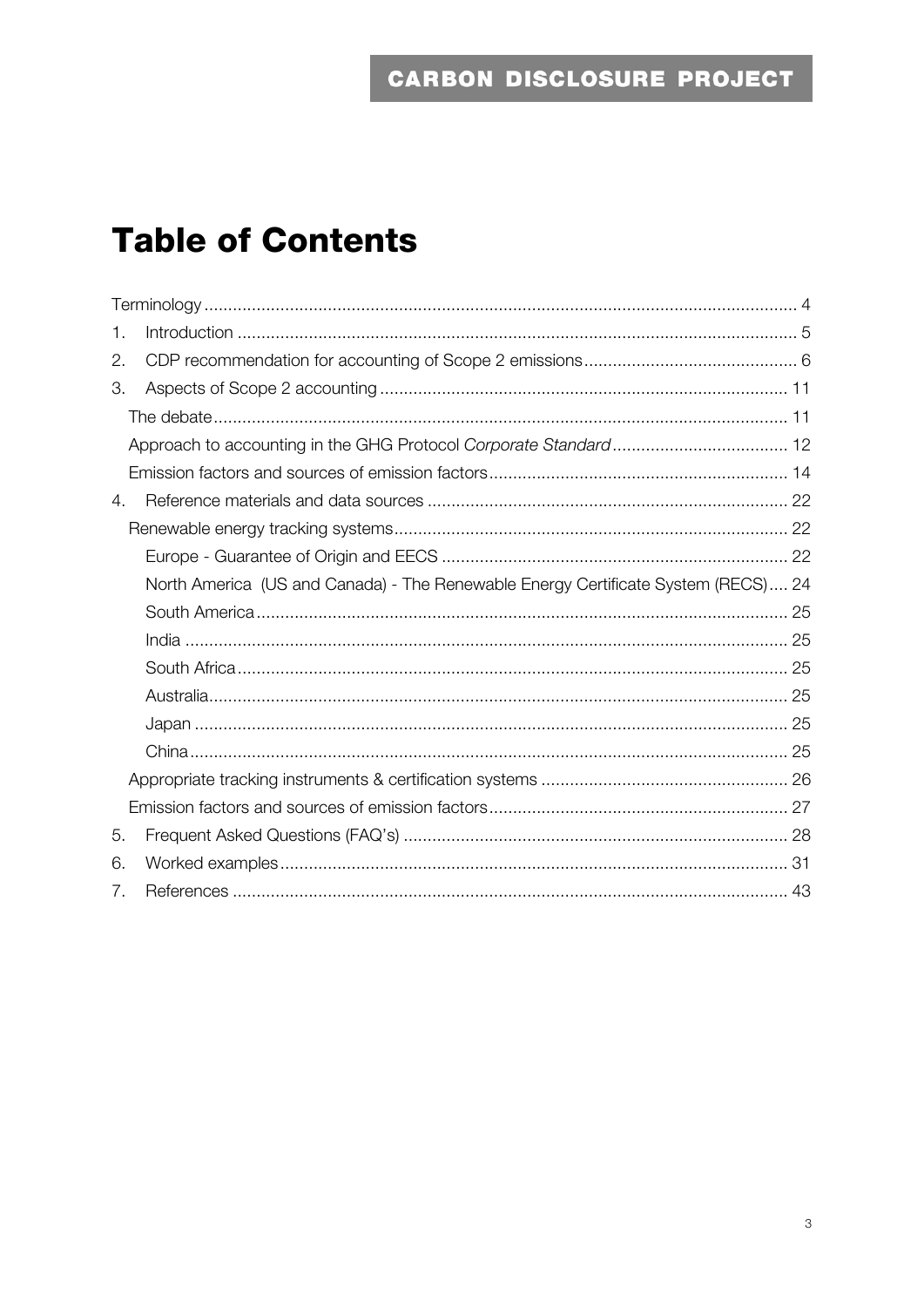## **Terminology**

Contractual instrument – a contractual instrument is any contract between two parties on the purchase of physical electricity, which does not necessarily imply the sale of specific characteristics of the electricity and the exchange of "tracking instruments". According to this definition, a Power Purchase Agreement is a "contractual instrument".

Tracking instrument – a distinction is made between "contractual instruments" and "tracking instruments". A tracking instrument is used to track specific electricity characteristics, from the origination up to the final consumption, allowing for robust traceability of those characteristics through a proper and auditable system. Tracking instruments can have different names depending on the specific system they originate from. They can be designated as a "certificate", "tags", an "instrument", "credits", a "guarantee of origin", etc. For the purpose of this guidance the term "tracking instruments" will be used as the overarching concept for all these different designations.

Certificate – generally an instrument created by a certification scheme that can be based on a proper tracking instrument (e.g. a REC or a GO) or not. As an example Green-e is a certification scheme based on North American RECs (tracking instrument). Green-e certifies that certain criteria are met when purchasing the REC.

- GO Guarantee of Origin
- EECS European Energy Certificate System
- PPA Power Purchase Agreement
- REC Renewable Energy Certificate

Residual mix – the residual mix is the electricity mix delivered to the consumers that don't have a contract to get a particular form of electricity (e.g. consumers buying green electricity). For more information check http://www.res-e.org/learn/residual-mix/.

Vintage of REC/GO – the year the REC/GO (or similar tracking instrument) has been issued

Year of source – the year that the renewable electricity source became operational. This information can be documented in the tracking instrument.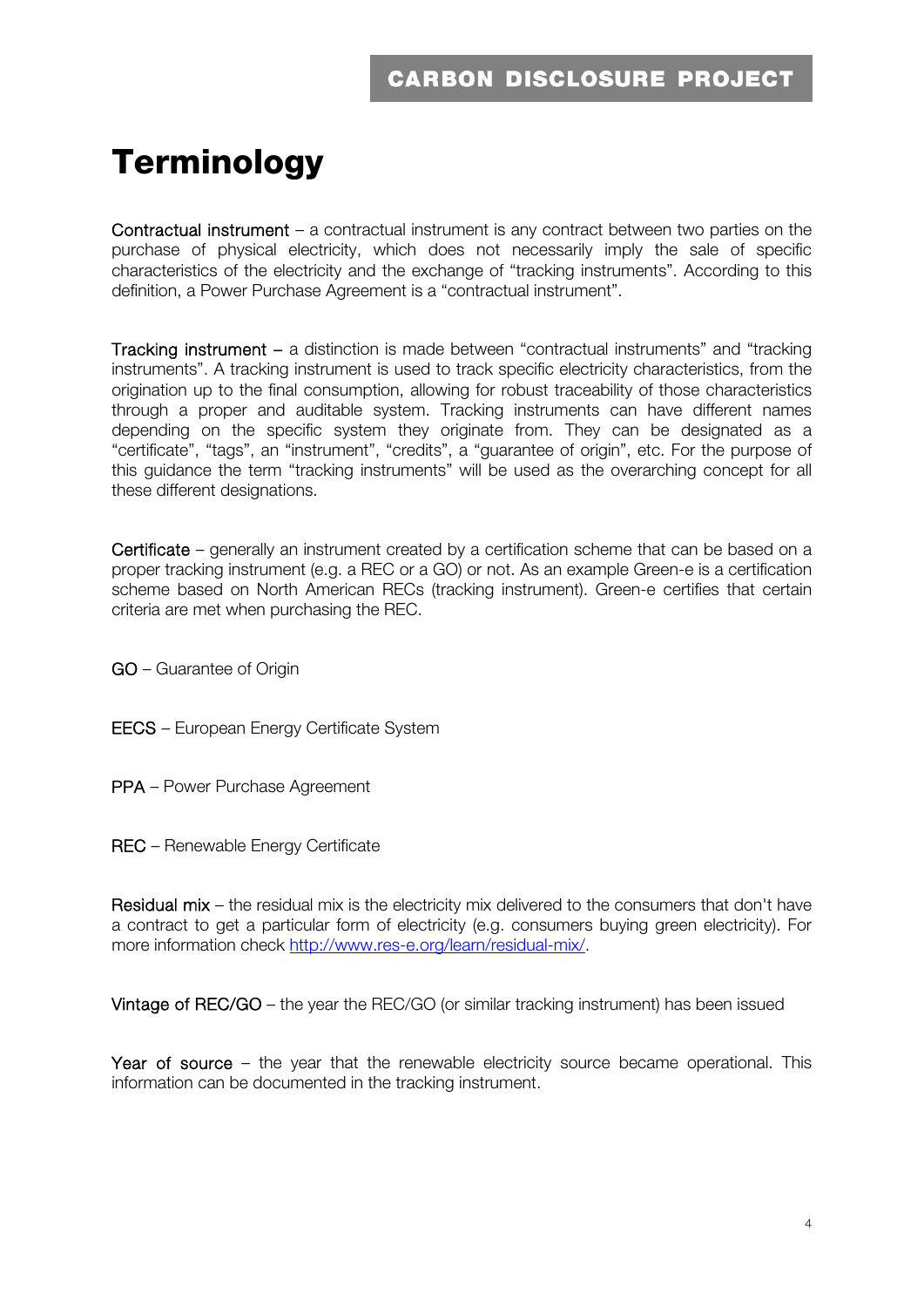## **Introduction**

This document has two main objectives. The first is to present and explain the new recommendations introduced by CDP in the 2013 disclosure cycle on the calculation of Scope 2 emissions in corporate GHG inventories (Scope 2 accounting). The second objective is to summarize the main questions arising from the current debate on Scope 2 accounting.

The first section presents CDP's new recommendations for accounting and reporting of Scope 2 emissions, introduced in the 2013 disclosure cycle. These recommendations are based on continuing discussions arising from the GHG Protocol process to develop Scope 2 Accounting Guidance, which clarifies the calculation methods noted in the Corporate Standard. This CDP guidance precedes the final GHG Protocol Scope 2 Guidance, due to be published in the spring of 2013 and may therefore be updated to align with it. They represent interim recommendations in light of the on-going GHG Protocol process and reflect CDP's position in it, while recognizing the evolving nature of electricity grid management and accounting methods to reflect it.

The second section of this document provides a short but complete introduction to the key questions arising from the current debate on Scope 2 accounting. In this section the "debate" held by stakeholders will be described. It presents the approach to accounting followed by the GHG Protocol *Corporate Standard* and how it relates to emission factors and sources of emission factors used for Scope 2 calculations. This document does not aim to cover all possible aspects of Scope 2 accounting and it should not be used as a source of emission factors.

In the third section complementary relevant information is made available. This section documents, as thoroughly as possible, references and data sources to support aspects covered in previous sections. This section is a work in progress and at the time of publication has no presumption of being complete.

The final sections of this document offer answers to frequently asked questions, provide real-life worked examples, and list the references used to compile this document.

The intended reader of this document is anyone looking to obtain a deeper understanding of how companies should account, and are already accounting, for Scope 2 emissions. Users that may find this document useful include: sustainability officers; preparers of information within companies; GHG accounting practitioners, and ESG analysts.

Last, but not least, CDP would like to thank RECS International, Resource Solutions and the Greenhouse Gas Protocol for their contributions and comments on early drafts of this document.

If you have any questions, comments or suggestions about the content of this document please contact CDP at respond@cdproject.net.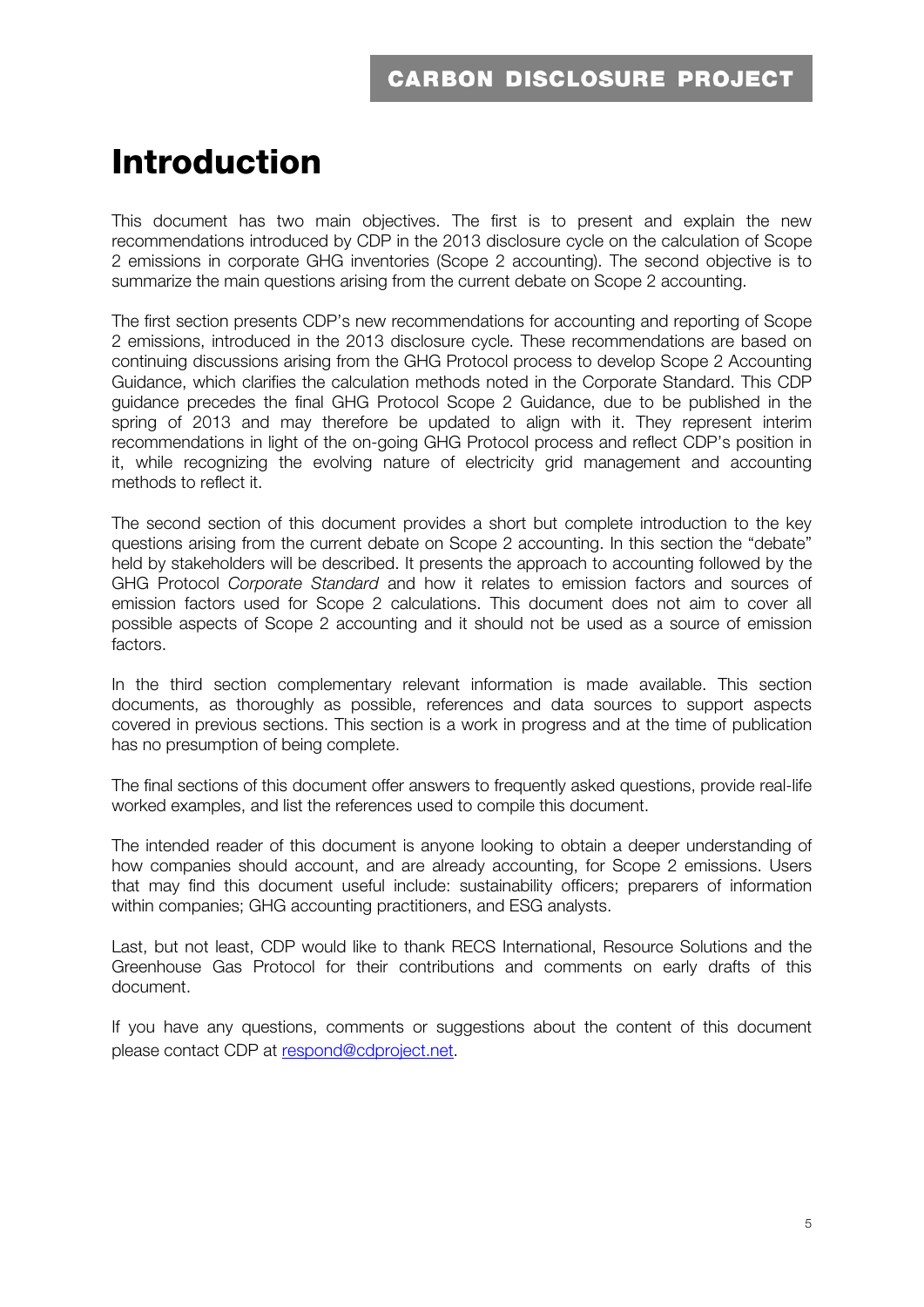## **CDP recommendation for accounting of Scope 2 emissions**

The GHG Protocol has been leading the process to develop Scope 2 Accounting Guidance, to clarify the calculation methods noted in the *Corporate Standard*. This Guidance is expected to be published in spring 2013, and its discussions and materials have informed and been used to produce this CDP document.

CDP's reporting recommendations reflect the practices and principles that CDP and many of the active stakeholders have supported throughout the consultation period. This document was prepared with inputs from the GHG Protocol team. Future changes to this guidance will be made if and when needed, after the GHG Protocol Guidance has been published.

#### *Rationale for the changes in CDP's recommendations on Scope 2 accounting*

For the past four years CDP had asked companies to follow a set of criteria on Scope 2 accounting that addressed the issue of double counting of properties. CDP found that companies were not applying the criteria consistently. Some companies would not consider their certificates as being double counted and would include them in their main Scope 2 figure, while others would consider them as being double counted and would therefore choose not to include them in their main Scope 2 figure. They would instead include them in an alternative contractual figure reported separately. In practice, companies found the criteria difficult to assess and it was difficult to ascertain who was double counting. When looking at the Scope 2 practices of companies reporting to CDP, CDP found the following problems:

- the recommendation to use "grid averages" in the absence of clear mandates to produce emission factors also leads to double counting and quality issues;
- the existence of two Scope 2 figures was introducing parallel ways of accounting for Scope 2 and added complexity into the accounting process:
- despite the criteria specified by CDP, transparency and clarity of disclosure did not improve.

In addition, CDP observed two factors that would favor a new approach to Scope 2 accounting:

- there are systems and methods in place and that can be further developed to avoid the double counting of properties that are sold separately from the physical electricity;
- Consumers' choices can play an important role in changing markets by shifting demand and there should be a way to reflect these choices in the indirect emissions profile.

In order to increase the transparency and simplify Scope 2 accounting, CDP has updated its recommendations on Scope 2 accounting and the relevant sections in the 2013 information request. These changes were introduced following: discussions held between CDP and several companies throughout the years; the work that the GHG Protocol has been leading to develop internationally-applicable Scope 2 Guidance, which has highly informed and shaped this guidance; the strategy for change, published by CDP in 2010; and, the public questionnaire consultation conducted by CDP in September 2012.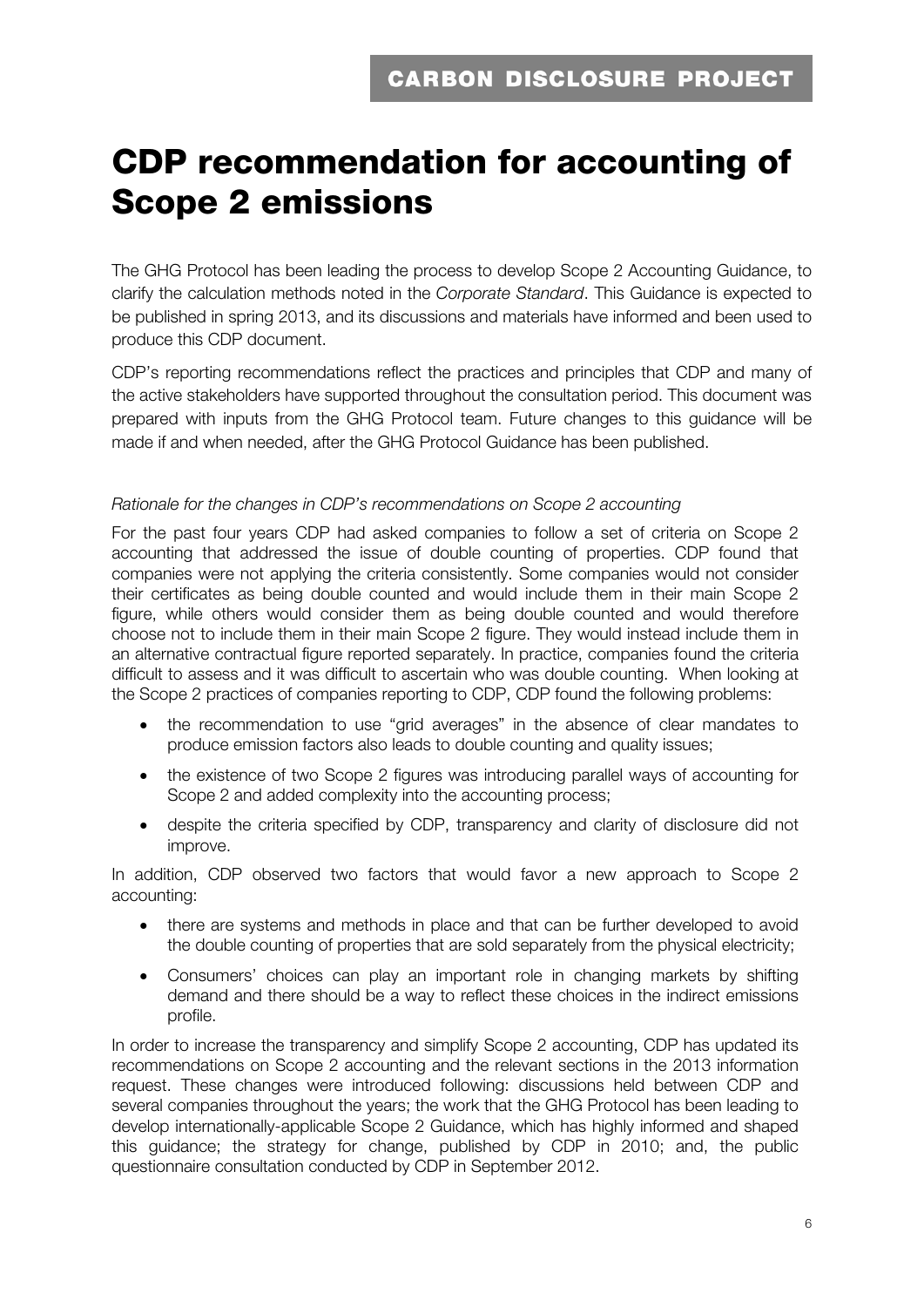#### *CDP's recommendations on Scope 2 accounting*

CDP recommends that companies responding to the CDP core climate change questions follow the hierarchy of guidelines listed below when selecting emission factors for Scope 2 accounting:

- 1. Use source specific emission factors, based on renewable energy tracking systems;
- 2. If a company is not buying tracking instruments then it should be using supplierspecific emission factors, particularly where this is an established country practice and there are robust methodologies/regulations in place requiring this type of disclosure from suppliers;
- 3. If a company is not buying tracking instruments and option 2 above is not possible, then it should follow the guidance listed below:
	- a. Use "corrected grid average factors" (residual mix). These are grid average emission factors that have been corrected to take into account renewable electricity that has been produced within the grid region but sold separately using tracking instruments;
	- b. If there are no "corrected grid average emission factors" available then it should use emission factors that reflect import and export of electricity for the given geography that better reflect the consumption of electricity in that geography;
	- c. If the option above is not available, then it should use production based emission factors, such as the ones provided by the IEA, where the emission factor reflects the production of electricity within a given geography.

Furthermore, CDP has also updated its recommendations on targets covering Scope 2 emissions. Companies reporting targets that cover Scope 2 emissions should clarify whether the target is planned to be achieved through a reduction of energy consumption or through the purchase of low carbon energy. Targets covering Scope 2 emissions should consider both aspects but companies should clarify what portion of the emissions reduction is expected to be achieved by decreasing the consumption of energy and what portion is to be achieved through decarbonized energy.

CDP recommends that companies responding to the CDP core climate change questionnaire follow the hierarchy of guidelines listed below when seeking to implement activities to reduce their Scope 2 emissions:

- 1. Reduce the purchase and consumption of energy. This can be achieved by energy efficiency measures or by consuming renewable energy produced by on-site sources;
- 2. Procuring low carbon energy carriers from renewable sources;
- 3. Other measures.

#### *Changes made to the information request*

The changes made to the information request seek to increase the transparency of Scope 2 disclosure while minimizing change in the questions.

The key change is that companies now have the option to reflect their Renewable Energy purchases in their main Scope 2 figure if they wish to do so. However, this is optional and companies may also choose not to do this. In order to distinguish between companies that use low carbon energy carriers (such as electricity) and fully account for them and those that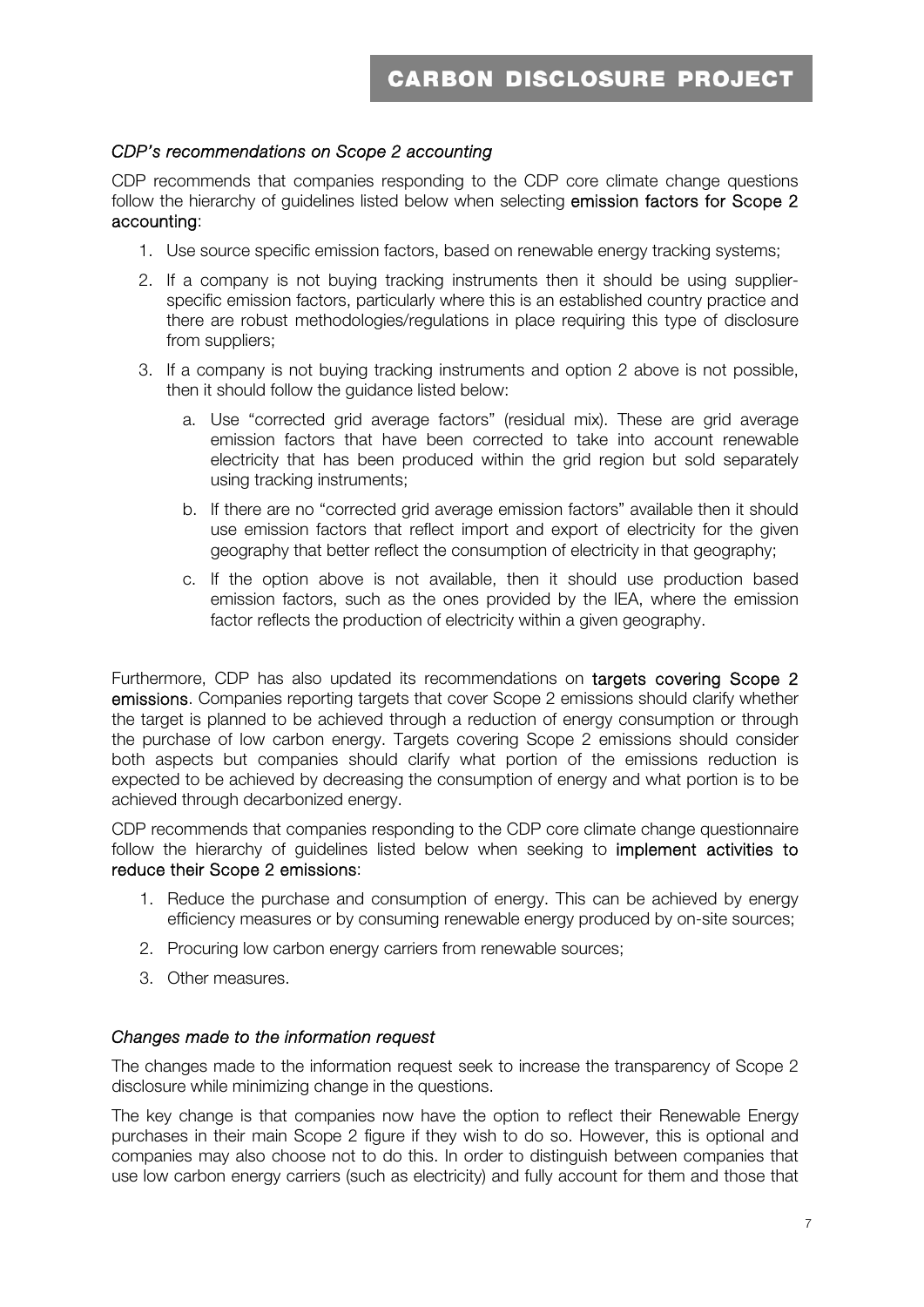do not, CDP will ask companies to report how much electricity has been consumed and how much has been accounted for at a low emission factor. Companies that choose to account for electricity at a low emission factor should disclose this information. These changes in CDP's recommendations have led to the following questionnaire changes:

- Deletion of the section pertaining to contractual Scope 2 emissions (section 11 in the 2012 information request);
- The addition of two columns in the Scope 2 country breakdown (question 10.1a):

o Purchased and consumed electricity (MWh) – this column will require the disclosure of the purchased and consumed electricity (activity data) associated with the Scope 2 figure reported in the same line. This should encompass all purchased and consumed electricity, independent of the emission factor rate that the electricity has been accounted for.

o Purchased and consumed electricity accounted as green power (MWh) – this column will require the disclosure of the purchased and consumed renewable electricity (activity data) associated with the Scope 2 figure reported in the same line, that has been accounted at a zero (or near zero) emission factor, and that is properly backed by tracking instruments. If no electricity has been accounted at a zero (or near zero) emissions factor, then companies should report zero in this column.

• An additional question (question 11.4) has been added to the "Energy" page, requiring the disclosure of information related with electricity accounted at a zero emission factor. This includes the basis for applying a low emission factor and any comments considered necessary to explain it.

The changes in CDP's Scope 2 accounting recommendations will have an effect on the following reporting areas:

- Targets (question 3.1): if you have specific policies on contracting renewable energy, which have been considered in your target setting, you can reflect it in your disclosure. It is important that in the narrative part of the disclosure (the "Comment" column) you provide details as to how the target is expected to be met: energy reduction consumption; production of energy by company; contracting renewable energy and reflecting it in the accounts.
- Emission Reduction Activities (question 3.3): as with targets, you can now reflect any specific policies on contracting renewable energy in your emission reduction activities. If you are already buying renewable energy instruments and accounting them as a zero emission factor, then emission reductions activities can only be achieved as "additional purchases" to what you are already doing. Therefore, emission reductions activities are established by comparing what you have done in the previous year and what you are proposing to do for the next year(s). Contracting renewable energy power as an emission reduction strategy is a serious and long time commitment to renewable power. If you stop buying it, your footprint can immediately increase.
- Total Scope 2 emissions and respective breakdowns (questions 8.3 and 10.1a): you can reflect specific policies on contracting renewable energy into your global Scope 2 figure, as well as in the breakdowns.
- Energy (question 11.4): you will be requested to explain the basis for applying low emission factor in Scope 2 accounting, for example because you are producing renewable electricity on site; because RECs or GOs bought; because of specific PPAs; etc.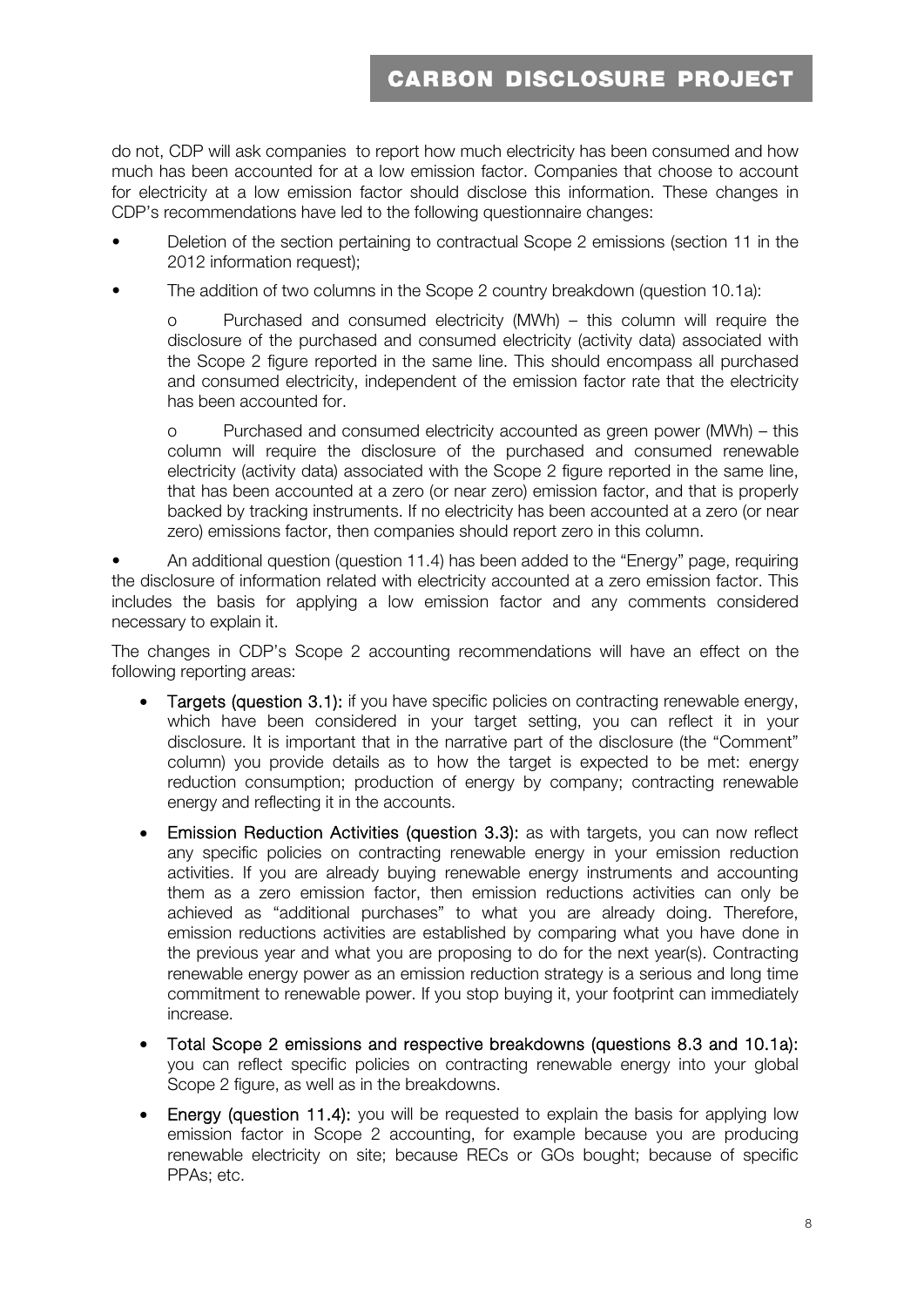Emissions performance (question 12.1a): you can reflect specific policies on contracting renewable energy into your disclosure on emissions performance, namely if your Scope 2 emissions have reduced as a consequence of buying RECs or GOs you can consider that as a emission reduction activity. If you have previously not accounted for these types of instruments, but now wish to account for them, you can consider it as a "Change in methodology".

In the USA RECs can also convey information on emission reductions, calculated using a consequential approach<sup>1</sup>. Companies should not use this information to calculate their Scope 2 figures, but if they wish to do so they can report it in the "Further information" field of the questionnaire pages "Emissions data" or "Scope 2 Emissions Breakdown", as an avoided emission figure.

#### *CDP's approach to additionality and other eligibility criteria*

An issue that is frequently raised when discussing Scope 2 accounting and renewable electricity is the "additionality" of the renewable electricity. Additionality is the need to satisfy that the activity (renewable energy production; an emission reduction project) has certain characteristics (is new renewable energy capacity; would not have happened) as a consequence of specified actions, policies or interventions (buying renewable energy certificates; generation of CERs).

CDP views additionality as a criterion that is essential in the carbon offset market but is misplaced within the context of the renewable energy instrument markets. Within the context of renewable energy instrument markets, additionality should be seen as an "eligibility criterion" [2]. Eligibility criteria are defined by policymakers for the purpose of selecting tracking instrument and energy sources that reflect a set of preferences and aim to achieve a specific policy outcome. CDP holds the opinion that, as long as the Scope 2 figure can be produced without double counting or loss of attributes (is robust), specific policy preferences and their associated eligibility criteria should not be specified in the context of inventory Scope 2 accounting.

Furthermore, because CDP is a global initiative and cannot accommodate for all the different and sometimes contradictory policies around the globe, it does not assign a role for eligibility in calculating a gross Scope 2 emission figure.

Such difference in policies can be illustrated by a fictitious example:

- Animal conservation organizations requiring renewable electricity to be sourced from existent sources – guaranteeing that no new habitat loss or other impacts are being created for animal conservation purposes;
- Climate change organizations requiring renewable electricity to be sourced from sources that have started to operate in the last 10 years.

In this example, both groups have commendable environmental objectives, but the policy recommendations are opposed to each other.

Buying of renewable electricity from old renewable capacity has been particularly under attack by certain organizations and can constitute a risk for companies. This can be perceived by those organizations as "green washing" and an "easy way to decrease the carbon footprint".

<sup>&</sup>lt;sup>1</sup> Working in practice as a "Scope 2 offset". See next section for an explanation of consequential accounting.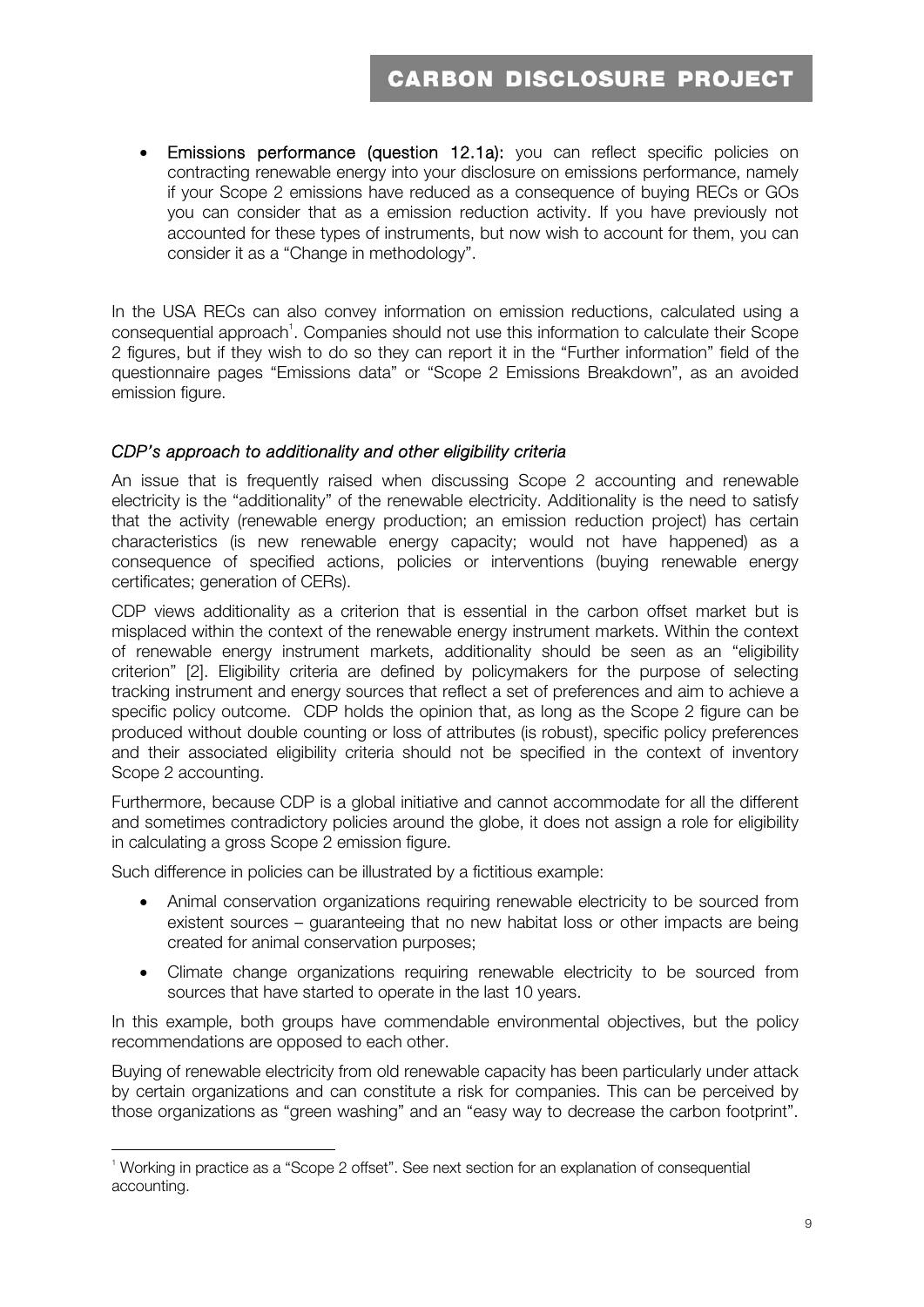Likewise, buying renewable electricity that has received public funding can be labeled as "cheap way to decrease footprint" and a "robbery of the tax payer" who has partially funded that power.

From a CDP perspective, many of these considerations are, and should be, at the discretion of national governments and policymakers, and their decisions should be respected or debated in the appropriate forum. One country, for example, might decide that all feed in tariff support shall be granted to renewable capacity only if tracking instruments are not issued or are retained by the state, while another might consider that on top of the feed in tariff, all producers have the right to sell the electricity properties provided they use appropriate tracking instruments. What is relevant is that, under an "attributional approach" to accounting using appropriate tracking instruments, the accounts can be robust while there is flexibility for companies to decide their best approach and governments their specific policy on renewable energy support mechanisms.

However, CDP recognizes that eligibility criteria exist for good reasons. Different attributes can imply different impacts on the environment and on carbon emissions. As such depending on time, location and point of view – companies, stakeholders and the general public, might require different eligibility criteria. The fundamental issue is to guarantee that the tracking instruments can track these different characteristics and in a way that is as robust as the electricity quantities tracking.

Recognizing that eligibility can play a role, in future CDP might consider introducing specific eligibility criteria within its performance scoring policy. This would be introduced in order to reward leading companies that promote or support environmental good practices through their energy procurement decisions. At the moment of writing CDP has no plans to do this but it might choose to introduce this change in future.

When sourcing electricity and accounting for it, companies should consider their own internal policy objectives and what they want to achieve, as well as their stakeholders. Companies wanting to decrease their carbon footprint and contribute to increased renewable capacity might choose to set criteria for the electricity they purchase. For example, they might require that the electricity purchased is not generated by sources that have been subsidized by government, and have been generated from recent renewable capacity. On the other hand, companies wanting to contribute to energy independence and local climate resilience might choose to generate their own electricity or to source it locally. It is appropriate for companies to articulate their reasons within their climate strategy narrative.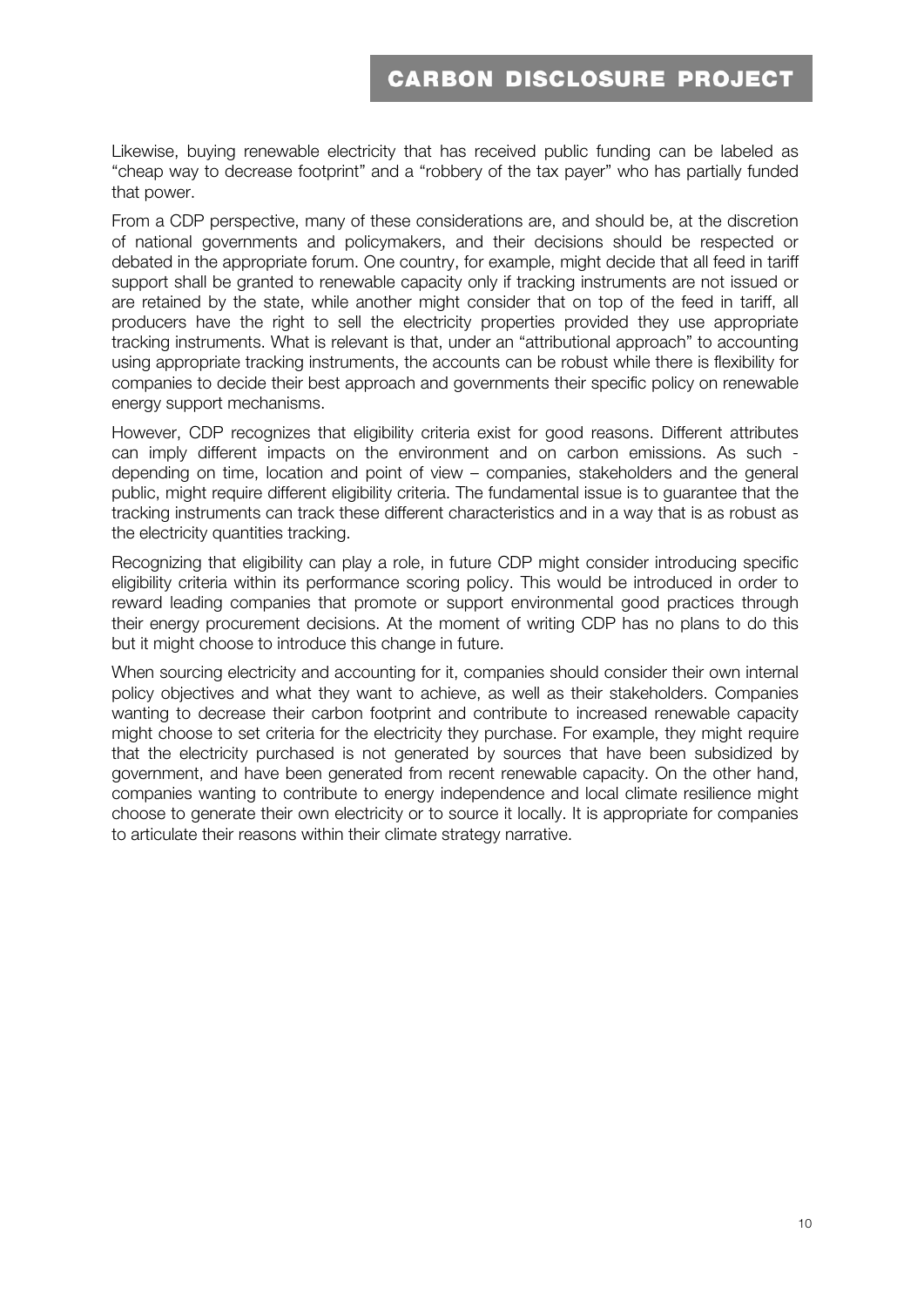## **Aspects of Scope 2 accounting**

The purpose of this section is to introduce and summarize the key issues arising from the discussion that has been talking place over the past three years on Scope 2 accounting.

#### The debate

The GHG Protocol *Corporate Standard* serves as the international standard for corporate greenhouse gas (GHG) accounting. The *Corporate Standard* introduced and defined the concept of "operational scopes" to promote transparency and to make the protocol more useful to different types of organizations and climate-related goals. Scopes 1 and 2 have been established in order to "ensure that two or more companies will not account for emissions in the same scope". In other words, to avoid double counting within the same scope  $[1, pp. 25]^2$ .

In the GHG Protocol *Corporate Standard,* Scope 2 covers "emissions from the generation of purchased electricity consumed by the company." Purchased electricity is defined as electricity that is purchased or otherwise brought into the organizational boundary of the company. Scope 2 emissions physically occur at the facility where electricity is generated" [1, pp. 25]. The footnote attached to this paragraph states that "The term 'electricity' is used … as shorthand for electricity, steam, and heating/cooling" [1, pp. 33]. "For most consumers, Scope 2 predominantly includes electricity consumption, but other purchased energy products such as distributed heat/steam facilities also fall into this category" [2].

The GHG Protocol *Corporate Standard* continues to explain that Scope 2 "reflects emissions from the generation of energy that is purchased and consumed in the facilities or equipment owned/ controlled by the reporting company. It is an indirect emissions category because the source of the emissions is physically located outside of the reporting company's organizational boundary" [2].

Due to the nature of most energy distribution grids, in particular electricity, companies cannot precisely identify the generation source of the energy they consume in their operations. Multiple energy generation sources typically contribute to the energy available on the grid. Their contribution will vary depending on the demand for power and how the grid operator dispatches that energy production demand.

One of the issues that can cause a conceptual problem is the impossibility to track the physical flow of electricity. This issue has been addressed in some markets by creating a parallel information flow which can be managed separately from the physical electricity<sup>3</sup>.

Several approaches can be used to estimate the emissions associated with the purchased energy companies consume. However, in current practice the following three main approaches (all noted in the *Corporate Standard)* have been used:

 $2$  This, however, requires that a further condition is fulfilled: all the companies need to follow the same approach to organizational boundary setting and consolidation of accounts.

<sup>&</sup>lt;sup>3</sup> See section "Renewable energy tracking systems" later in this paper.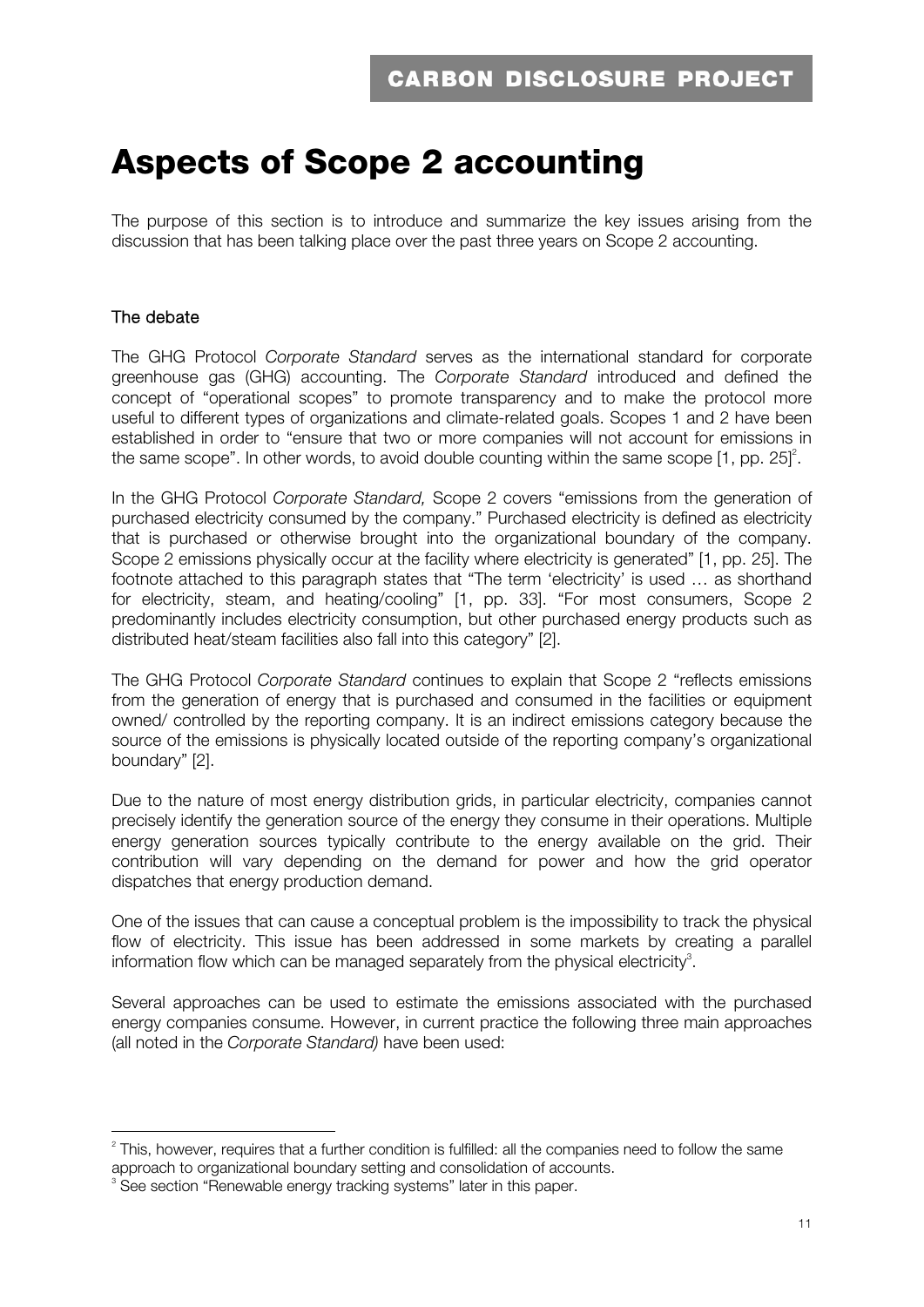- 1. The use of energy-specific tracking instruments, such as Renewable Energy Certificates (RECs) or Guarantees of Origin (GOs), as a means to claim a specific emission factor for Scope 2 calculations;
- 2. The use of supplier-based programs or labels and power purchasing agreements<sup>4</sup> (contracts), that are not backed by tracking instruments, as a means to claim a specific emission rate;
- 3. The use of location based emission factors, usually averages reflecting either production or consumption within a certain time frame, as a mean to produce a Scope 2 figure that can represent the average CO<sub>2</sub> production for a consumer of a given grid.

Technical and normative uncertainties raise questions over whether any of these approaches should be introduced as standardized procedures in GHG accounting. These uncertainties raise concerns in the following areas:

- a. alignment of accounting practices and comparability of accounts;
- b. the robustness of the figures and risks of double counting;
- c. the equitable attribution of "green claims";
- d. and the general credibility of company's accounts and reduction claims.

These uncertainties affect all stakeholders:

- Companies are left without a clear link between their energy purchasing strategies and their GHG reduction goals;
- Verifiers lack a clear way to evaluate the energy emissions reported in corporate GHG inventories;
- Investors and the public in general, are left without the real confidence in the information that is provided to them.

Within the past three years, a considerable discussion has occurred around these issues. Accounting for Scope 2 emissions associated with energy purchase and consumption can present many conceptual and technical challenges. The GHG Protocol is seeking to provide international Scope 2 Guidance that clarifies appropriate methods, and is due to be published in spring 2013. Until its publication, CDP's reporting recommendation reflects an interim recommendation of the practices and principles that it and many other active stakeholders in the GHG Protocol consultation have supported. These notes have been done with inputs from the GHG Protocol

#### Approach to accounting in the GHG Protocol *Corporate Standard*

In the GHG Protocol *Corporate Standard*, Scope 1,Scope 2 and Scope 3 are defined in the context of a corporate inventory (or attributional) approach to accounting<sup>5</sup>, where actual

<sup>&</sup>lt;sup>4</sup> In certain jurisdictions some of these emission rates can be backed by tracking instruments, e.g. in the US PPAs will generally include the transfer of RECs, and in Europe electricity disclosure from suppliers will generally be backed by Guarantees of Origin. When such cases occur this should be considered under line 1 "use of energy specific tracking instruments".

<sup>&</sup>lt;sup>5</sup> The terminology is derived from the one established as part of life cycle analysis (LCA) methodologies and two approaches are considered: attributional and a consequential approach. An attributional LCA inventory answers the question "What are the total emissions from a given process/entity?". It tracks the responsibility for real emissions delivered to the atmosphere by a given entity/process. The objective is to allocate (or attribute) the total mass of emissions according to specified criteria, avoiding to the extent possible double counting. The attributional approach is the approach adopted by the GHG Protocol *Corporate Standard* for corporate inventories. A consequential approach, on the other hand, tries to answer the question "What are the systemic consequences (changes) in total (system) emissions from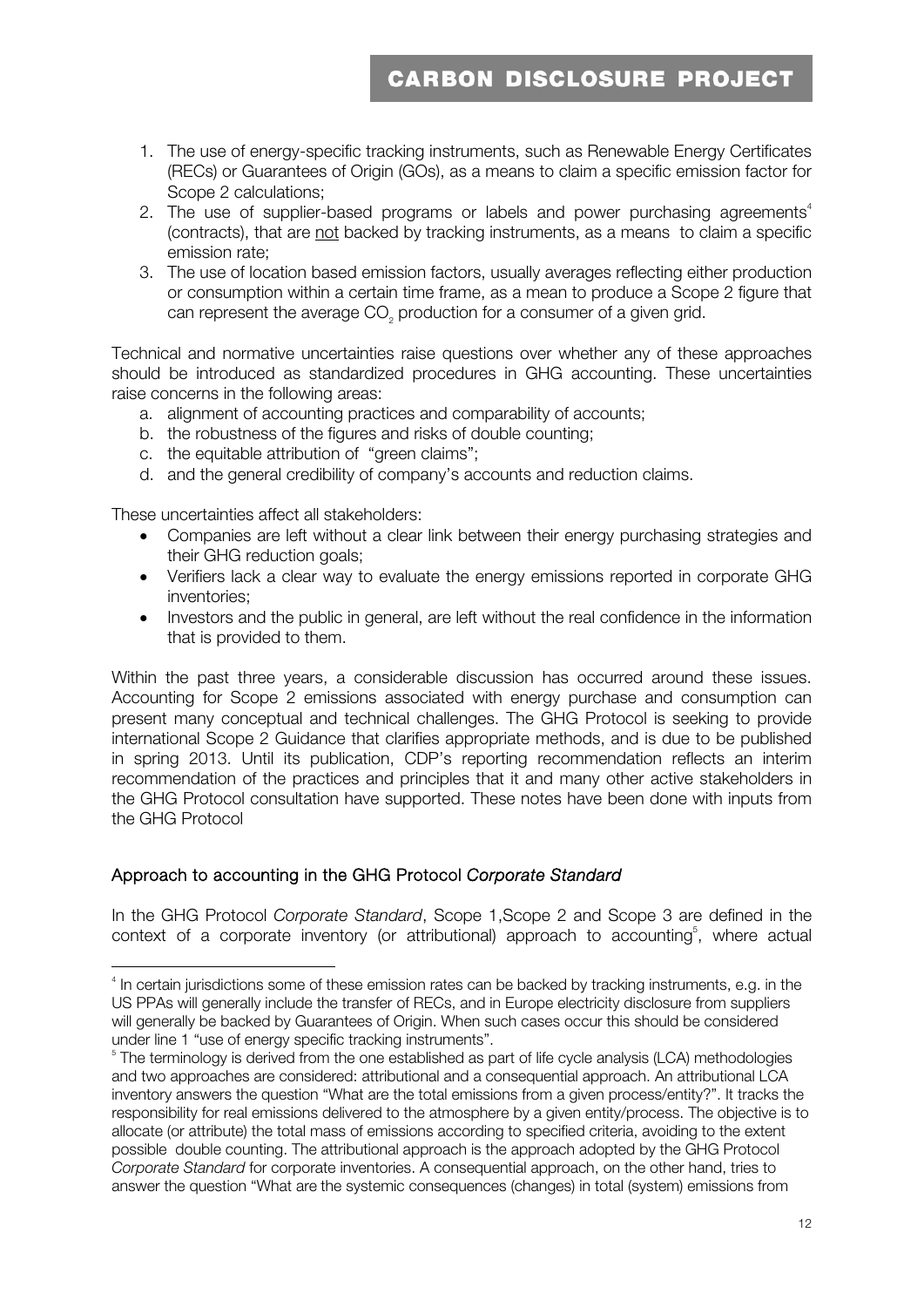emissions (either direct or indirect) to the atmosphere are to be tracked to a given source/entity [2, 3]. A variety of approaches can be used to make this attribution, based on the sources of information available, the regulatory framework in place, companies' level of environmental awareness, and companies' proficiency in GHG accounting.

For the attributional accounting of Scope 2 emissions, companies will generally use one single and simple calculation method or expression:

Emissions [tCO2e] = Activity data [MWh] \* Emission Factor [tCO2e/MWh]

Where:

- Activity data is for example the amount of electricity purchased and consumed in megawatt-hours (MWh). This value will generally be measured (by a physical device) or estimated;
- Emission factor, which represents some type of average, for a given period of time, of emissions per MWh, for either a specific grid, supplier or electricity source.

The GHG Protocol *Corporate Standard* recognizes and recommends that source and supplierspecific information are preferable for the purpose of calculating Scope 2 [1, pp. 42, 87] and provides examples of how energy purchasing instruments such as certificates  $[1, pp. 61]$ <sup>6</sup>, green power markets and contracts  $[1, pp.12, 27]$  can be used as part of "purchase switching" to change the GHG-profile of the energy companies purchase and report on. These have been grouped in the category of "contractual instruments" in the GHG Protocol draft Scope 2 Guidance [2].

The GHG Protocol recognizes two important consequences of the attributional approach to accounting:

- Emission reductions are presented and calculated by comparing changes in the company's actual emissions inventory over time relative to a base year. All other ways of quantifying emission reductions – namely by applying a project accounting methodology or a "consequential approach" – can be presented under optional information  $[1, pp. 59]$ <sup>8</sup>;
- Emissions reductions in a corporate GHG inventory might not always reflect actual physical emissions reduction of the company, specifically in the case of indirect emissions (scopes 2 and 3)  $[1, page 59]^9$ .

Furthermore, the attributional approach supports the view that renewable energy purchases in Scope 2 emission inventories should be calculated using "grid type" emission factors<sup>10</sup>. The

<u> 1989 - Johann Barn, amerikansk politiker (d. 1989)</u>

emissions inventory over time relative to a base year".

given policy decisions at product/entity level?" This approach, which is followed in the GHG Protocol for Project Accounting and in the Clean Development Mechanism, has historically been applied to accounting for carbon offsets/GHG reductions. Further information on attributional and consequential approaches to LCA can be found in references [4], [5] and [6].

<sup>&</sup>lt;sup>6</sup> See Alcoa example.

 $7$  See IBM example and text on pp. 27 "Companies can reduce their use of electricity by investing in energy efficient technologies and energy conservation. Additionally, emerging green power markets provide opportunities for some companies to switch to less GHG intensive sources of electricity." "Reductions in corporate emissions are calculated by comparing changes in the company's actual

<sup>&</sup>lt;sup>9</sup> "Reductions in indirect emissions (changes in Scope 2 or 3 emissions over time) may not always capture the actual emissions reduction accurately. This is because there is not always a direct causeeffect relationship between the activity of the reporting company and the resulting GHG emissions."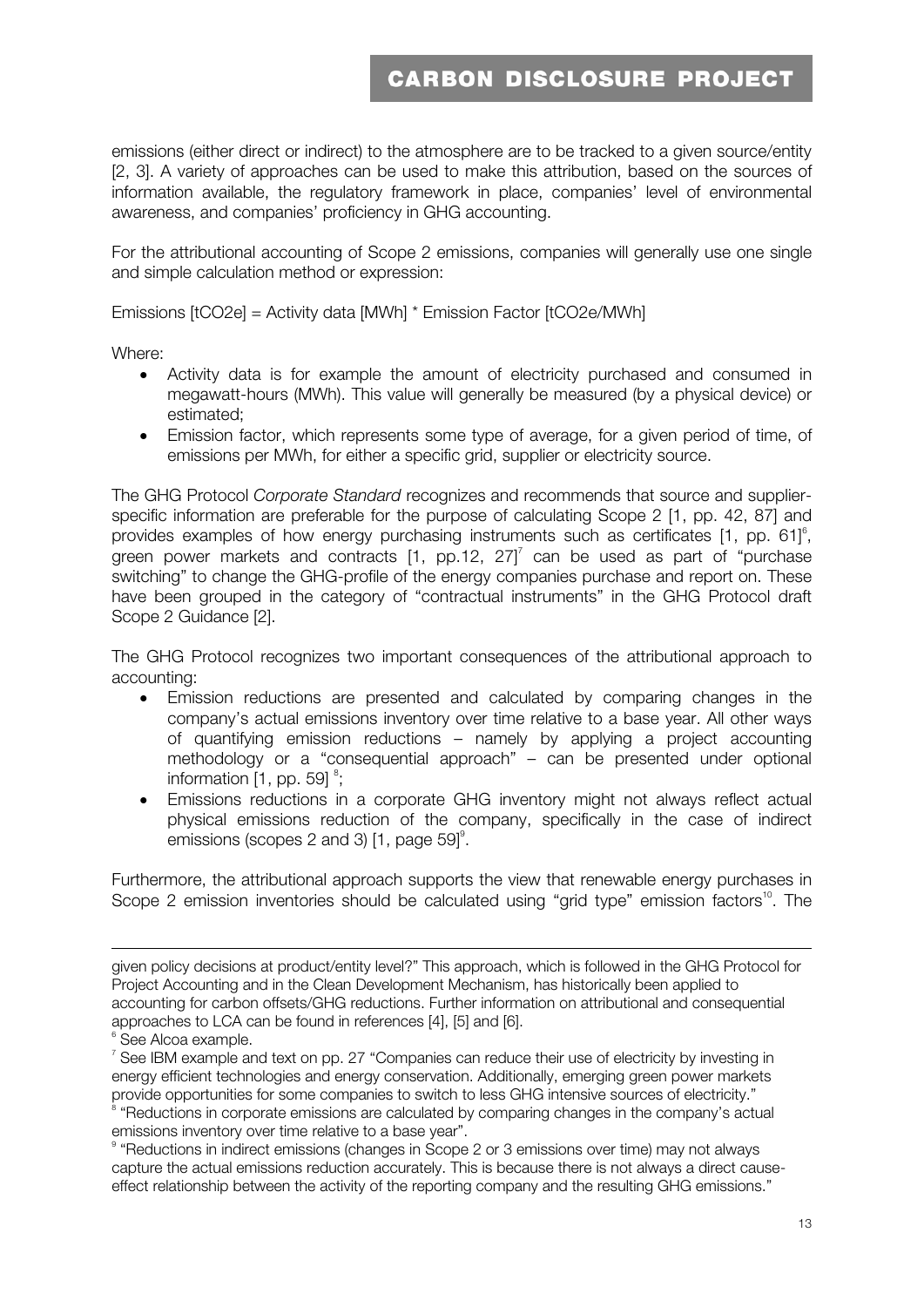attributional approach does not support the view that the purchase of renewable energy should be treated as "avoided emissions" [2].

#### Emission factors and sources of emission factors

This section presents a discussion of the characteristics, use and limitations of several types of electricity emission factors.

#### *Grid average emission factors*

Most companies that do not purchase electricity from specified sources through contractual or tracking instrument<sup>11</sup> usually estimate their Scope 2 emissions using grid average emission factors. There are no particular issues with calculating emissions using a grid average emission factor. However, it is important to be conscious of which factor is in fact being used. There are several ways of calculating a grid average emission factor and important nuances can exist. Nevertheless, grid averages have several advantages, for example:

- 1. They are usually available for most countries/grids and several organizations calculate/publish this type of emission factor (International Energy Agency, eGRID; government bodies);
- 2. They are often repackaged into carbon calculating tools used to facilitate the work of calculating footprints (e.g. GHG Protocol tools; web carbon calculators);
- 3. They are known and well accepted method in the GHG accounting community ("traditional approach").

However, CDP recognizes that this approach has a number of issues and has been working with several organizations to address them, namely:

- 1. There is usually a time lag of more than a year before they are published, due to the data that needs to be collected in order to produce them. This can be a problem in geographies with high content of renewable energy, as the generation capacity of the renewable energy sources can vary significantly from one year to the next, depending on weather conditions;
- 2. It is not always clear or it requires considerable expertise to know what is included in the emission factor. This can also depend on the specific mandate and sources of information available to the organization that produces them. Sources of "methodological variation" may include:
	- a. whether they account for emissions of other GHG from combustion besides CO<sub>2</sub>;

<u> Andreas Andreas Andreas Andreas Andreas Andreas Andreas Andreas Andreas Andreas Andreas Andreas Andreas Andr</u>

<sup>&</sup>lt;sup>10</sup> An attributional accounting is practiced when calculating emissions per average unit of production, such as with grid electricity emission factors. When a grid average emission factor is used for a calculation of a Scope 2 figure, one is using an attribution rule that allocates emissions proportionally to physical consumption.

<sup>11</sup> A distinction is made between "contractual instruments" and "tracking instruments". A tracking instrument is used to track specific electricity characteristics, from the origination up to the final consumption, allowing for robust traceability of those characteristics through a proper and auditable system. Guarantees of Origin and Renewable Energy Certificates (in the USA) are examples of tracking instruments. On the other hand, a "contractual instrument" is any contract between two parties on the purchase of physical electricity, which does not necessarily imply the sale of specific characteristics of the electricity and the exchange of "tracking instruments". According to this definition, a Power Purchase Agreement is a "contractual instrument". See [2] for more background on this issue.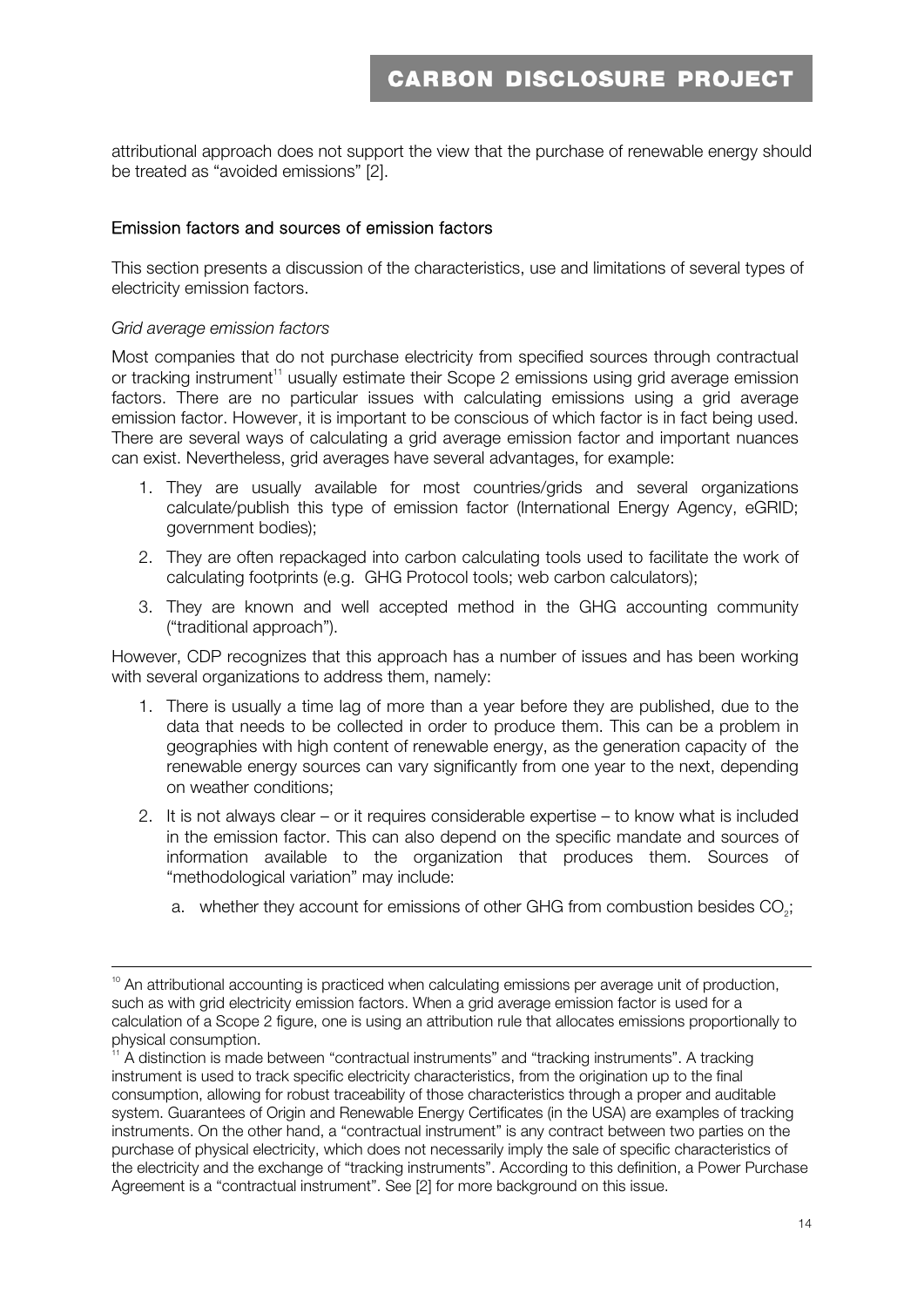- b. whether transmission and distribution (T&D) losses are included or not. This may lead to double-counting. Under the GHG Protocol *Corporate Standard*, utility companies should report T&D losses within their Scope 2 figure. The end-user should report these losses under scope 3;
- c. whether heat-related emissions are incorporated into the emission factor;
- d. how the electricity grid is defined;
- e. and specific policies on how renewable energy sources are accounted for. For example, a company may enter into a contract with a supplier for renewable electricity because it wishes to make a certain statement regarding its Scope 2 emissions. However, in most jurisdictions this electricity and its associated emissions (or lack of them) are counted within the grid average emissions factor used by other end-users, leading to double-counting of the benefits.
- 3. Companies that are required to calculate their Scope 2 emissions for compliance purposes using grid average factors have very little flexibility around the actions they can take to reduce Scope 2 emissions. Companies can reduce these emissions in two fundamental ways. They can either reduce the amount of electricity purchased and consumed, or they can reduce the carbon intensity of the electricity purchased and consumed. The latter is determined by the grid-average figure - which treats every consumer on the grid "equally" and over which companies have little influence. Thus, if companies want to achieve significant Scope 2 emission reductions, which they can directly control, they are restricted to reducing their electricity consumption. This does not favor accountability for purchasing/consumption choices;
- 4. If the grid average produced is not corrected for the tracking instruments associated with electricity that have been sold separately, then it can lead to double counting of Scope 2 emissions (referred to in 2e above) $12$ ;
- 5. The concept of what constitutes a "grid" is not properly defined at an international level for the purposes of producing emission factors. In Europe, for example, country based emission factors are often called "grid average" when in reality the grid for that country is much broader and can span several countries.

#### Production based grid-average emission factors – the grid average factors from the International Energy Agency [7]

factor is used in many tools and GHG inventories, despite the fact that it incorporates Until its 2012 edition the IEA published an indicator for CO<sub>2</sub> emissions per kWh for the electricity and heat generating industries of each country. This "grid-average" emission CO<sub>2</sub> emissions from electricity production and steam and hot water production. As of 2012, the IEA started producing an electricity-only emission factor. In its calculation it is using an allocation method to attribute to electricity part of the emissions from combined heat and power. In most cases this has led to small variations in the emission factors. However, in countries like Estonia or Denmark the variation can be

 $12$  To avoid this type of double counting corrected emission factors need to be in place or pragmatic considerations need to be taken in account. Corrected emissions factors are currently being investigated in Europe under the REDISS project (http://www.reliable-disclosure.org/) and in the USA it has been estimated that the error from double counting when considering the e-GRID emission factors "is less than one half of one percent" [9, pp. 14].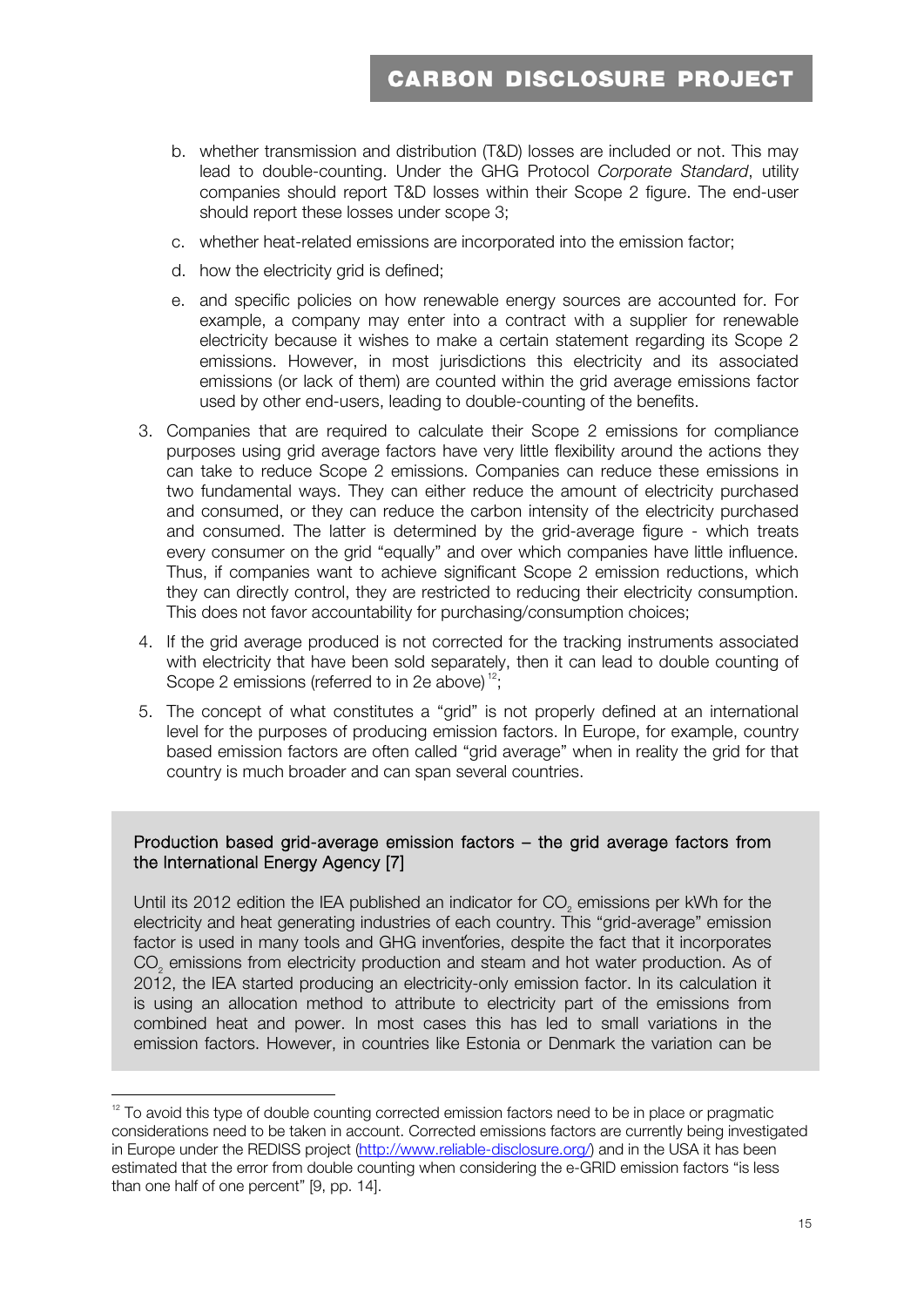up to 30% higher than in previously stated emission factors that consider electricity and heat production.

However, there are still other issues with the use of IEA emission factors. Useful as they are, IEA emission factors do not reflect certain features such as:

vs. the "country production average" emission factor. 1. The exchange of electricity within a grid. IEA uses consumption of fuels for electricity production and the electricity produced within a country, and does not consider exports and imports of electricity between countries. This should be considered if you are calculating the emission factor within a grid. For certain countries, this becomes relevant in the calculation of the "grid average" (or consumption average)

2. The electricity emission factors are calculated using production data for  $CO<sub>2</sub>$  and electricity, thus disregarding transmission and distribution losses. This fact further strengthens that this is a "production electricity country emission factor" that does not necessarily reflect the consumption of electricity.

3. It only accounts for CO<sub>2</sub>, disregarding emissions from other GHG gases – which are, admittedly, considerably lower than emissions from CO<sub>2</sub>.

While corrections to issues 2) and 3) above can be made, based on reasonable assumptions, issue 1) is of a more fundamental nature and requires a different methodology and data set.

#### Grid-average emission factors, considering import and export and grid connections – the grid average from Scandinavia

The transmission of electricity between Nordic countries (Norway, Sweden, Denmark and Finland) is closely interconnected in what is usually referenced as the Nordic Power System. The Nordic system and other countries are interconnected by several direct current (DC) transmission connections. Furthermore, Norway and Sweden are probably the two most advanced countries in implementing a system of guarantees of origin (GO). Norway, in particular, is the largest supplier of GOs in the European market.

to find emission factors reflecting a diverse range of methodology choices, which lead<br>to cignificant metorial variation Despite this harmonized approach to electricity markets, within this region it is possible to significant material variation.

As an example, we present the comparison between the emission factor of Norway for the year 2010, following the approaches of:

1. IEA (production base, no account of import or exports) for Norway, Denmark, Sweden and Finland [8];

2. Klimaloflet reports an emission factor, accounting for import and export of physical electricity, but not considering the sale of Guarantees of Origin [9] ;

3. NVE emission factor, accounting for import and export of physical electricity and considering the trade of Guarantees of Origin with Norway [10] [11].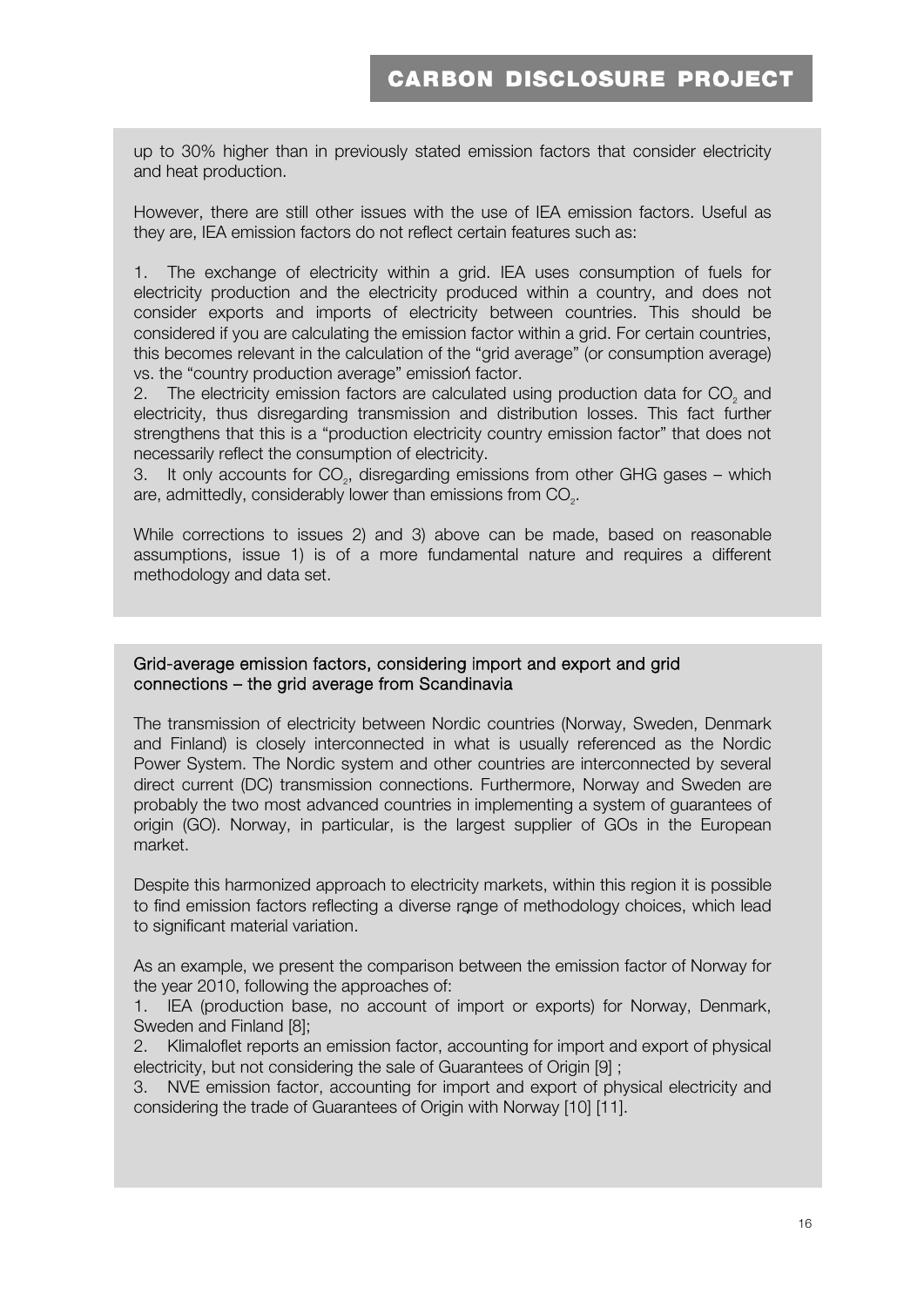|                | Year | Emission<br>factor<br>(gCO2e/kWh) | Reference                   |
|----------------|------|-----------------------------------|-----------------------------|
|                | 2010 | 10                                | IEA, Norway [8]             |
| $\overline{2}$ |      | 33                                | Klimakalkulatoren [9]       |
| 3              | 2010 | 353                               | NVE, residual mix [10] [11] |

As well as a range of other emission factors for Norway for different years:

| Year | Emission<br>factor<br>(gCO2e/kWh) | Reference                                               |
|------|-----------------------------------|---------------------------------------------------------|
|      | 99                                | CO2focus, using a 5 year rolling average 2004-2008 [12] |
| 2006 | 7.63                              | Defra 2011 [13]                                         |
|      | 211                               | Klimaløftet, using a Nordic mix average [9]             |

Nordic countries use a "Nordic grid" emission factor, reporting emission factor values in Certain companies, recognizing that there is in fact one single electricity pool in the the order of 100-200 g/kWh. These values do not seem to reflect the sales of GOs to outside the Nordic pool, but merely the different production mixes in the four Nordic countries.

| Year | Emission<br>factor<br>(gCO2e/kWh) | Reference   |
|------|-----------------------------------|-------------|
| 2010 | 10                                | Norway [8]  |
| 2010 | 360                               | Denmark [8] |
| 2010 | 30                                | Sweden [8]  |
| 2010 | 229                               | Finland [8] |

As shown, if a single emission factor is used for the entire Nordic grid, then footprints in Norwegian and Swedish sources will increase relative to the "country grid average", and in Denmark and Finland they will decrease, benefiting from the renewable/nuclear energy produced in Norway and Sweden which they also consume.

This example shows the diversity of emission factors that can and are being used for the production of inventories, as well as the variability they entail, with emission factors varying up to a factor of 35!

#### The eGRID approach in the United States of America

' factors for the USA. The eGRID is based on NERC (North American Electric Reliability eGRID is the US EPA initiative that calculates and reports electricity grid average emission Corporation) power grid regions, but further refines them in subregions of electricity distribution grids based on (distribution) companies. It attributes a specific power plant to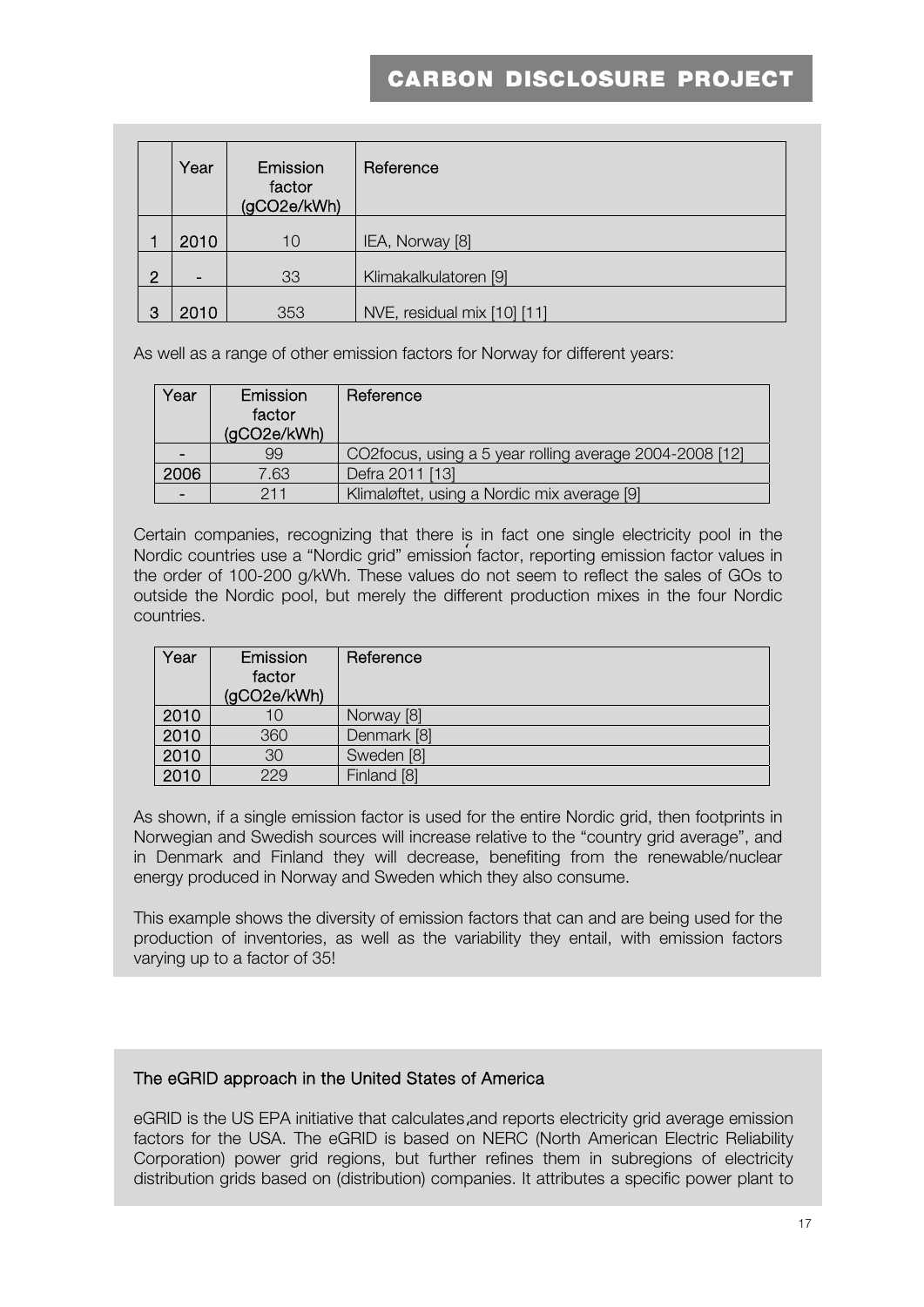a grid subregion (and not on a geographical boundary per state) considering the physical link between the plant and the distribution grid. It also takes into consideration the importexport of electricity between the several subregions defined.

eGRID does not consider the impact of the sales of Renewable Electricity Certificates in the published average emission factors of the eGRID subregions. Overall, for the US market this fraction is considered small and the overall impact on the emission factors calculated negligible [9, pp. 14] (see previous footnote nr. 12). However, CDP is unfamiliar with the actual data sources and methodology followed to conclude this and namely, if there are any eGRID subregions that could be more impacted than others.

eGRID and the emission factor data available for the US represents a considerable improvement to the information available for other parts of the world, namely Europe. It is interesting to compare eGRID with the European case where there is no agreement on how to calculate emission factors from grids.

The methodological and terminology issues and uncertainties around "grid average" emission factors, are reinforced by the fact that in certain jurisdictions, there are particular obligations and instruments in place, that potentially allow or promote the use of supplier and source emissions factors.

Such is the case in Europe where there are "disclosure obligations" pending on electricity suppliers to disclose the characteristics of the electricity provided to their clients<sup>13</sup>, as well as the existence of Guarantees of Origin that do the tracking of electricity characteristics from the source to the final consumer. Likewise, the Renewable Energy Certificate System (RECS) in USA allows the tracking of electricity in similar ways.

#### Europe's Grid Emissions and the Residual Mix

' these attributes. After the private consumption of GO attributes has been calculated as Europe has slowly been transitioning to a consumption-based calculation for grid average emission factors. These consumption-based grid average emission factors take the production mix of a given geographic location - in the case of Europe, a national boundary - and account for the physical flows of electricity with its neighbors. In addition, accounting is done for the use of European electricity tracking instruments such as the Guarantee of Origin (GO). In Europe the GO allocates the grid emission rights of renewable energy to a single end-user – for this reason the grid itself loses well as the physical imports/exports of electricity one is left with the consumption-based grid emission average. This consumption average is termed a residual mix.

The use of a residual mix allows the end-user to obtain the highest possible accuracy when accounting for the grid-mix in one's carbon accounting. This represents a substantial improvement in the accuracy of accounting when compared with the emission figures of a production-based calculation for grid-mix emissions. The use of a residual mix ensures that renewable electricity attributes are not "double counted" to all

<sup>&</sup>lt;sup>13</sup> Electricity Market Directive (2009/72/EC, Article 3(9)), all suppliers of electricity are required to disclose their electricity portfolio with regard to energy source and environmental impact, specifying the emissions of CO2 and the production of radioactive waste. This is different from country disclosing obligations as part of the Renewables Directive.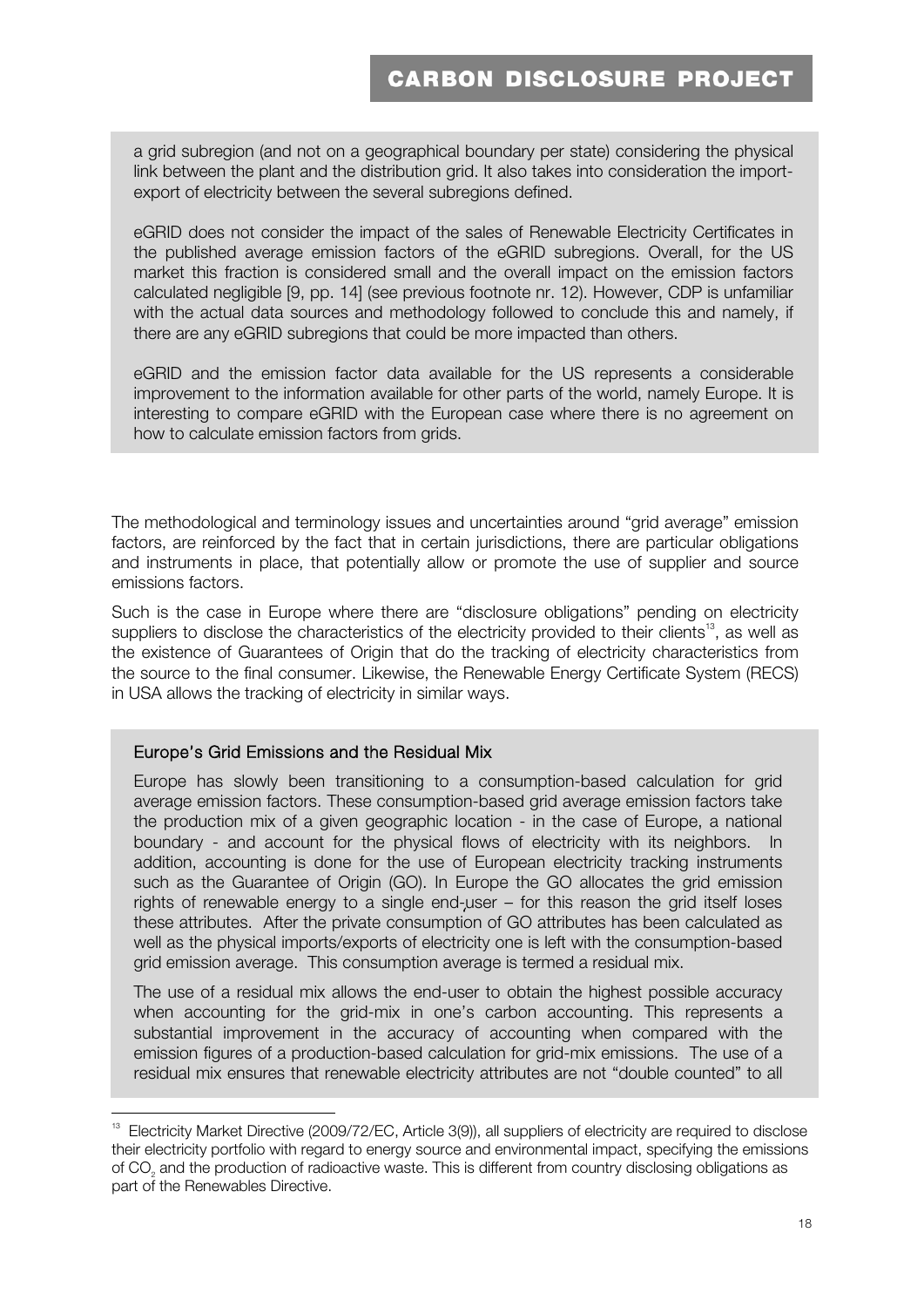the users of the grid. While most European member states do not force the use of a residual mix it is increasingly apparent that this is the best practice.

project (RE-DISS). In their report, "RE-DISS Data Results for Residual Mix 2011"<sup>14</sup> Residual mix figures, like all grid emission factors, are calculated the year after the physical consumption of the electricity. This means that carbon accounting for 2012 will use residual mix emissions calculations from the prior year, 2011. Residual mix figures in Europe are calculated on a yearly basis by the Reliable Disclosure Systems for Europe residual mix figures for all European countries are displayed. This report lays out the substantial differences between a grid-mix calculation based on the production of electricity and a grid-mix calculation based on the consumption of electricity, corrected for GOs (the residual mix). The significant improvements in a consumption-based grid mix calculation increase the accuracy of grid-emissions calculations and carbon accounting procedures. For more information check http://www.reliable-disclosure.org/.

#### *Supplier-specific average emission factor*

An alternative to the use of "grid average" emission factor is to use supplier-based average emission factors. This alternative can be a valid approach when electricity markets are liberalized and consumers have effective options of different suppliers and suitable tracking mechanisms and methodologies are in place for a harmonized approach on calculating the emissions factors for all suppliers in a given grid. This is largely the situation in Europe, where the RES Directive and the electricity labeling directive, provide a harmonized framework for tracking the electricity through Guarantees of Origin and a common obligation of disclosure to both national authorities and clients of the emission factor (fuel mix) of the electricity. However, European member states are in different stages of implementation of the EU obligations and there is still no full harmonization. Also, emission factors are provided with a delay of a year, which is an improvement in relation to "grid average" emission factors, but still leaves a gap between how the electricity emissions are estimated and the actual emissions. Additionally, if one company uses grid-average emission factors and another uses supplierspecific emission factors, there will be some degree of double-counting of renewable energy. Generally, one could say that whenever different emission factors are used that are not fully harmonized between them, there is potential for double counting of characteristics. Thus, part of the solution is to agree on what to use. For instance, Portuguese companies<sup>15</sup> seem to have reached an agreement to use supplier specific emission factors reported within the frame of European disclosure obligation. In the absence of an authority calculating annually a grid average emission factor<sup>16</sup>, this seems to be an appropriate solution.

In other jurisdictions, similar disclosure obligations from energy providers to their clients or similar tracking mechanisms for electricity do not seem to exist, so this option might not be available at all. Furthermore, with no harmonization of approaches, companies could create their own accounting methodologies, leading once again to inconsistent accounting.

<sup>&</sup>lt;sup>14</sup> See http://reliable-disclosure.org/upload/147-RE-DISS\_2011\_Residual\_Mix\_Results\_v1\_1.pdf or<br>http://www.recs.org/voluntary-market/why-consume-renewable-energy-/residual-mix-figures-2011 Communication to CDP in a country workshop and as observed through CDP disclosures.

<sup>&</sup>lt;sup>16</sup> Average emission factors are reported annually as part of countries' annual reporting obligations to the UNFCCC. However, these factors are methodologically closer to the IEA factors in the sense that they represent a "production country average" rather than a "consumption country average".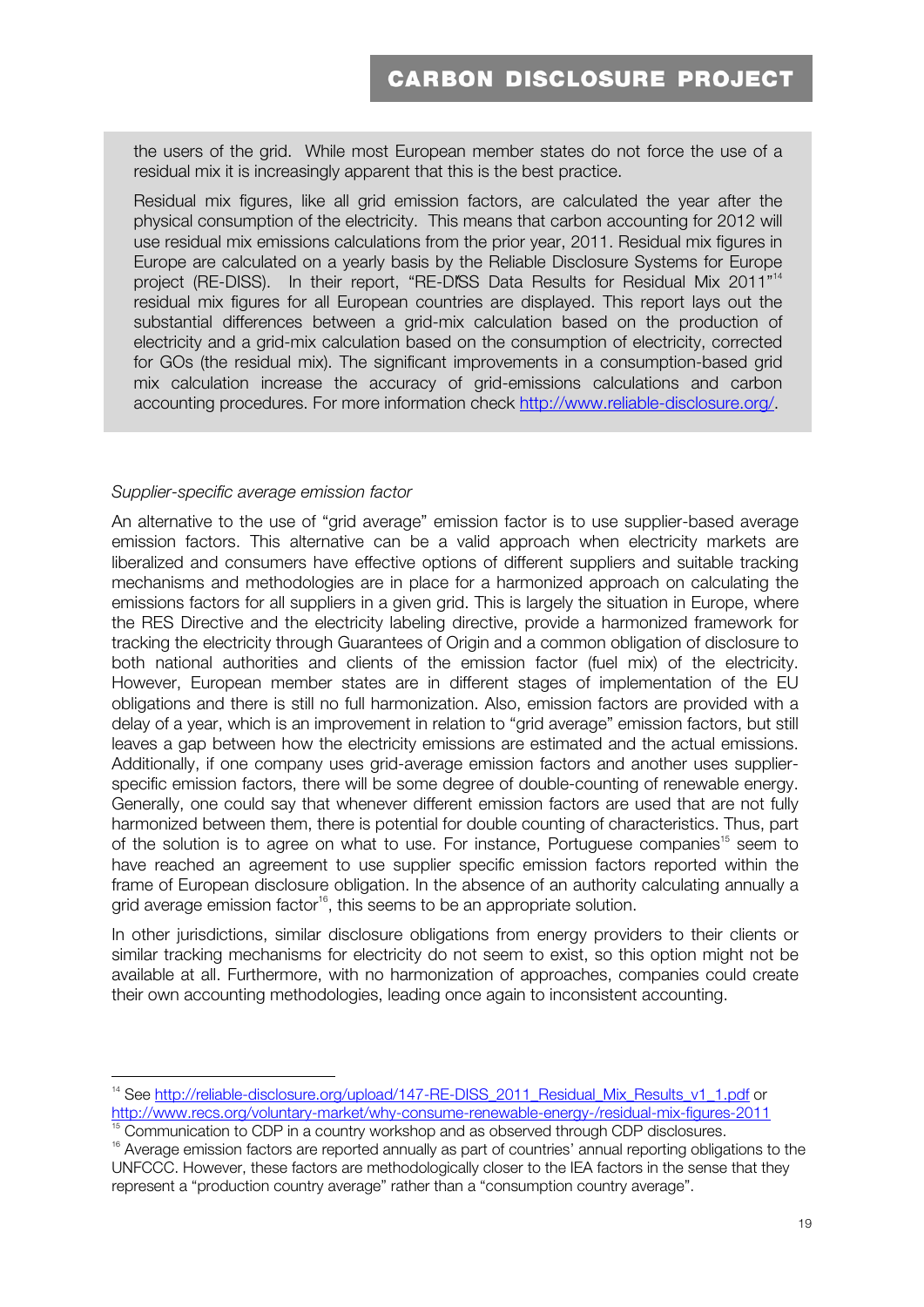Where regulation and harmonization is in place, as is the case in the European Union, the use of this type of emission factor seems to offer a robust alternative to the grid-average. Namely it adds clarity as to:

- the context and purpose for which the emission factors are produced in this case disclosure of electricity characteristics to consumers;
- the methodology followed (usually published by the electricity regulator/supervisor of the member state);
- the tracking mechanisms used:
- more up-to-date emission factors;
- and finally, it can facilitate responsible consumer choices.

#### Supplier Mix Figures and Disclosure

' carbon emissions and radioactive waste that they were responsible for in the previous Europe has instituted strong requirements on all electricity suppliers to provide their own independent supplier emission factor to all the consumers of their electricity products on a yearly basis. This allows all consumers, large or small, to know the exact quantity of year. These basic regulations, termed disclosure regulation, are elaborated on and further strengthened by many European member nations.

' production or consumption grid-mix calculation as the base figures. Until European The legislation however remains unclear and varies by country with regards to the specific requirements for the CO<sub>2</sub> calculation, radioactive waste calculation and use of a disclosure rules address these issues there is the possibility of large variations between individual supplier mix figures.

#### *Source-specific emission factor*

Source-specific factors will be characterized by being unique for each transaction of a unit of electricity (usually a MWh) between a supplier and a consumer. They rely on robust tracking and auditing systems that enable a link to be established between the energy production at a given source (with its specific characteristics), and its sale through a network of suppliers, until it reaches the final consumer who will claim the specific characteristics of the original source. This tracking system does not aim to track the physical flow of electricity, which is not feasible. Instead it aims to track the contractual relationships of the electricity purchase in a robust and auditable form.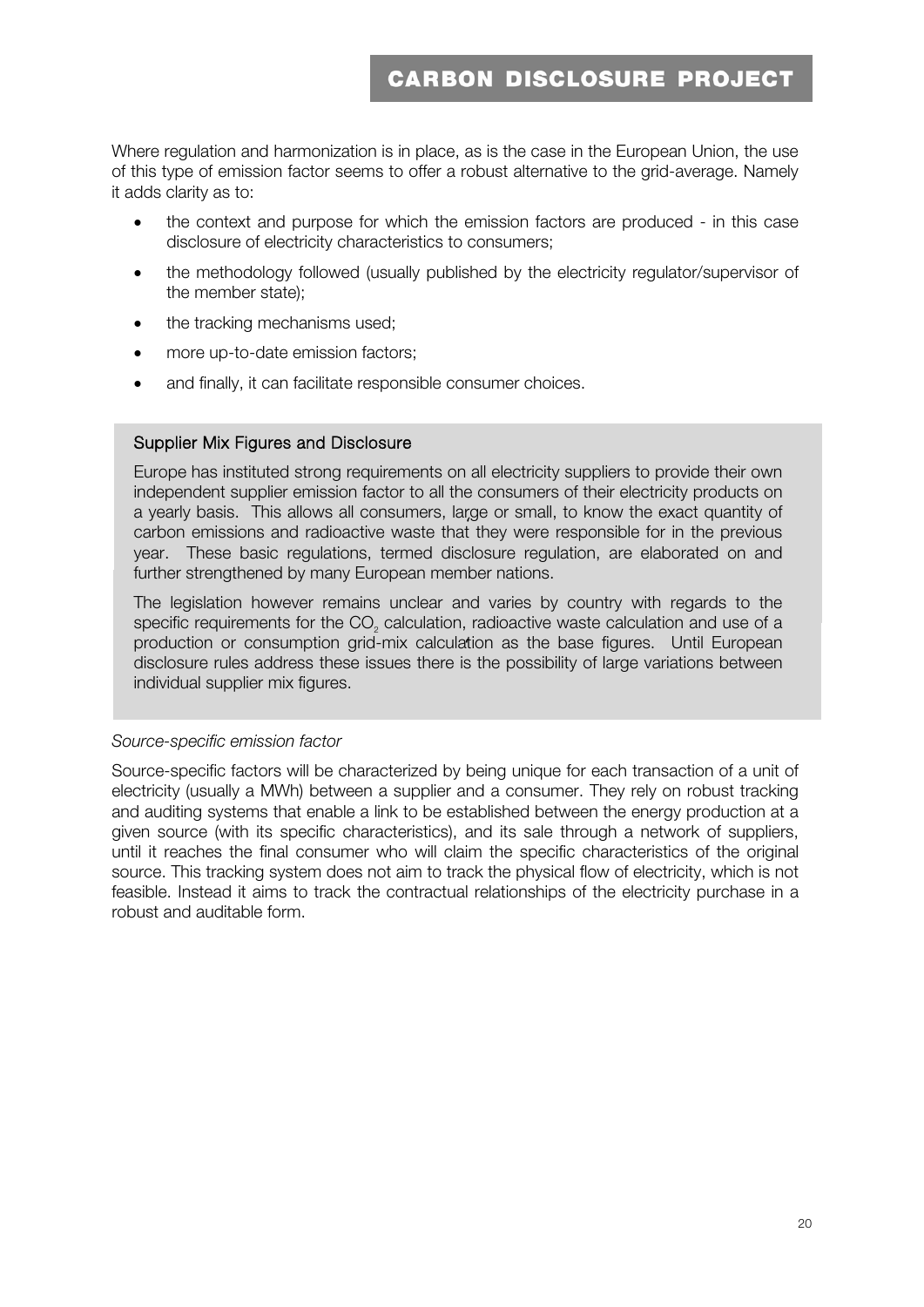

Such systems provide the ability to document and track the entire chain of custody, and have already been implemented for carbon markets, forest products, marine products and the electricity market. For electricity markets there are two prominent systems, the Renewable Energy Certificate System (RECS) in USA and the European Energy Certificate System (EECS) system in Europe.

The use of such systems provide full tracking and auditing of the electricity custody chain, allowing the delivery of source-specific emission factors provided that any entity claiming certain characteristics of its electricity can point to appropriate certificates retired in the system, by the entity itself or by someone on their behalf.

#### Example of Carbon Accounting With a Residual Mix

' with the grid emission factor. The company follows best practice and has decided to A company based in Norway is interested in calculating their emissions inventory for the year 2012. In 2011 they instituted an electricity savings program that cut their electricity consumption to 1000-MWh per annum. The company purchased Guarantees of Origin (GOs) to account for 50% of their consumption. These GO came from Norwegian hydroelectricity and the company has chosen to account Norwegian hydroelectricity as 0 (zero) gCO2/kWh. The remaining 50% of consumption needs to be accounted for use the residual mix emission factor. After reviewing the NVE website they saw that after import, export and electricity trading the Norwegian grid-mix in 2011 was responsible for 353.0 grams of CO2 per kWh. 500 MWh of electricity with an emission factor of 353 gCO<sub>2</sub>/kWh results in emissions for the grid consumed electricity of 176.5 tCO2. The combination of 500 MWh originating from a hydroelectric plant and 500 MWh originating from the grid-mix resulted in total Scope 2 emission of 176.5 tCO<sub>2</sub>.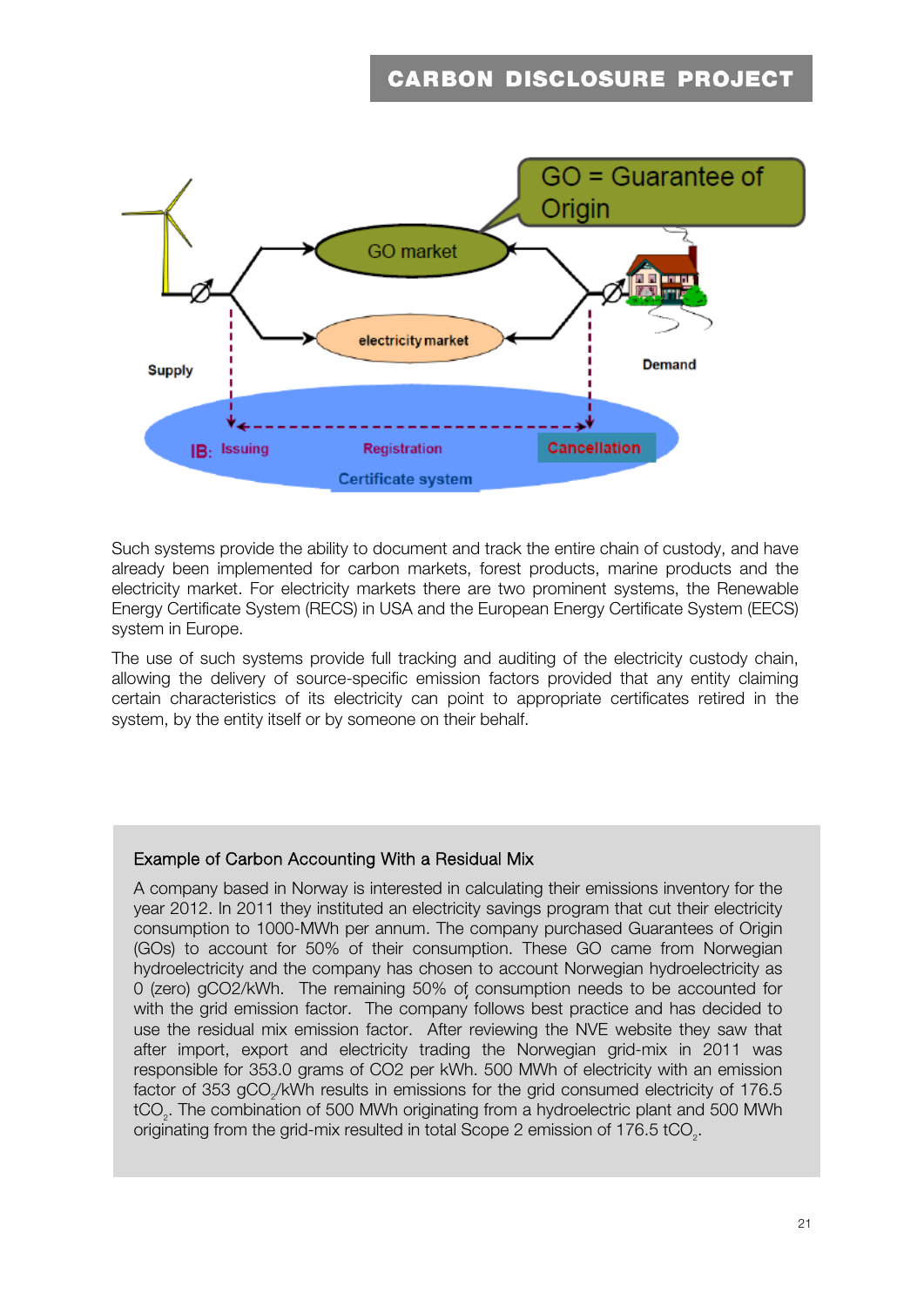## **Reference materials and data sources**

#### Renewable energy tracking systems

As it will be seen in the following sections, there is a variety of systems implementing what can be generically called "Renewable Energy Certificate"(REC) schemes. Even though the instruments are often called the same thing (REC) they are often used for very different purposes. It is very important to understand what purpose the instrument is trying to serve, as the ability to count it for GHG inventory purposes may depend on it.

#### Europe - Guarantee of Origin and EECS

The Guarantee of Origin (GO) is the main electricity tracking instrument for Europe. Each European member state is mandated by European law to have a national GO certificate system to be used as proof of electricity origin. This GO, often referred to as a RES-GO (Renewable Energy Source Guarantee of Origin), is described in European Directive 2009/28/EC:15 as, "…proving to final customers the share or quantity of energy from renewable sources". However, national regulations defining the specific use of the GO vary between many member states. In an attempt to standardize national rules for GOs the European Energy Certificate System, or EECS system, was created by an organization representing 14 national GO issuing bodies. This association is named the Association of Issuing Bodies (AIB).

GOs standardized via EECS are easily transferable to and from other EECS standardized member states and allow for the easy trade of renewable energy attributes. Every year there are additional national GO issuing bodies that join the EECS system. This helps to make European renewable attribute trading more reliable, efficient and trustworthy. A GO standardized by EECS is often termed as an EECS-GO. The EECS system also allows for the issuance of EECS-GOs from fossil-fuel production stations. These fossil-fuel GO certificates can be used by consumers or electricity supply companies to prove the origin of all their electricity purchases or sales, not just renewables. This additional aspect is not mandated in European regulation but can improve the accuracy of greenhouse gas accounting and fuelmix disclosure.

The Guarantee of Origin, both RES-GO and EECS-GO, are based on a book-and-claim system. This allows a GO to be created (booked in) by a specific producer of electricity and consumed (claimed) by a single consumer. Thus, the end-user who has purchased and canceled a GO (canceled is the industry terminology for consumption) can claim 1-MWh of electricity consumption from the specific production site of that canceled GO. Each GO is standardized as accounting for 1-MWh of electricity allowing end-consumers to purchase the amount of GOs needed to help meet their Scope 2 carbon accounting goals.

Guarantee of Origin certificates prove the origin of electricity and contain only factual information about the production site of the originating electricity. End-users are allowed to claim a number of different factors regarding their electricity consumption after the purchase of GOs. Items such as the carbon emissions of their purchased electricity can be inferred based on the production site from which the GO was purchased. The GO itself does not make a claim that zero emission electricity was purchased, only for example, that electricity from a wind turbine was consumed. Most consumers are aware that electricity from wind production produced zero direct emissions, but the consumer can decide if wind electricity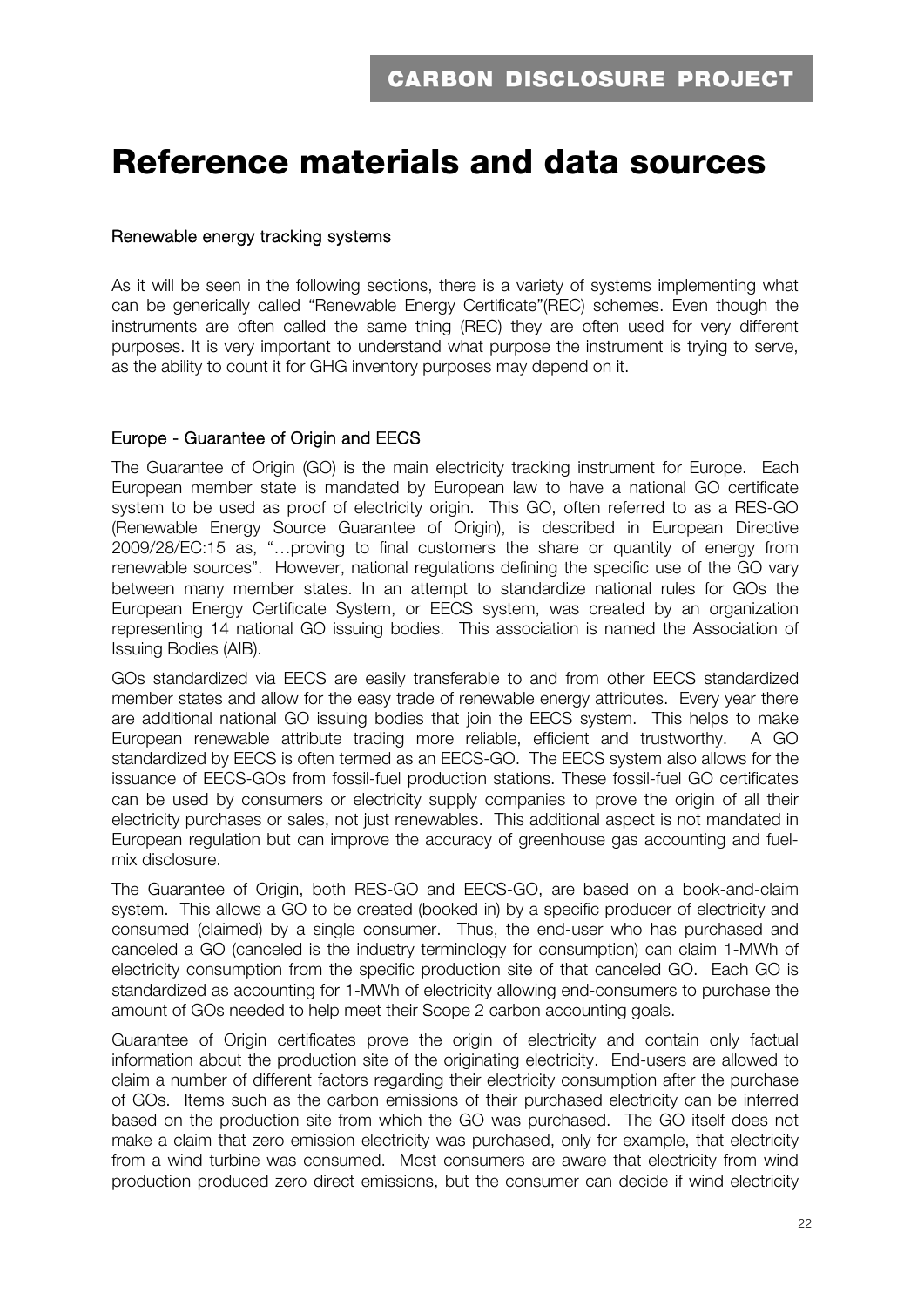should include life cycle emissions changing how their GO purchase is reflected in their carbon accounting.

#### The RECS Certificate (Europe)

RECS Certificates carry with them the same information as the Guarantee of Origin and can be used in the same way. Historically, the RECS system was voluntarily implemented in European member states by market parties to allow for electricity tracking and trading while the GO system was being developed. In recent years the RECS certificate trades have been declining as most member states have implemented the GO certificate and no longer need the voluntary RECS system. If RECS certificates are used they should be treated as if they were GO certificates. Overtime RECS certificates will be used less and may, in the future, no longer be issued in place of the European mandated GO system.

#### An Example of Electricity Consumption with the GO

' their electricity to come from Swedish hydropower stations, 30% from wind sources in A corporation has had 120-MWh of electricity consumption in 2011, from several plants located around the world, including Sweden, Germany, Iceland and Spain. After implementing an electricity savings plan they saw a drop in their electricity consumption to 100-MWh in 2012. Their goal was to have 80% renewable electricity for their remaining consumption. This corporation, based in Sweden, wanted 50% of Europe and 10% from Icelandic geothermal production. To prove this they bought 50 GO certificates originating from Hydropower stations in Sweden, 30 GO certificates from wind power stations anywhere in Europe, and 10 GO certificates from Icelandic geothermal power. Once these GOs were cancelled on their behalf the company can claim electricity consumption of 50% hydroelectricity, 30% wind, 10% geothermal and 10% grid-mix.

#### Other schemes

Other certification/tracking schemes might exist in Europe depending on the country. There are a multitude of labels offering renewable energy for sale. CDP's recommendation is that, independently of the label, companies operating in Europe should make sure that the tracking system behind the label is the one mandated by European law: Guarantees of Origin.

#### Further information

For further information about electricity disclosure in Europe please check:

- http://reliable-disclosure.org
- http://www.recs.org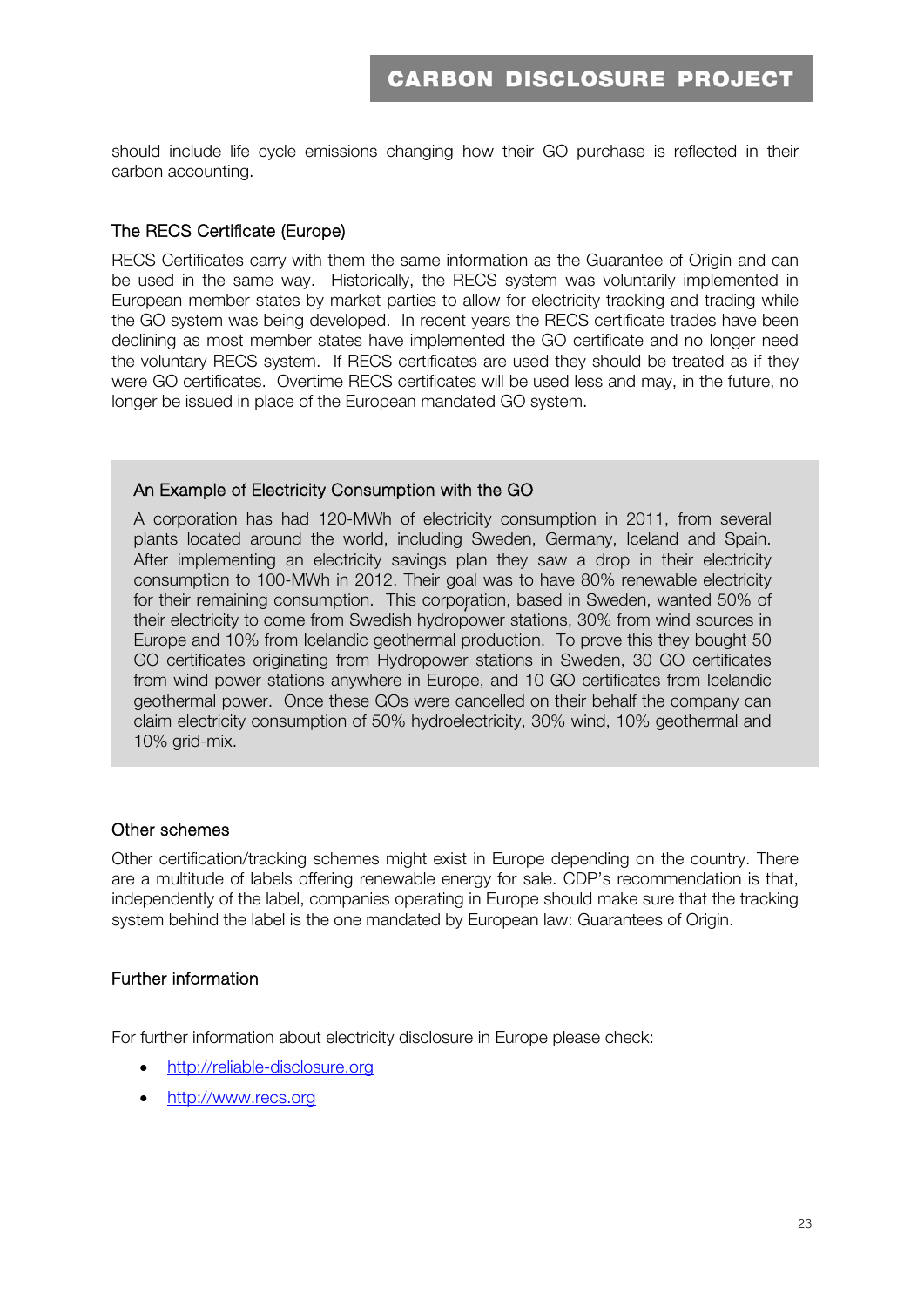#### North America (US and Canada) - The Renewable Energy Certificate System (RECS)

Given the physical limitations of tracking electricity on the grid, in the US and Canada, the primary tool for assigning ownership of the attributes associated with renewable electricity generation is the renewable energy certificate (REC). A REC is a fungible commodity that represents the renewable attributes of one megawatt hour (MWh) added to the grid. In the US, RECs form the sole basis of all renewable electricity usage claims on the grid. They are used by utilities and other electric service providers to demonstrate compliance with state renewable portfolio standards (RPSs), and they are also the basis for all voluntary renewable energy transactions and product types, including power purchase agreements, utility green pricing products, competitive electricity products, and unbundled REC products.

In the voluntary market, RECs convey the rights to the generation attributes of renewable generation, including the GHG emissions per MWh of electrical output (emissions factor) of the renewable generator, which is typically zero. USA RECs also convey the avoided or displaced GHG emissions on the grid as a result of the generation. In areas where GHG emissions are not controlled (or capped) by regulation, or where an allowance/permit-retirement mechanism is in place for voluntary renewable energy purchasing within a capped area, these avoided grid emissions are not zero. This is an impact of generation that is conveyed as an attribute and included in the REC and which can be reported in "Further information" in CDP disclosure.

To convey these and other non-carbon attributes in the voluntary market, RECs must be fully aggregated (this is, no attributes can be sold separately), surplus to regulation and of eligible recent vintage (not banked). Also, contracts and purchases of renewable electricity, including RECs, must be substantiated to ensure exclusive ownership of generation and prevent double counting/claiming.

REC certification is available and widespread in the US and Canada through the Green-e® Energy program. For further information about the Renewable Energy Certificate System (RECS) in North America check the following references:

- "Guide to Purchasing Green Power: Renewable Electricity, Renewable Energy Certificates and On-Site Renewable Generation" (March 2010). Written by the US EPA, US DOE, World Resources Institute, and CRS, this comprehensive guide is recommended reading for anyone considering green power procurement.
- "Renewable Energy Certificates, Carbon Offsets, and Carbon Claims: Best Practices and Frequently Asked Questions" (April 9, 2012). Includes answers to many questions about renewable energy certificates, carbon offsets, and the relationship between renewable energy and greenhouse gas reductions.
- "Best Practices in Public Claims for Green Power Purchases and Sales" (July 10, 2009). Written by CRS, this report details claim issues with renewable energy installations, hosts, sellers, and customers.
- "Market Brief: Status of the Voluntary Renewable Energy Certificate Market (2011 Data)." A look at the voluntary green power market and the role of RECs from the National Renewable Energy Laboratory.
- "Quick Guide: Renewable Energy Certificates (RECs) (Fact Sheet)". Federal Energy Management Program (FEMP). (2011). A brief from NREL on what RECs are and how they can also be used to help Federal agencies meet greenhouse gas (GHG) emissions reduction goals.
- "Status and Trends in U.S. Compliance and Voluntary Renewable Energy Certificate Markets (2010 Data)." Annual report from NREL on the state of the retail renewable energy market, released in 2011.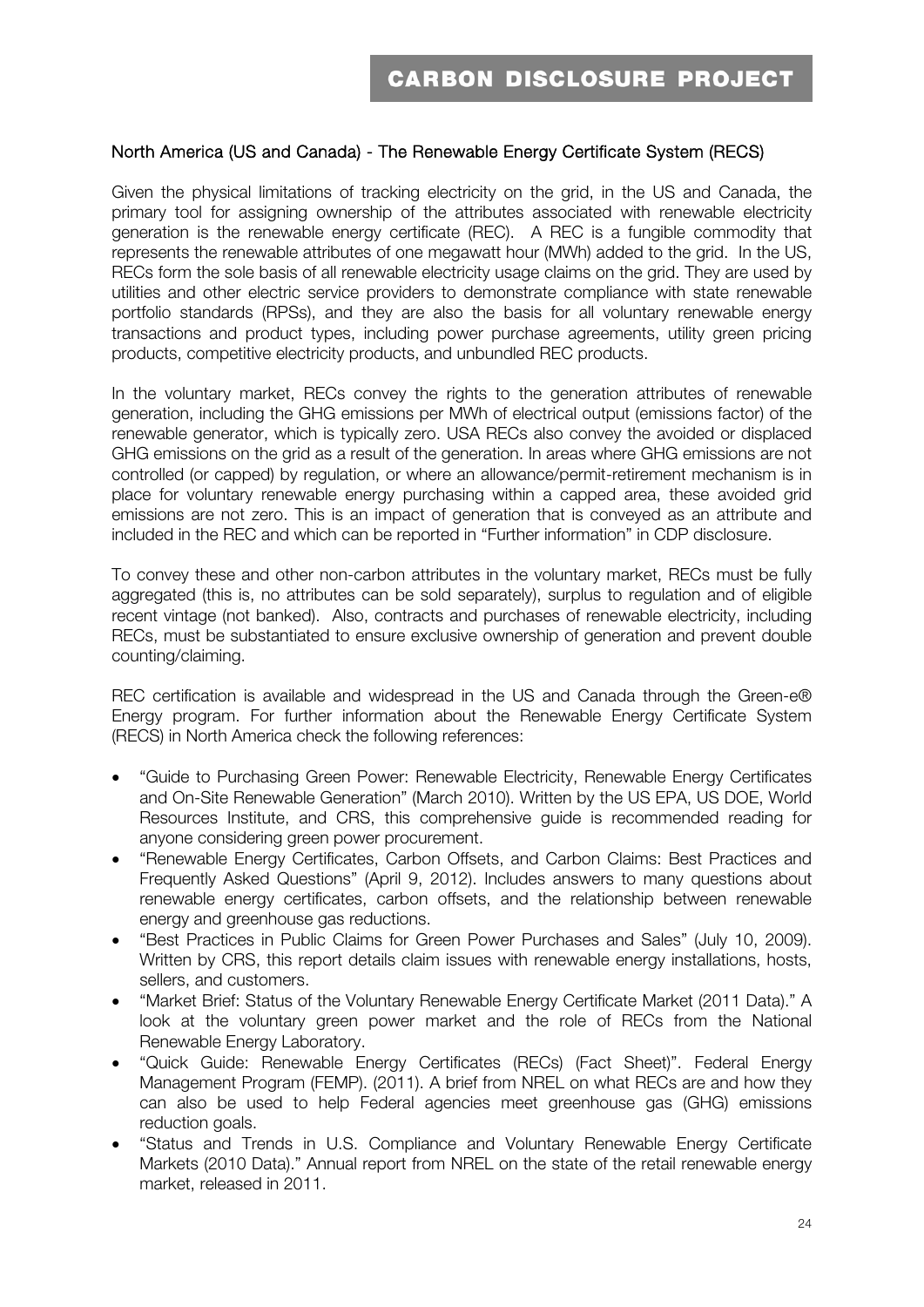More information can also be found in the following websites:

- http://apps3.eere.energy.gov/greenpower/markets/certificates.shtml?page=0
- http://www.green-e.org/
- http://www.etnna.org/

#### South America

CDP is currently unaware of any of such systems in any South American country.

#### India

CDP is currently looking for further information on the development stage and regulation around Renewable Energy Certificates in India.

Some information can be found at https://www.recregistryindia.nic.in/ .

#### South Africa

CDP is currently looking for further information on the development stage and regulation around Renewable Energy Certificates in South Africa.

#### Australia

CDP is currently looking for further information on the development stage and regulation around Renewable Energy Certificates in Australia.

Some information can be found at https://www.rec-registry.gov.au/home.shtml

#### Japan

CDP is currently unaware of any of such systems in Japan.

#### China

CDP is currently unaware of any of such systems in China.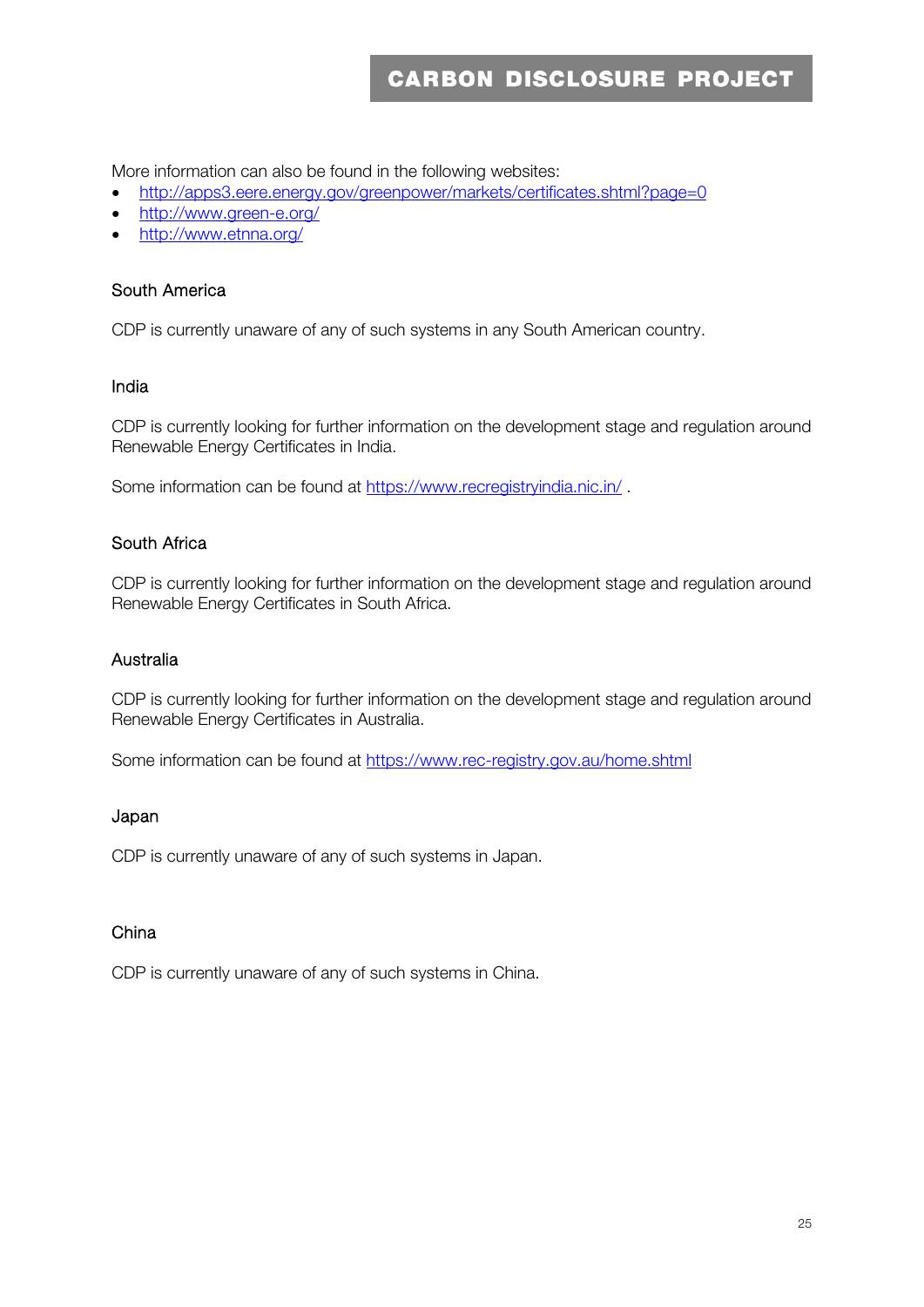#### Appropriate tracking instruments & certification systems

Tracking instruments can have different names depending on the specific system they originate from. They can be designated as a "certificate", "tags", an "instrument", "credits", a "guarantee of origin", etc. For the purpose of this guidance the term "tracking instruments" will be used as the overarching concept for all these different designations.

When accounting for renewable energy based on tracking instruments, companies should be made aware of what constitutes a good system for tracking electricity. From a CDP perspective, there are four criteria that need to be fulfilled:

- There is an entity responsible for the instruments' generation (issuing body) that issues the instrument in a publicly available registry(ies) against renewable energy delivered by a generator. Only one instrument is issued per unit of energy (e.g. MWh) and this link is properly audited.
- A set of attributes are present in the instrument (or can be legitimately inferred from it) namely: name of producer; technology type; year of installation; year of production; state support/aid; emission rate; other environmental characteristics. Properties should not be disaggregated e.g. it is not allowed for one party to count for the GHG emission factor and another party to count for the fact that it is renewable in origin.
- There is an auditable chain of custody, that is, all information can be verified or audited by users in the system and the whole system is audited by external parties, guaranteeing that the link between generation, distribution and final consumption is effectively established and that there is a permanent retirement/cancelation mechanism within the system.
- The information in the system can be used to avoid the double counting of attributes.

CDP will generally consider the following systems (and instruments) as appropriate for the purpose of tracking renewable electricity:

- Systems based on European Guarantees of Origin (GOs) such as the EECS (European Energy Certificate System).
- Systems based on USA Renewable Energy Certificates such as : the Electric Reliability Council of Texas (ERCOT), Midwest Renewable Energy Tracking System (M-RETS), Michigan Renewable Energy Certificate System (MIRECS), North America Renewables Registry (NARR), New England Power Pool-Generation Information System (NEPOOL-GIS), North Carolina Renewable Energy Tracking System (NC-RETS), New York State Energy Research and Development Authority (NYSERDA), PJM-Generation Attribute Tracking System (PJM-GATS), and Western Renewable Energy Generation Information System (WREGIS)<sup>17</sup>.

It is important to distinguish between tracking systems and certification systems, as they are not equivalent. In addition to the issuance, tracking of properties and guarantee of the chain of custody, there can be certification schemes that will testify for the appropriate use of an instrument for a given purpose. These certification systems (or labels) can be based on appropriate tracking systems, which cover the tracking criteria above plus other important assurances and quality criteria, such as the Green-e Energy program in the USA.

 $^{17}$  A map of these tracking systems is located here: http://www.etnna.org/images/ETNNA-Tracking-System-Map.gif.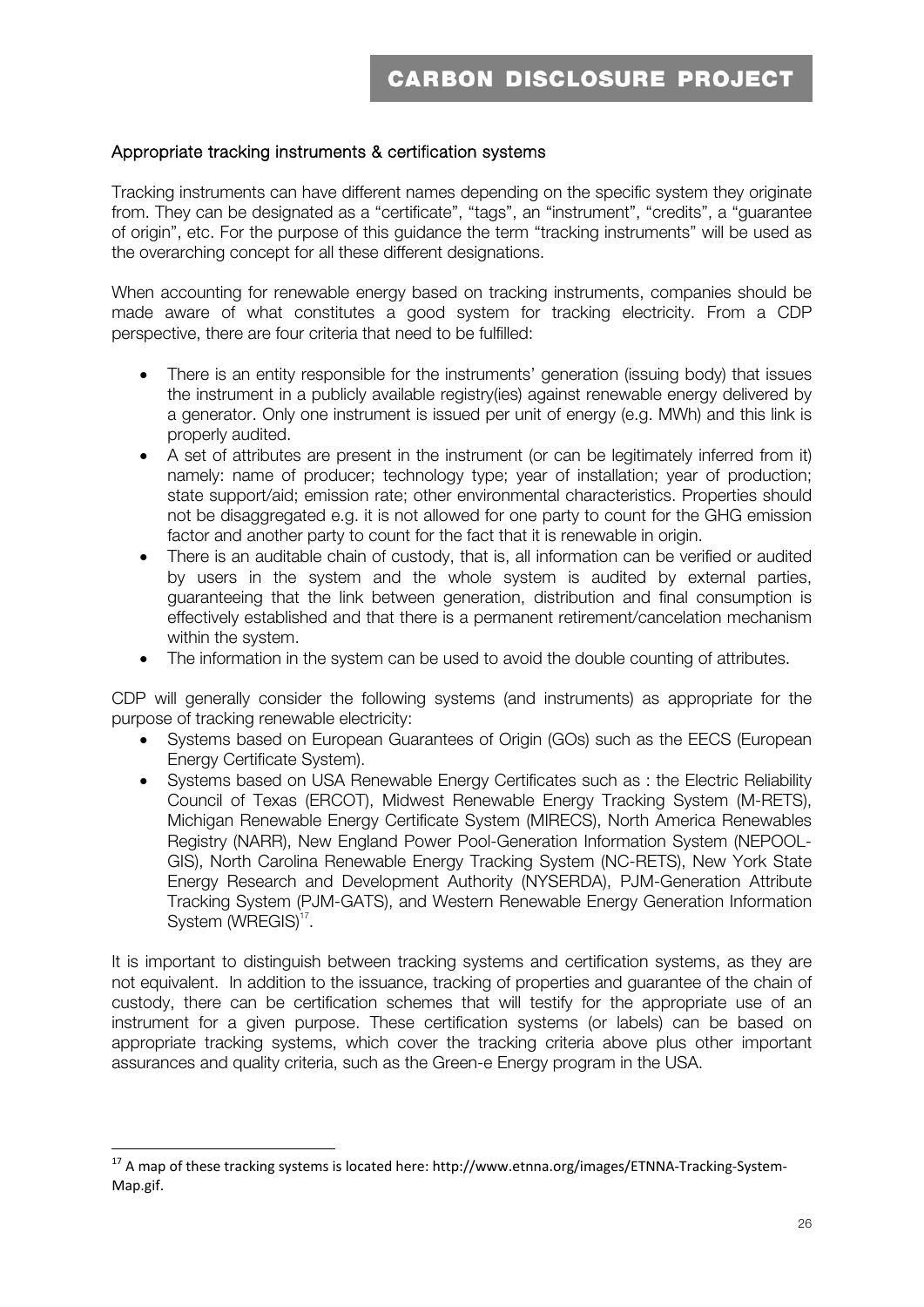Thus, for example, Green-e Energy in North America is not a tracking system, but it does require that RECs be tracked either in an electronic tracking system or through an equivalent, auditable chain of custody.

#### Emission factors and sources of emission factors

http://reliable-disclosure.org/upload/147-RE-DISS\_2011\_Residual\_Mix\_Results\_v1\_1.pdf

REDISS project has calculated residual mix emission factors for all European countries; however, it does not recommend these numbers to be used for carbon accounting purposes. The reason for this recommendation is unclear at the time of writing this document. These figures can also be found at

http://www.recs.org/voluntary-market/why-consume-renewable-energy-/residual-mix-figures-2011

The Norwegian authority also publishes a residual mix emission factor that can be found here http://www.nve.no/en/Electricity-market/Electricity-disclosure-2011/ . As far as we are aware, unlike REDISS, NVE supports the use of the corrected emission factor for the purpose of personal or corporate carbon accounting for all entities consuming electricity in Norway.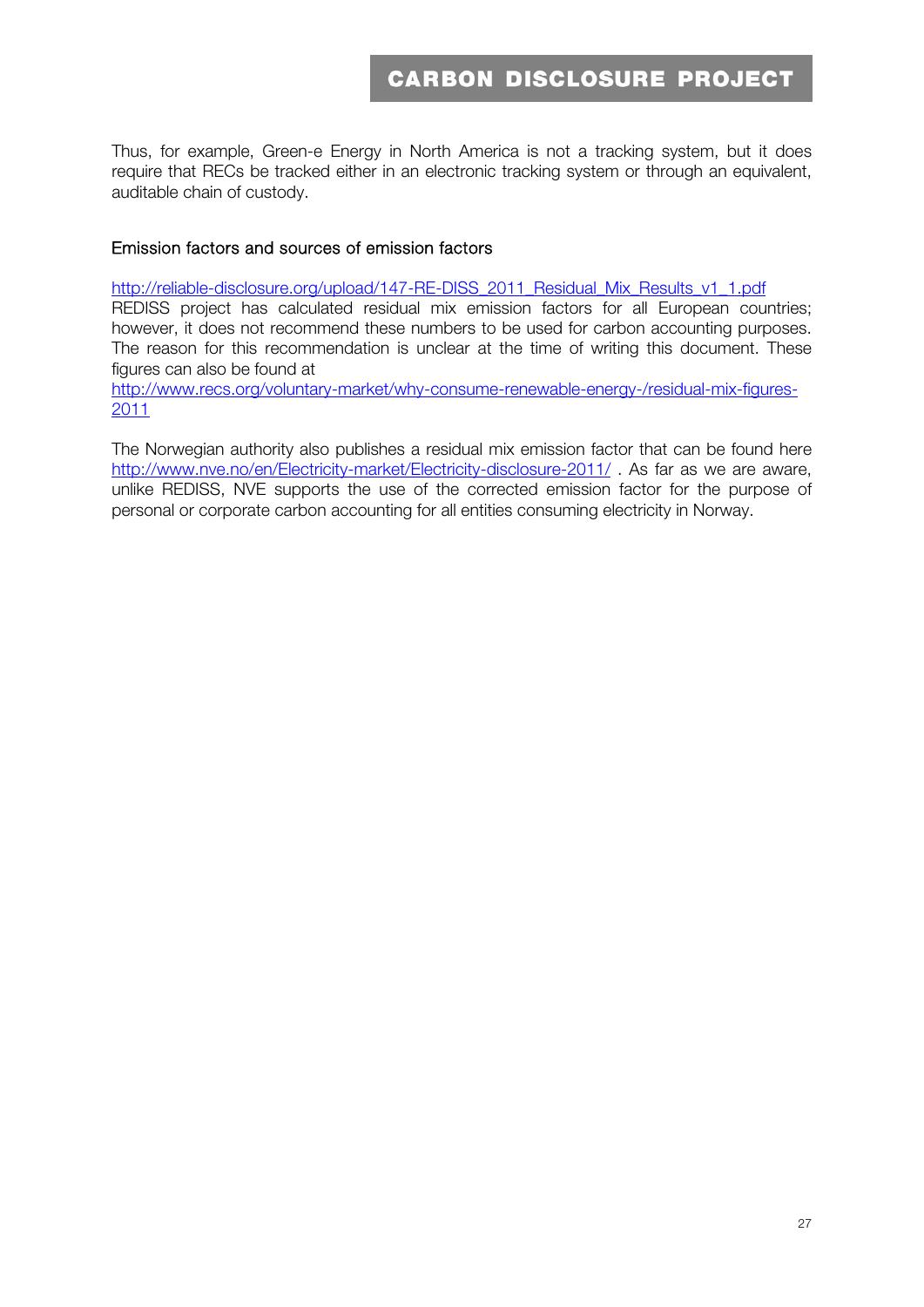## **Frequent Asked Questions (FAQ's)**

#### Are the recommendations made in this document aligned with the GHG Protocol?

CDP has been consulting closely with the GHG Protocol team for several years in order to reach maximum alignment between the two initiatives and it intends to continue to pursue this objective. CDP has actively participated during 2011-2012 in the Technical Working Group developing international Guidance clarifying the approach that should be adopted to calculate Scope 2 emissions and account for renewable electricity. The GHG Protocol Guidance is expected to be published in the spring of 2013 and its discussions and materials have informed and been used to produce this document. Until its publication, CDP's reporting recommendation reflects an interim recommendation of the practices and principles that it and many other active stakeholders in the GHG Protocol consultation have supported, and they are valid for the 2013 disclosure cycle. The current guidelines do not contradict or go against any recommendation made in the Greenhouse Gas Protocol *Corporate Standard* [1]. This document was done in consultation with the GHG Protocol team. Future changes to this document will be made if and when needed, after the GHG Protocol Guidance is published.

#### What type of certificates/instruments can be used?

CDP recommends that appropriate tracking instruments are used. Please see the section on "Appropriate tracking instruments & certification systems".

#### Can I count a GO/REC towards my Scope 2 target?

Yes.

#### Can I count CERs or VERs towards my Scope 2 target?

No.

#### I buy special European credits from a label with guaranteed additionality, but they do not follow the GO system, can I count them towards my target?

CDP does not recommend that any electricity within the EU27 should be accounted for unless it is using European Guarantees of Origin. Please see the section "Europe - Guarantee of Origin and EECS".

#### Can I use European GOs to account for electricity consumption in USA?

No. CDP does not recommend this practice. Please see the next question.

#### Why can't I use RECs or certificates produced in certain jurisdictions in other jurisdictions?

As a minimum condition, you should use RECs that are within the same (connected) region, e.g. if you have operations in North America, you are expected to use RECs (USA and Canada) and not Guarantees of Origin (GOs), which are the instruments used in Europe. Likewise, your European operations are expected to use GOs and not North American RECs or other instruments from other geographies. Unlike offsets, electricity tracking instruments are not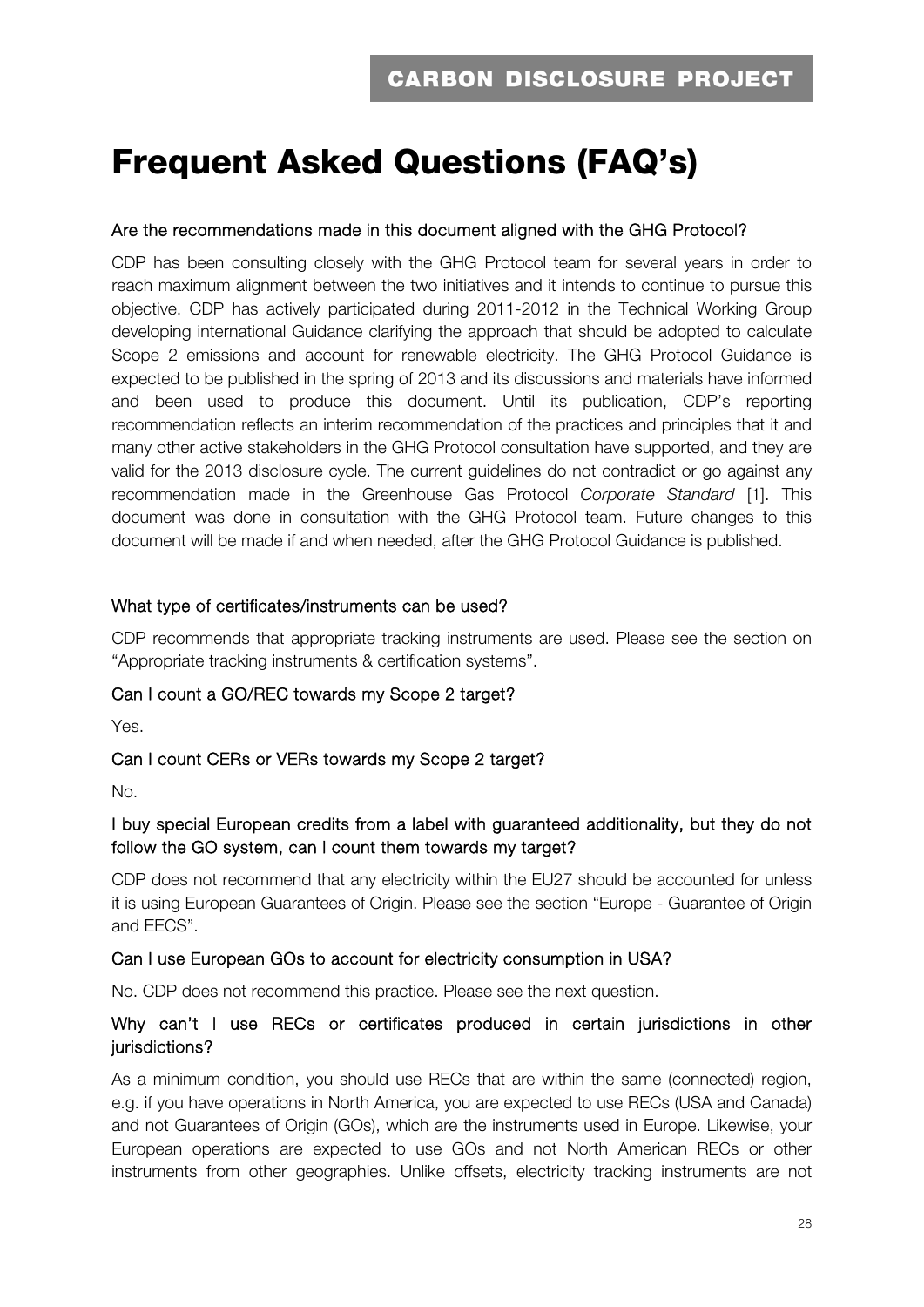expected to become global commodities, but regional commodities. This is because there are physical restraints to the transmission of electricity that should be respected by the tracking instrument trade. This type of constraints is understood as best practice which is still evolving. A good example is the case of islands, for example Iceland. There is no connection between Iceland and mainland Europe. As such, buying Icelandic GOs as a supply of European based consumption is seen as a problematic practice. These considerations could be extended to reflect transmission capacity between countries, which could add layers of complexity that, at the current stage of development of the system, are still difficult to address. The best way to address them is to follow best practice and it is considered best practice to source renewable energy from local renewable sources.

#### Can I use UK green tariffs in order to account for lower Scope 2 emissions?

No. UK green tariffs are based on offsets and CDP does not ask about net emissions but only gross emissions.

#### Can I use an emission factor provided by my supplier?

Yes.

#### Where can I find corrected emission factors for the grid?

The Norwegian NVE authority has published corrected grid emission factor (residual mix) on their website http://www.nve.no/en/Electricity-market/Electricity-disclosure-2011/ .

The RE-DISS project as also calculated corrected grid emission factors for all EU countries, although their current recommendation is that these should not be used for corporate GHG inventories. Check http://www.reliable-disclosure.org/ .

#### What will be the implications of this change in accounting on base year emissions and emissions from previous reporting years? Should companies recalculate their base year emissions?

According to the GHG Protocol companies should recalculate base year in case there are:

- Structural changes in the reporting organization (mergers, acquisitions, divestments or outsourcing and insourcing of emitting activities);
- Changes in calculation methodology or improvement in emission factors;
- Discovery of significant errors.

Furthermore, these cases only trigger a base year recalculation if a certain level of "significance" is achieved. The "significance threshold" is a "qualitative and/or quantitative criterion used to define any significant change to the data, inventory boundary, methods, or any other relevant factors. It is the responsibility of the company to determine the "significance threshold" that triggers base year emissions recalculation and to disclose it" [1, pp. 35].

If you have always been buying RECs or GOs it might be that you already reflect those purchases in your inventory, but have disclosed to CDP previously using grid averages. Or it might be that you have never reflected your renewable energy purchases in your inventory and CDP disclosure. It will be a policy decision from the company to decide if it wants to recalculate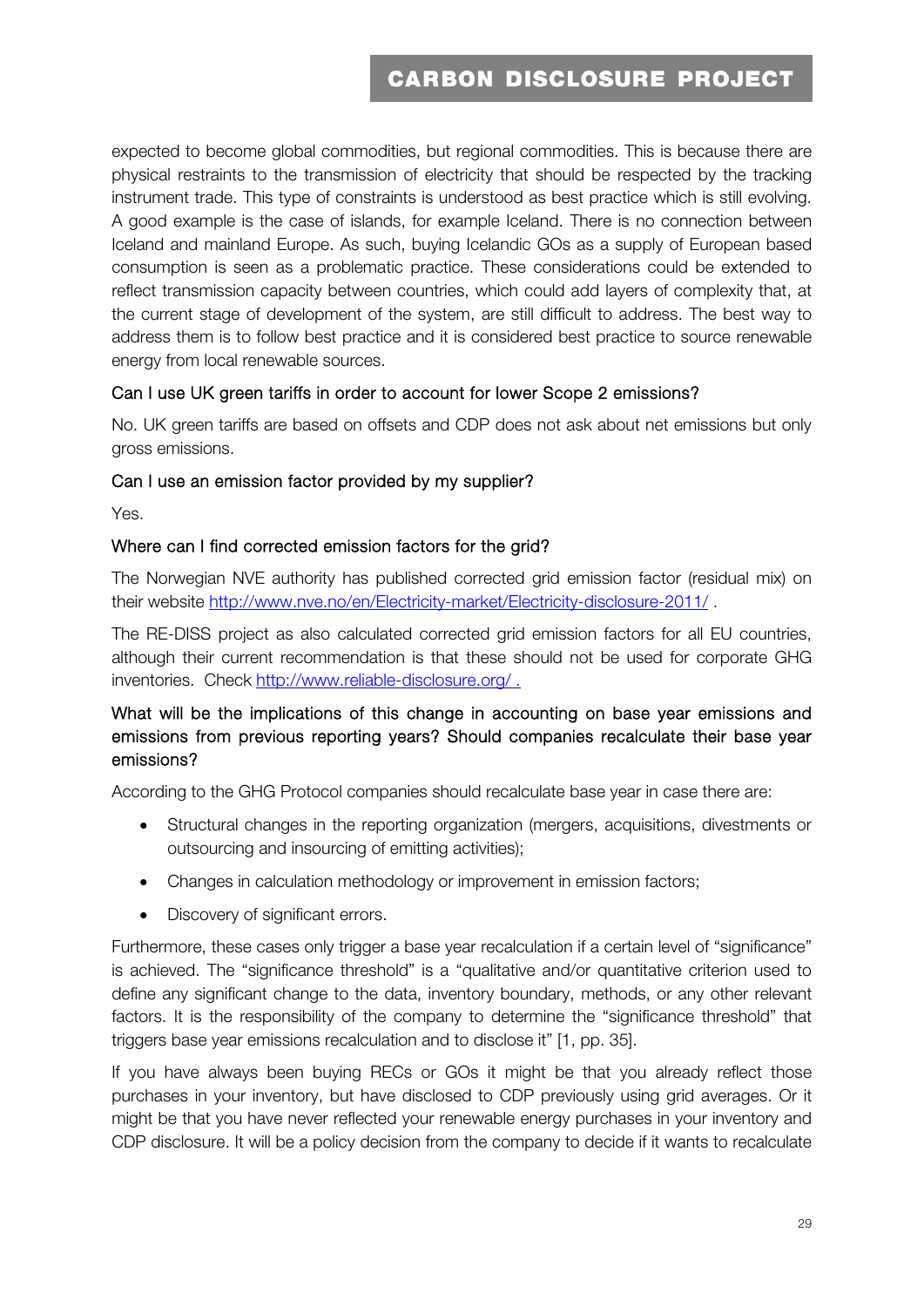its base year or other inventory years and if it wants to restate that information to the CDP again.

If restating, companies should make it explicit that they are conducting a restatement and should also indicate the reasons for it.

#### I purchase offsets that are based on renewable energy generation, can I account for these in my scope 2 figure?

No. In this case the origin of the offsets doesn't really matter. According to the GHG Protocol *Corporate Standard*, offsets should be reported as separate information from the gross emission figures that Scope 1, 2 and 3 represent.

You can report your use of offsets in questions 13.2 and 13.2a where you can provide details of any project-based carbon credits originated or purchased within the reporting period as well the purpose of those purchases.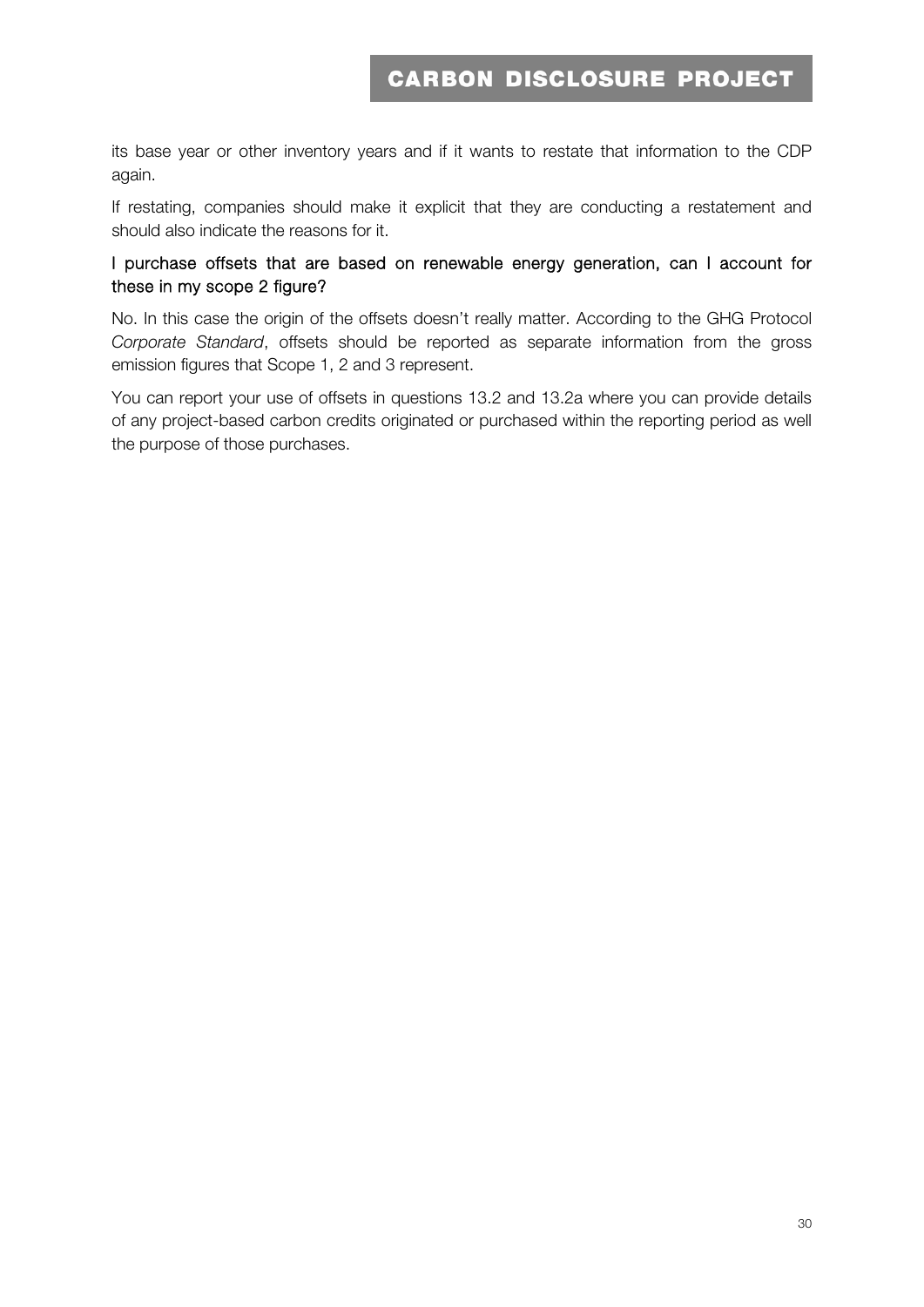## **Worked examples**

The following are some worked examples of how to account for green electricity. The first six examples are applicable when there is renewable energy production on-site. On-site renewable energy production is generally considered the most clear cut case for green power accounting. Although this might be true, this is certainly not simple and quite complex cases can exist. Overall, six different cases are provided, which account for different combinations of the following variables:

- 1. Grid connection: is the facility grid connected or not?
- 2. Tracking instruments: are tracking instruments being generated, such as GO and RECs?
- 3. Destination of instruments: if tracking instruments are being generated, are they sold or are they retired by the company that is generating and claiming the attributes?
- 4. Ownership: is the facility owned by the company or is it owned and/or managed by other company?

Additional cases might occur that take into account other factors/variables. Judgement should be applied on a case by case basis, following the principles of the GHG Protocol. In addition to the examples involving renewable energy capacity on-site, other examples are also provided.

#### Example 1 – On-site production of non-grid connected renewable electricity [tracking instruments generated, sold to third parties]

In this case Company 1 has facilities with renewable energy generation, that it either owns or not. Company 1 locally consumes the electricity and tracking instruments are generated and sold to third parties. To the extent known and identified by CDP, when there is on-site generation with no grid connection it is unlikely that certificates like RECs or GOs are being generated and sold separately. However, if such thing occurs from a principle point of view, one would have to admit that the electricity attributes would be accounted by a third party (the party that buys and retires the attributes) and that no claim could be done by Company 1. However, this case is unlikely to occur.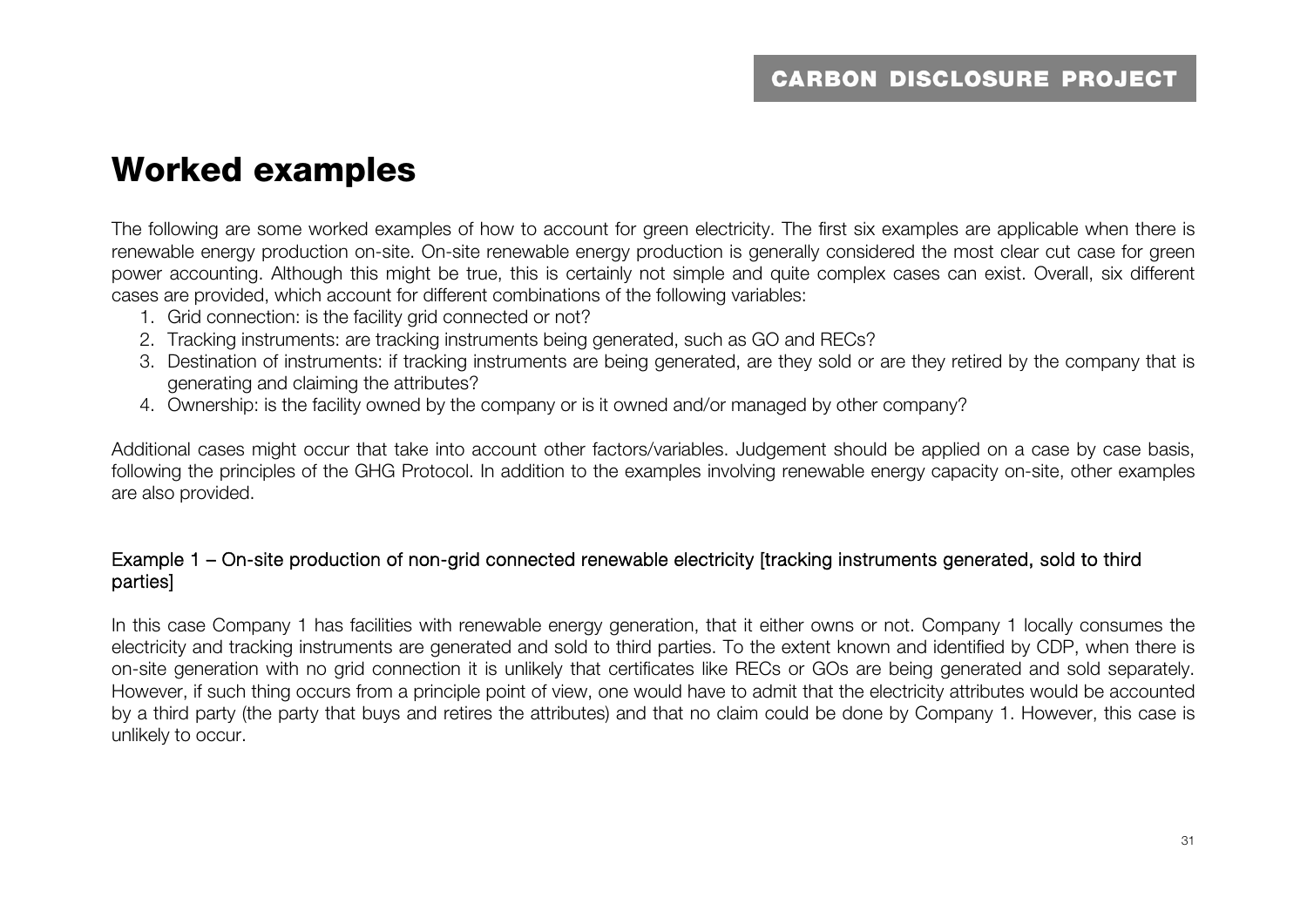#### Example 2 – On-site production of non-grid connected renewable electricity [tracking instruments generated, retired by company]

As with case 1, this case is also unlikely to happen. Nevertheless, in this case as with all subsequent ones where there is a tracking instrument, the company that retires the instrument is the one that is able to claim the attributes of the energy for accounting purposes.

#### Example 3 – On-site production of non-grid connected renewable electricity owned by the company [no tracking instruments generated]

Company 1 has multiple facilities (remote equipment, e.g. diesel generators) around the world that consume small amounts of electricity as well as large buildings that are grid connected. It has installed solar panels that are supplying their remote equipment and in this way, Company 1 is avoiding the installation of fossil fuel (diesel) based generators and avoiding direct emissions.

All things being equal, the result in terms of greenhouse gas accounting should be expressed as:

- 1. a decrease in scope 1 emission, with a decrease in energy consumption associated with those emissions;
- 2. an increase in the electricity consumption;
- 3. an equal amount of electricity purchased and consumed.

For all other electricity, the company is being supplied by the grid and does not have any special agreements with its suppliers or buy and retire any type of certificates. As such, this company should account for Scope 2 using the corrected grid emission factor (residual mix) or, in cases where it does not exist, the most update non-corrected emission factor (grid average).

The electricity generated by Company 1 may or may not be metered but is used only for internal purposes, and this electricity is in no way considered in the grid average (a reasonable assumption in this case).

The CDP response would look like:

#### Q10.1 - Do you have Scope 2 emissions sources in more than one country?

Yes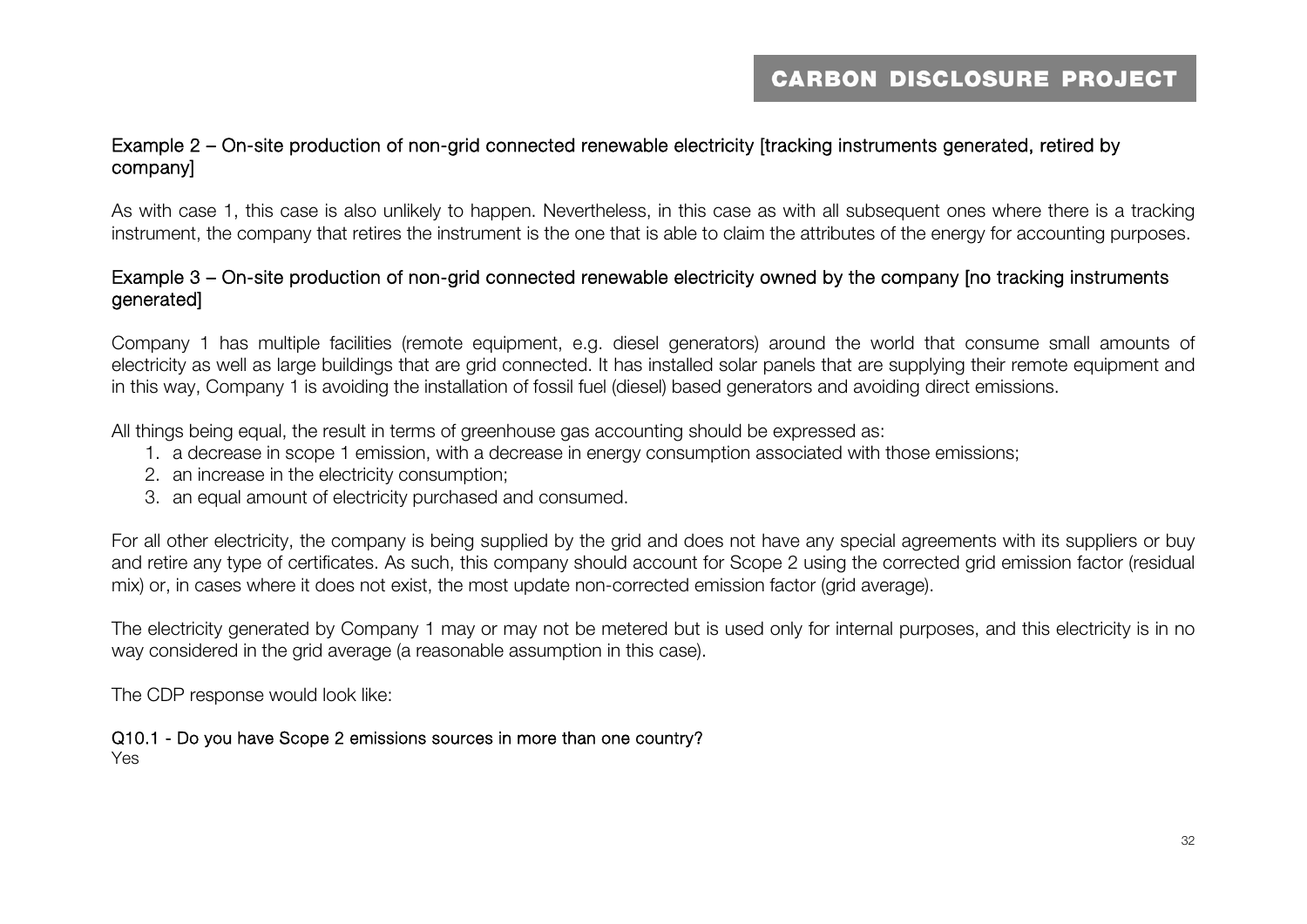#### Q10.1a - Please complete the table below

| Country                  | Scope 2 metric<br>tonnes CO <sub>2e</sub> | Purchased and consumed | Purchased and consumed low<br>electricity, heat, steam or cooling (MWh)carbon electricity, heat, steam or cooling (MWh) |
|--------------------------|-------------------------------------------|------------------------|-------------------------------------------------------------------------------------------------------------------------|
| United States of America | 190.00                                    | 350 000                |                                                                                                                         |
| Canada                   | 10.000                                    | 80 000                 |                                                                                                                         |
| United Kingdom           | 30.000                                    | 70 000                 |                                                                                                                         |
| Spain                    | 10.000                                    | 60 000                 |                                                                                                                         |
| Rest of world            | 10.000                                    | 80 000                 |                                                                                                                         |

Note: because electricity is generated by company and is not being purchased, it should not be counted in Scope 2 and thus, it should not appear in the activity data associated with Scope 2 accounting.

#### Q11.2 - Please state how much fuel, electricity, heat, steam and cooling in MWh your organization has purchased and consumed during the reporting year

| <b>Energy type</b> | <b>MWh</b> | [Comment for the purpose of this example]                                                                                                                                                           |
|--------------------|------------|-----------------------------------------------------------------------------------------------------------------------------------------------------------------------------------------------------|
| Fuel               | 500<br>000 | $\rightarrow$ Installation of solar electricity led to reduction of amount of fuel consumption in diesel generators and so a<br>decrease can be seen in this figure (all other things being equal). |
| Electricity        | 540 000    | $\rightarrow$ Installation of solar electricity did not lead to any change in the amount of electricity purchased and<br>consumed as it is not "purchased" by the company                           |
| Heat               | 100 000    |                                                                                                                                                                                                     |
| Steam              |            |                                                                                                                                                                                                     |
| Cooling            |            |                                                                                                                                                                                                     |

#### Q12.3 - Please complete the table by breaking down the total "Fuel" figure entered above by fuel type

| <b>Fuels</b> | <b>MWh</b> | [Comment for the purpose of this example]                                                                                                  |
|--------------|------------|--------------------------------------------------------------------------------------------------------------------------------------------|
| Natural gas  | 900 000    |                                                                                                                                            |
| Diesel       | 600 000    | A the reduction in footprint (all other things being equal) will be due to lower consumption of Diesel<br>amounts reflected in this figure |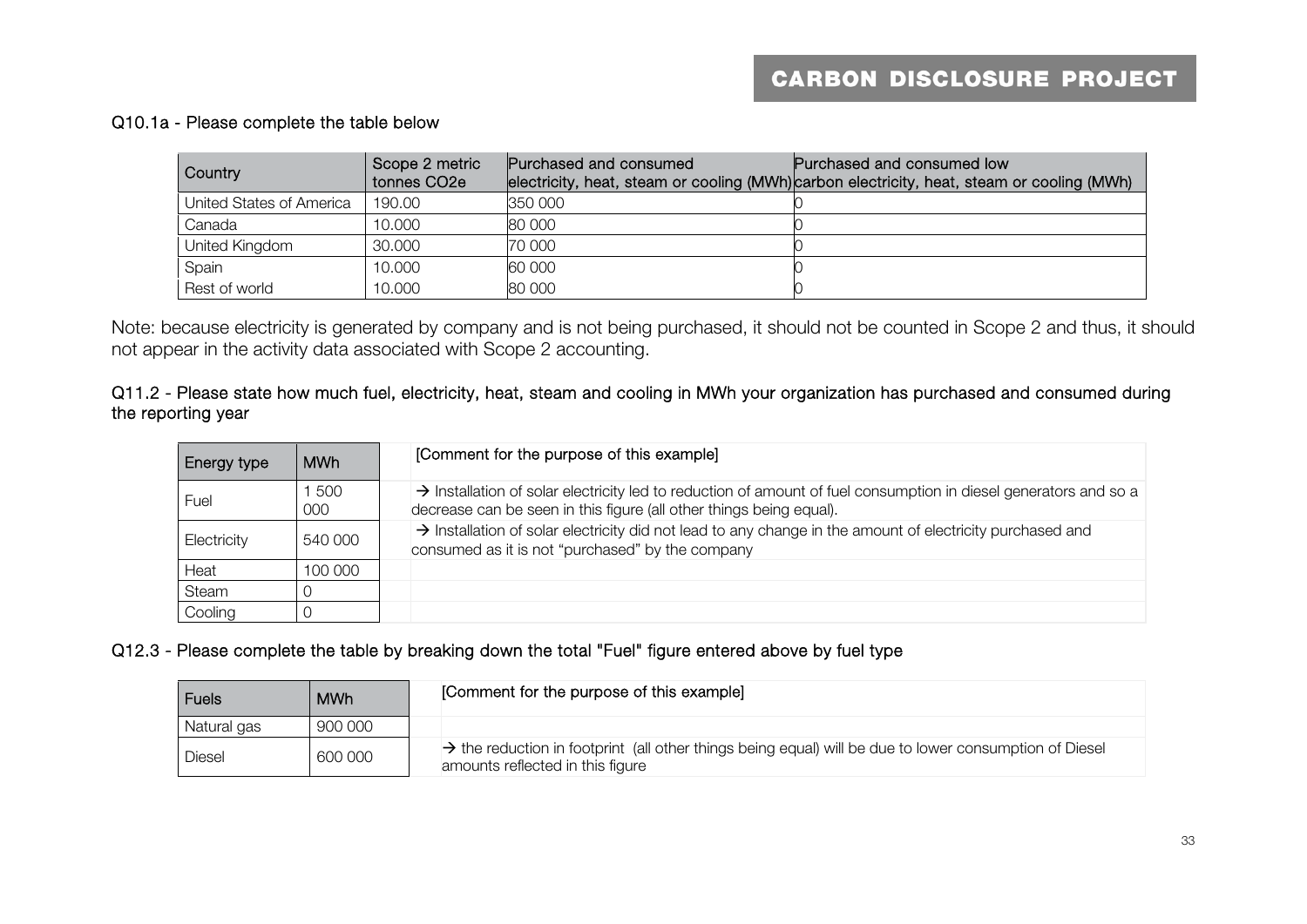#### Q12.4 - Please provide details of the electricity, heat, steam or cooling amounts that were accounted at a low carbon emission factor

| Basis for applying a low carbon<br>emission factor                                                  | MWh associated with<br>low<br>carbon electricity, heat,<br>steam or cooling | Comments                                                                                                                             |
|-----------------------------------------------------------------------------------------------------|-----------------------------------------------------------------------------|--------------------------------------------------------------------------------------------------------------------------------------|
| Non-grid connected low carbon<br>electricity generation owned by<br>company, no instruments created | 500                                                                         | By supplying its remote equipment with solar electricity, Company 1<br>reduced its direct scope 1 footprint by 400 tCO2e every year. |

#### Example 4 – On-site production of non-grid connected renewable electricity owned by another company [no tracking instruments generated]

It is becoming frequent for a company to supply the space, while another company implements and manages the renewable energy installation that produces electricity. This can then be fed to the company that is providing the space and consumed "on the spot". For the sake of the example we will assume all things equal to Example 3, but solar panels are owned or owned and managed by another company and the energy supplied to Company 1 is actually purchased or subject to an agreement between the two parts which is equivalent to a sale. In this case the disclosure would not change significantly from the one provided in Example 3, but there would be some nuances like the fact that the energy would now be accounted in Question 10.1 and 11.2.

#### Q10.1 - Do you have Scope 2 emissions sources in more than one country?

Yes

#### Q10.1a - Please complete the table below

| <b>Country</b>           | Scope 2 metric<br>tonnes CO <sub>2</sub> e | Purchased and consumed | Purchased and consumed low<br>electricity, heat, steam or cooling (MWh)carbon electricity, heat, steam or cooling (MWh) |
|--------------------------|--------------------------------------------|------------------------|-------------------------------------------------------------------------------------------------------------------------|
| United States of America | 190.00                                     | 350 000                |                                                                                                                         |
| Canada                   | 10.000                                     | 80 000                 |                                                                                                                         |
| United Kingdom           | 30.000                                     | 70 000                 |                                                                                                                         |
| Spain                    | 10.000                                     | 60 000                 |                                                                                                                         |
| Rest of world            | 10.000                                     | 81 500                 | -500                                                                                                                    |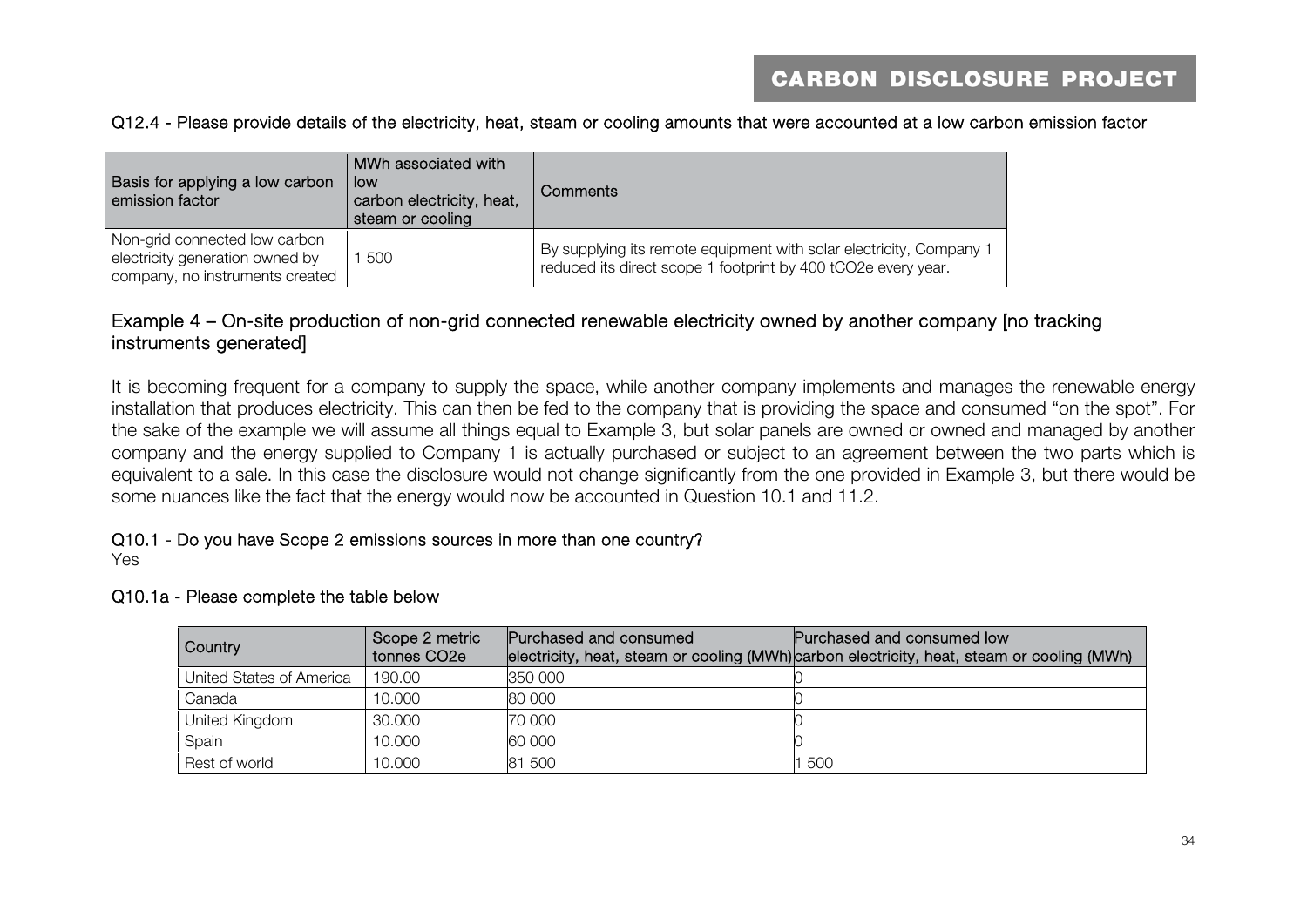#### Q11.2 - Please state how much fuel, electricity, heat, steam and cooling in MWh your organization has purchased and consumed during the reporting year

| Energy type | <b>MWh</b> | [Comment for the purpose of this example]                                                                                                                                                                |
|-------------|------------|----------------------------------------------------------------------------------------------------------------------------------------------------------------------------------------------------------|
| Fuel        | 500<br>000 | $\rightarrow$ Installation of solar electricity led to reduction of amount of fuel consumption in diesel generators and so a<br>decrease can be seen in this figure (all other things being equal).      |
| Electricity | 541 500    | > Despite electricity is being produced on-site it is being "bought" by the company and as such, it is<br>accounted as electricity that counts for the activity data of Scope 2 (purchased and consumed) |
| Heat        | 100 000    |                                                                                                                                                                                                          |
| Steam       |            |                                                                                                                                                                                                          |
| Cooling     |            |                                                                                                                                                                                                          |

#### Q12.3 - Please complete the table by breaking down the total "Fuel" figure entered above by fuel type

| <b>Fuels</b> | <b>MWh</b> | [Comment for the purpose of this example]                                                                                                              |
|--------------|------------|--------------------------------------------------------------------------------------------------------------------------------------------------------|
| Natural gas  | 900 000    |                                                                                                                                                        |
| Diesel       | 600 000    | $\rightarrow$ the reduction in footprint (all other things being equal) will be due to lower consumption of Diesel<br>amounts reflected in this figure |

#### Q12.4 - Please provide details of the electricity, heat, steam or cooling amounts that were accounted at a low carbon emission factor

| Basis for applying a low carbon<br>emission factor                                                         | MWh associated with<br>low<br>carbon electricity, heat,<br>steam or cooling | Comments                                                                                                                                                                                                                                                                                                                                  |
|------------------------------------------------------------------------------------------------------------|-----------------------------------------------------------------------------|-------------------------------------------------------------------------------------------------------------------------------------------------------------------------------------------------------------------------------------------------------------------------------------------------------------------------------------------|
| Non-grid connected low carbon<br>electricity generation not owned<br>by company, no instruments<br>created | 500                                                                         | By supplying its remote equipment with solar electricity, Company 1<br>reduced its direct scope 1 footprint by 400 tCO2e every year.<br>Company 1 has established a contract with SolarCompany, a<br>provider of solar energy solutions, where they own and manage all<br>our on-site installations and we buy the electricity from them. |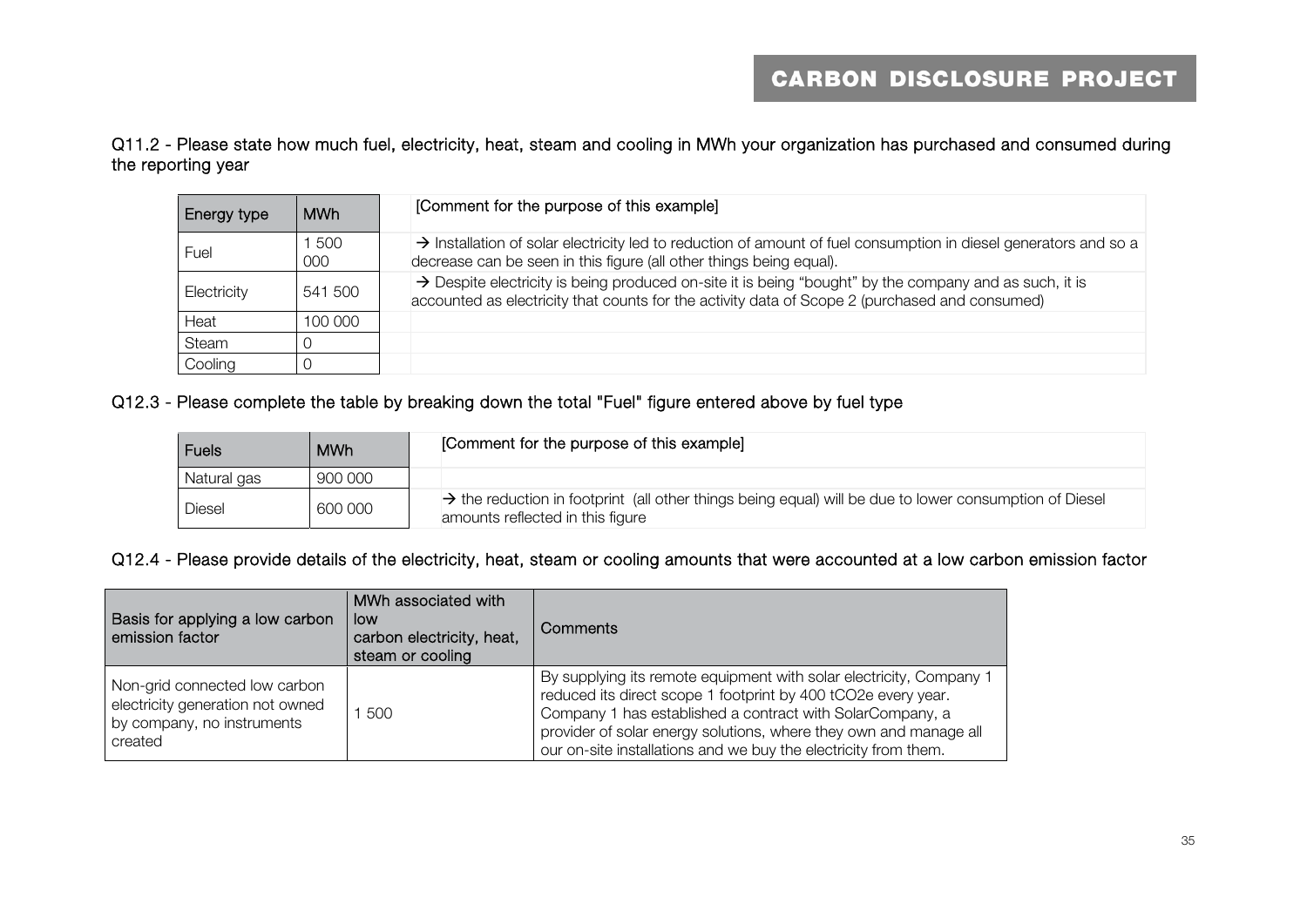#### Example 5 – On-site production of grid connected renewable electricity owned by company [tracking instruments generated and retired by company]

Company 1 owns in this case one single installation (located in "Rest of the World"), where renewable energy production capacity is installed and there is a grid connection. The installation is constantly metered by three uni-directional meters: one that measures the amount of electricity produced by the Renewable Energy source; another that measures the consumption from the grid; and another that measures the amount of energy that is fed into the grid. Tracking instruments are created for the portion that is supplied to the grid and are not sold by Company 1, rather retired/cancelled by them.

For the sake of the example 1500 MWh were generated and consumed locally and 2000 MWh were generated and fed into the public grid with the tracking instruments retired/cancelled by Company 1.

Q10.1 - Do you have Scope 2 emissions sources in more than one country? Yes

| <b>Country</b>           | Scope 2 metric<br>tonnes CO <sub>2e</sub> | Purchased and consumed | Purchased and consumed low<br>electricity, heat, steam or cooling (MWh) carbon electricity, heat, steam or cooling (MWh) |
|--------------------------|-------------------------------------------|------------------------|--------------------------------------------------------------------------------------------------------------------------|
| United States of America | 190.00                                    | 350 000                |                                                                                                                          |
| Canada                   | 10.000                                    | 80 000                 |                                                                                                                          |
| United Kingdom           | 30.000                                    | 70 000                 |                                                                                                                          |
| Spain                    | 10.000                                    | 60 000                 |                                                                                                                          |
| Rest of world            | 8.500                                     | 78 500                 | 2 000                                                                                                                    |

#### Q10.1a - Please complete the table below

Q11.2 - Please state how much fuel, electricity, heat, steam and cooling in MWh your organization has purchased and consumed during the reporting year

| <b>Energy type</b> | <b>MWh</b> | [Comment for the purpose of this example] |
|--------------------|------------|-------------------------------------------|
| Fuel               | 500<br>000 |                                           |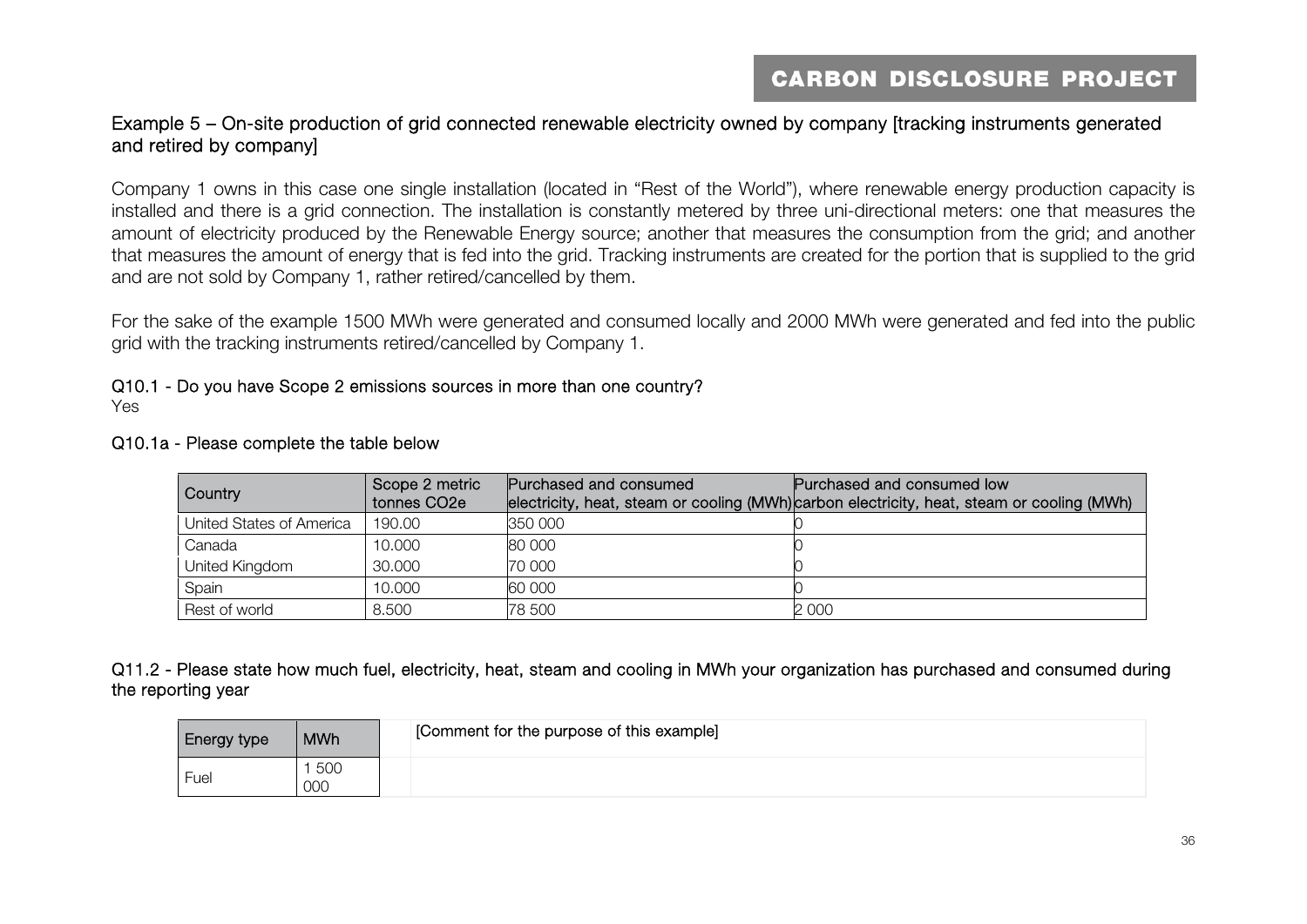| Energy type | <b>MWh</b> | [Comment for the purpose of this example]                                                                                                                                                                                                                                  |
|-------------|------------|----------------------------------------------------------------------------------------------------------------------------------------------------------------------------------------------------------------------------------------------------------------------------|
| Electricity | 538 500    | $\rightarrow$ Installation of a renewable power capacity led to a change in the amount of electricity purchased and<br>consumed as the 1500 MWh that it now consumes directly from this renewable source is electricity that it<br>does not have to purchase from the grid |
| Heat        | 100 000    |                                                                                                                                                                                                                                                                            |
| Steam       |            |                                                                                                                                                                                                                                                                            |
| Cooling     |            |                                                                                                                                                                                                                                                                            |

#### Q12.3 - Please complete the table by breaking down the total "Fuel" figure entered above by fuel type

| Fuels       | <b>MWh</b> | [Comment for the purpose of this example] |
|-------------|------------|-------------------------------------------|
| Natural gas | 900 000    |                                           |
| Diesel      | 600 000    |                                           |

#### Q12.4 - Please provide details of the electricity, heat, steam or cooling amounts that were accounted at a low carbon emission factor

| Basis for applying a low carbon<br>emission factor                                                                     | MWh associated with<br>low<br>carbon electricity, heat,<br>steam or cooling | Comments                                                                                                                                                                                                                                                                                                                                                                                                                                                                                                                                                                                                                                                                                  |
|------------------------------------------------------------------------------------------------------------------------|-----------------------------------------------------------------------------|-------------------------------------------------------------------------------------------------------------------------------------------------------------------------------------------------------------------------------------------------------------------------------------------------------------------------------------------------------------------------------------------------------------------------------------------------------------------------------------------------------------------------------------------------------------------------------------------------------------------------------------------------------------------------------------------|
| Grid connected low carbon<br>electricity generation owned by<br>company, instruments created<br>and retired by company | 2 0 0 0                                                                     | Company 1 has installed 1MW of renewable electricity in its<br>premises. This has allowed a reduction in purchased electricity of 1<br>500MWh and has led to the production of 2000 MWh which were<br>sold to the grid. This electricity amount is audited and tracking<br>instruments are generated which are retained by us and cancelled,<br>so that we can claim the full amount of clean electricity that we<br>produce. So overall Company 1 Scope 2 carbon footprint is reduced<br>by not having to purchase form the grid 1500 MWh and then by<br>cancelling 2000 MWh of instruments and accounting 2000 MWh of<br>electricity consumed from the grid as 0 tCO2e/MWh electricity. |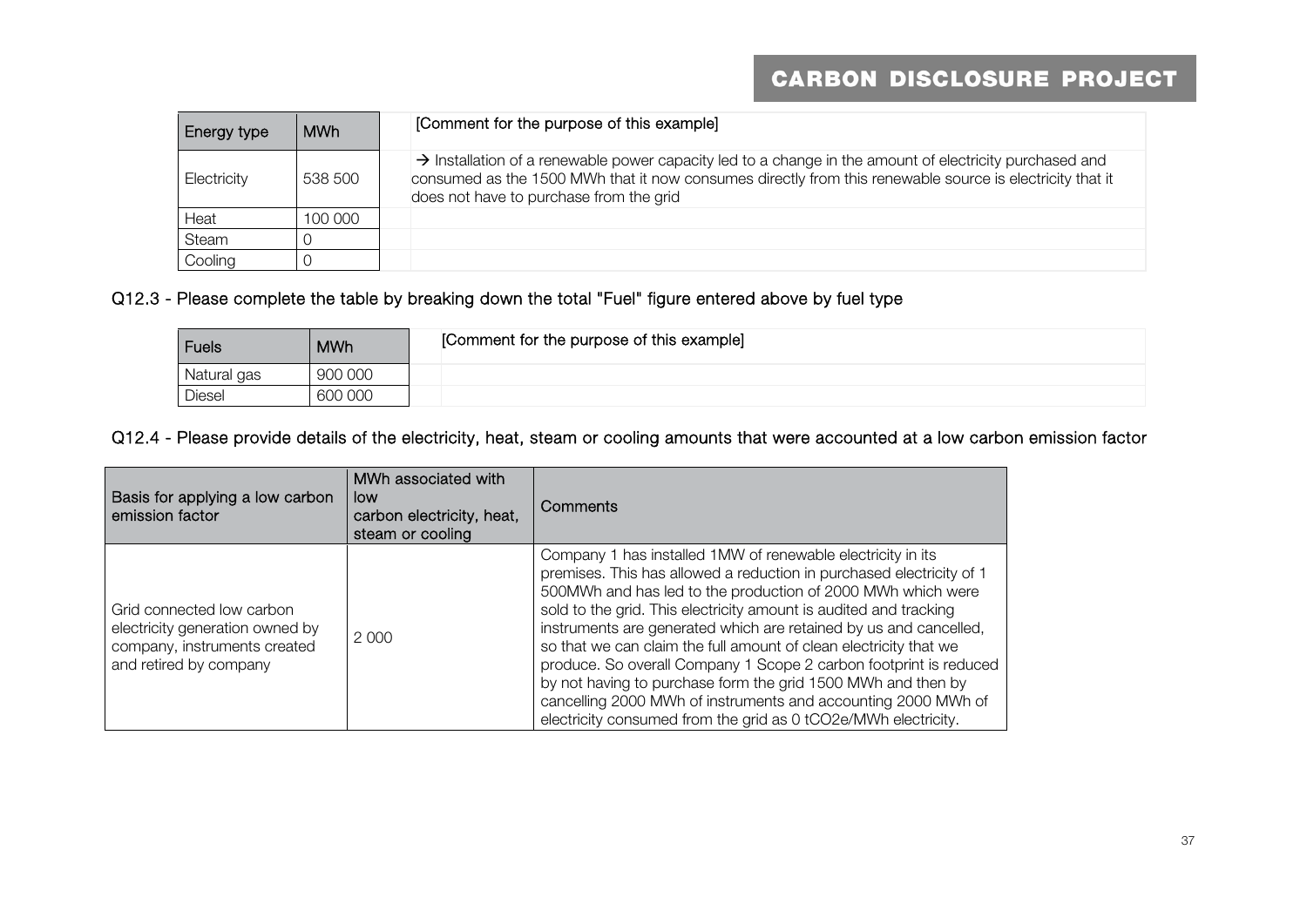#### Example 6 – On-site production of grid connected renewable electricity owned by company [tracking instruments not generated]

Company 1 owns in this case one single installation (located in "Rest of the World"), where renewable energy production capacity is installed, and there is a grid connection. The installation is constantly metered by two meters: a bidirectional one located at the grid connection that measures electricity consumption when the installation is sourcing power from the grid and discounts the energy consumed when the renewable energy source is providing the grid; a unidirectional one that meters the energy produced by the renewable energy source.

For the sake of the example 3500 MWh were generated by the renewable power facility and the bidirectional meter provides an overall consumption from the grid of 76 500 MWh. In this case there are no certificates associated with the electricity and overall it will be considered that, since the grid has been a net provider to the company, all renewable power was consumed internally and there has been no transmission to the grid. This is a simplified assumption of what happens in reality. In terms of accounting, it is currently not clear if and when the renewable energy bought by the supplier will be accounted for, for example, in national grid emission factors. This might vary from country to country. In the absence of more information, it is assumed that it will not, but this should be evaluated on a case by case basis while avoiding double counting.

## Q10.1 - Do you have Scope 2 emissions sources in more than one country?

Yes

| Country                  | Scope 2 metric<br>tonnes CO <sub>2e</sub> | Purchased and consumed | Purchased and consumed low<br>electricity, heat, steam or cooling (MWh)carbon electricity, heat, steam or cooling (MWh) |
|--------------------------|-------------------------------------------|------------------------|-------------------------------------------------------------------------------------------------------------------------|
| United States of America | 190.00                                    | 350 000                |                                                                                                                         |
| Canada                   | 10.000                                    | 80 000                 |                                                                                                                         |
| United Kingdom           | 30,000                                    | 70 000                 |                                                                                                                         |
| Spain                    | 10.000                                    | 60 000                 |                                                                                                                         |
| Rest of world            | 8.500                                     | 76 500                 |                                                                                                                         |

#### Q10.1a - Please complete the table below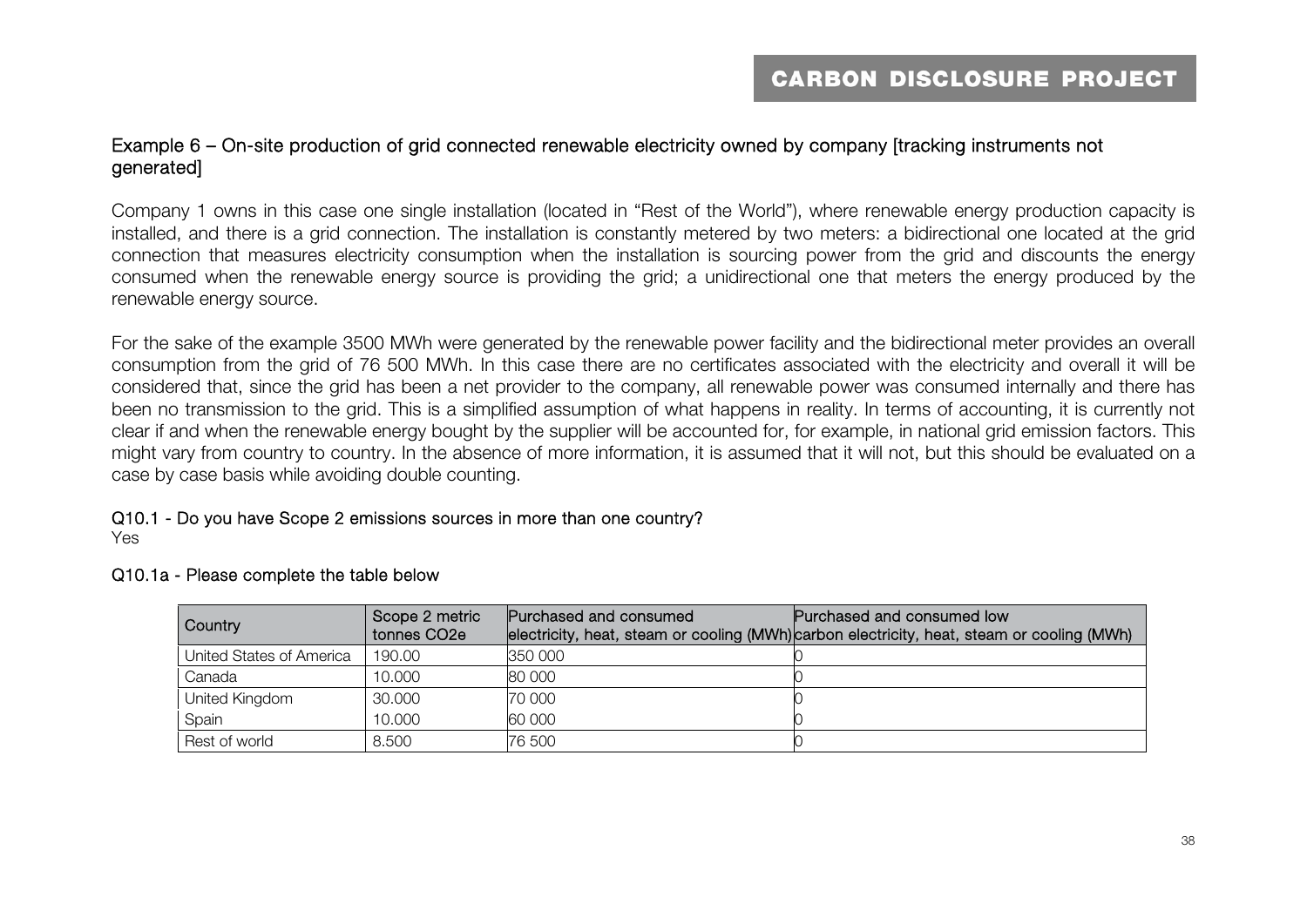Q11.2 - Please state how much fuel, electricity, heat, steam and cooling in MWh your organization has purchased and consumed during the reporting year

| Energy type | <b>MWh</b> | [Comment for the purpose of this example]                                                                                                                                                                                                  |
|-------------|------------|--------------------------------------------------------------------------------------------------------------------------------------------------------------------------------------------------------------------------------------------|
| Fuel        | 500<br>000 |                                                                                                                                                                                                                                            |
| Electricity | 536 500    | $\rightarrow$ Installation of a renewable power plant led to a change in the amount of electricity purchased and<br>consumed of 3500 MWh that it consumes from the renewable source and that it does not have to purchase<br>from the grid |
| Heat        | 100 000    |                                                                                                                                                                                                                                            |
| Steam       |            |                                                                                                                                                                                                                                            |
| Cooling     |            |                                                                                                                                                                                                                                            |

Q12.3 - Please complete the table by breaking down the total "Fuel" figure entered above by fuel type

| <b>Fuels</b> | <b>MWh</b> | [Comment for the purpose of this example] |
|--------------|------------|-------------------------------------------|
| Natural gas  | 900 000    |                                           |
| Diesel       | 600 000    |                                           |

Q12.4 - Please provide details of the electricity, heat, steam or cooling amounts that were accounted at a low carbon emission factor

| Basis for applying a low carbon<br>emission factor | MWh associated with<br>low<br>carbon electricity, heat,<br>steam or cooling | <b>Comments</b> |
|----------------------------------------------------|-----------------------------------------------------------------------------|-----------------|
|                                                    |                                                                             |                 |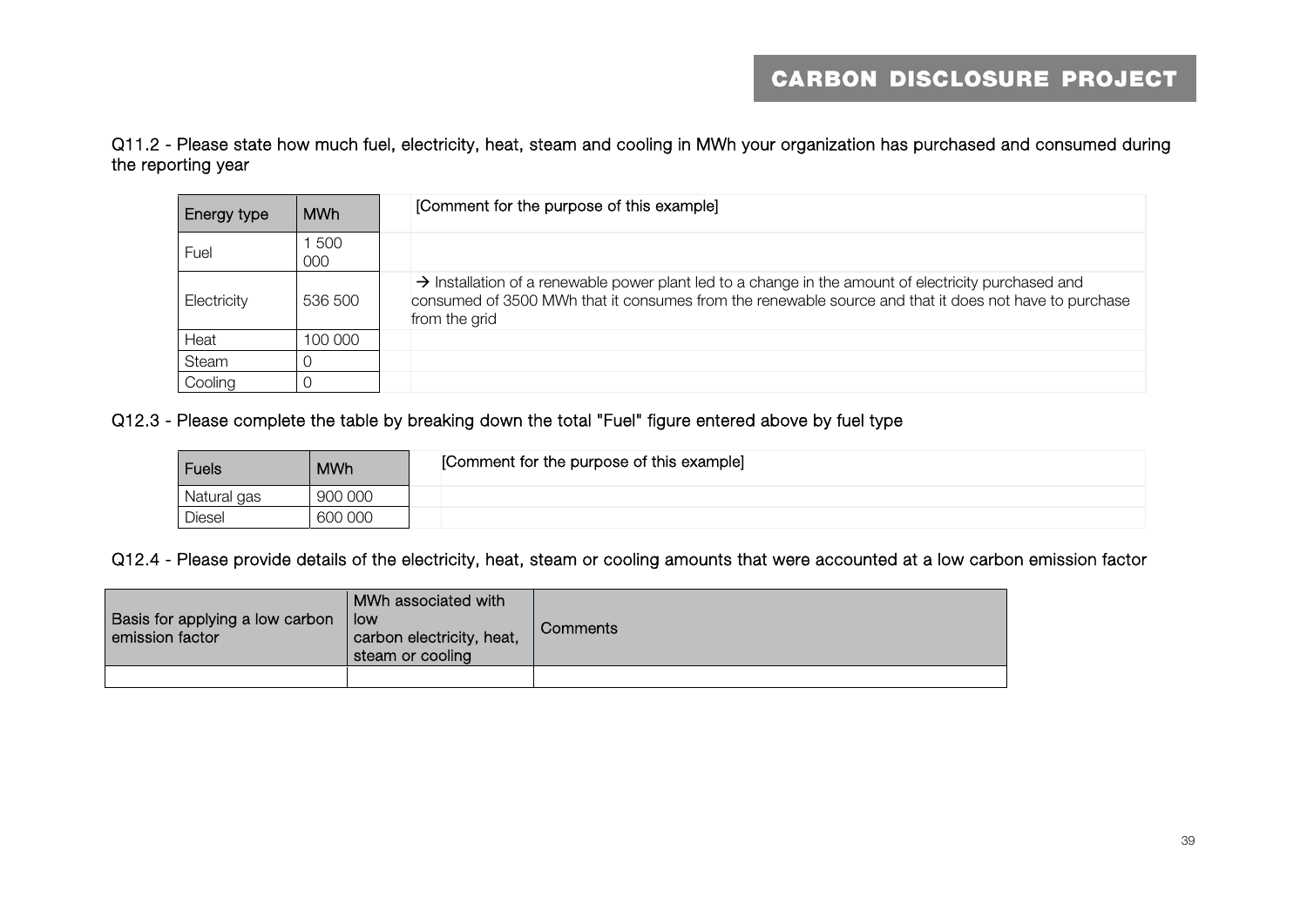| Grid connected low carbon<br>electricity generation owned by<br>company, no instruments created | 3 500 | Company 1 has installed 1MW of renewable electricity in its<br>premises. This has allowed a reduction in purchased electricity of 3<br>500MWh that it consumes directly from its plants. This number is the<br>net effect of the production by the renewable energy plant, as when<br>surplus power is produced it is bought by our supplier and fed to the<br>grid, causing the meter to discount energy sourced from the grid. No<br>certificates are generated and it is considered that all renewable<br>energy is consumed by our company. |
|-------------------------------------------------------------------------------------------------|-------|-------------------------------------------------------------------------------------------------------------------------------------------------------------------------------------------------------------------------------------------------------------------------------------------------------------------------------------------------------------------------------------------------------------------------------------------------------------------------------------------------------------------------------------------------|
|-------------------------------------------------------------------------------------------------|-------|-------------------------------------------------------------------------------------------------------------------------------------------------------------------------------------------------------------------------------------------------------------------------------------------------------------------------------------------------------------------------------------------------------------------------------------------------------------------------------------------------------------------------------------------------|

#### Example 7 – On-site production of grid connected renewable electricity owned by third party [tracking instruments not generated]

In this case, there is renewable capacity installed on the premises, but it is owned by a third party that provides it to the grid and no tracking instruments are generated. In this case it is clear that, if the electricity is provided to the grid and not directly to Company 1 (who owns and operates the site, but not the renewable energy source) then Company 1 cannot account for the renewable energy produced in its premises but needs to account either at grid average, or the emission factor of its supplier, or needs to have bought and cancelled (or someone on its behalf) some type of tracking instruments.

#### Example 8 – An example of calculation using RECS in the USA

Company 1 is a USA based company and has installations in Oklahoma, California, Upstate New York and Colorado. It consumes the following amounts of electricity

|                  | MWh     |
|------------------|---------|
| <b>MROW</b>      | 200000  |
| <b>CAMX</b>      | 150000  |
| <b>RMPA</b>      | 40000   |
| <b>NYUP</b>      | 30000   |
| <b>Total USA</b> | 420 000 |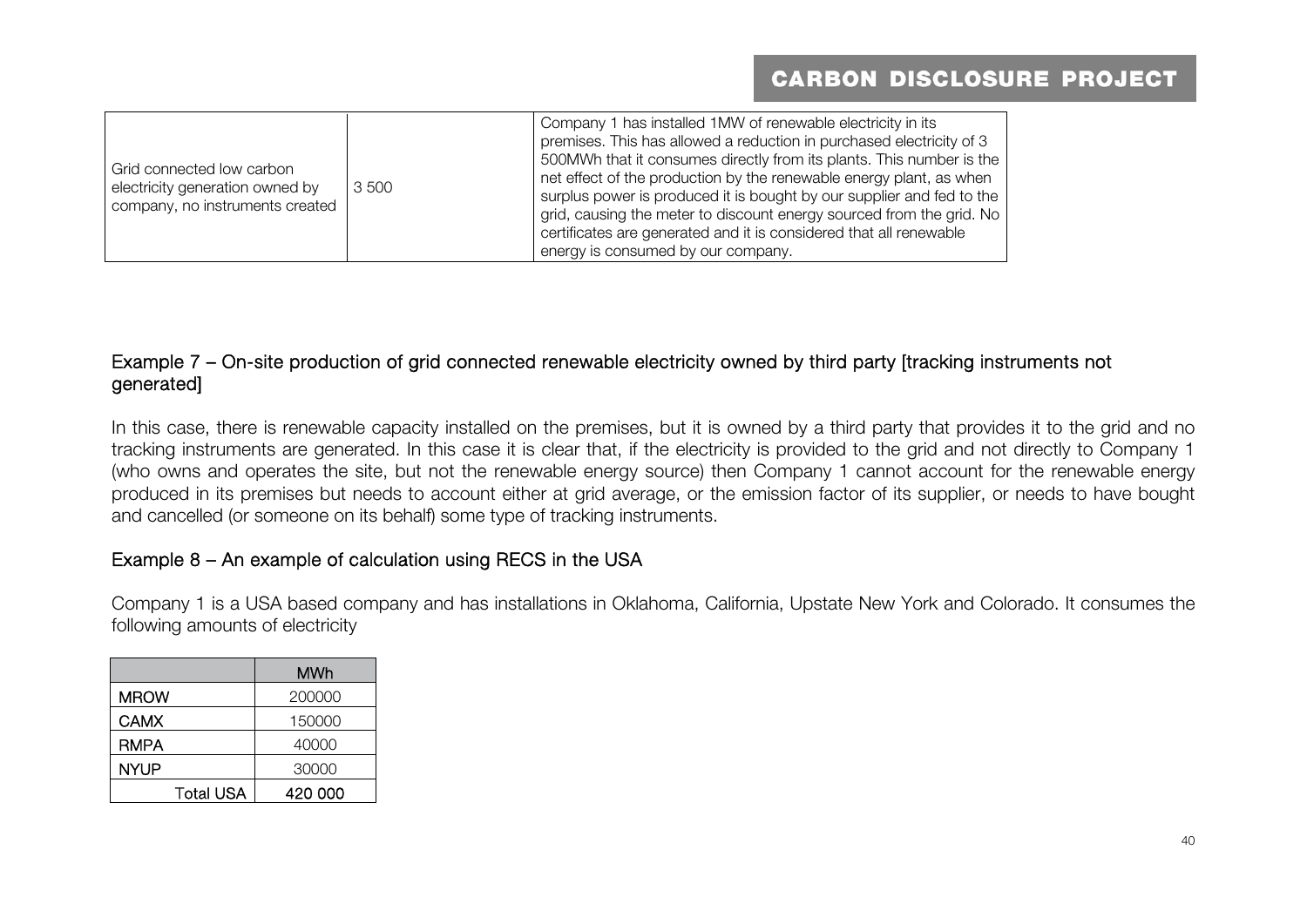It also purchases 100 000 RECs (1 REC=1MWh) from an Oklahoma wind farm. Because this facility is within the MROW eGRID subregion, when doing its calculations to compute the electricity Scope 2 footprint for MROW it uses the eGRID emission factor for the portion of power it does not have RECs, this is 200 000 – 100 000 = 100 000 MWh. The 100 000 MWh for which it has RECs are computed using the specific RECs emission factor, which in this case because it is a renewable energy source, will be assumed to be 0 t CO2e/MWh. Thus the footprint, calculated for each eGRID sub-region will look like the following table:

|                  | Non-renewable MWh                  | lb/MWh (eGRID 2007) | t CO <sub>2</sub> e |
|------------------|------------------------------------|---------------------|---------------------|
| <b>MROW</b>      | $(200 000 - 100 000) =$<br>100 000 | 1831.95             | 83096               |
| <b>CAMX</b>      | 150000                             | 727.26              | 49482               |
| <b>RMPA</b>      | 40000                              | 1.892.47            | 34336               |
| <b>NYUP</b>      | 30000                              | 724.79              | 9863                |
| <b>Total USA</b> | 320 000                            |                     | 176777              |

Thus, compared to the scenario where RECs would not have been bought, Company 1 has reduced its electricity Scope 2 footprint by 83 096 t CO2e.

Its CDP disclosure would look like this:

Q10.1 - Do you have Scope 2 emissions sources in more than one country? No

Q11.2 - Please state how much fuel, electricity, heat, steam and cooling in MWh your organization has purchased and consumed during the reporting year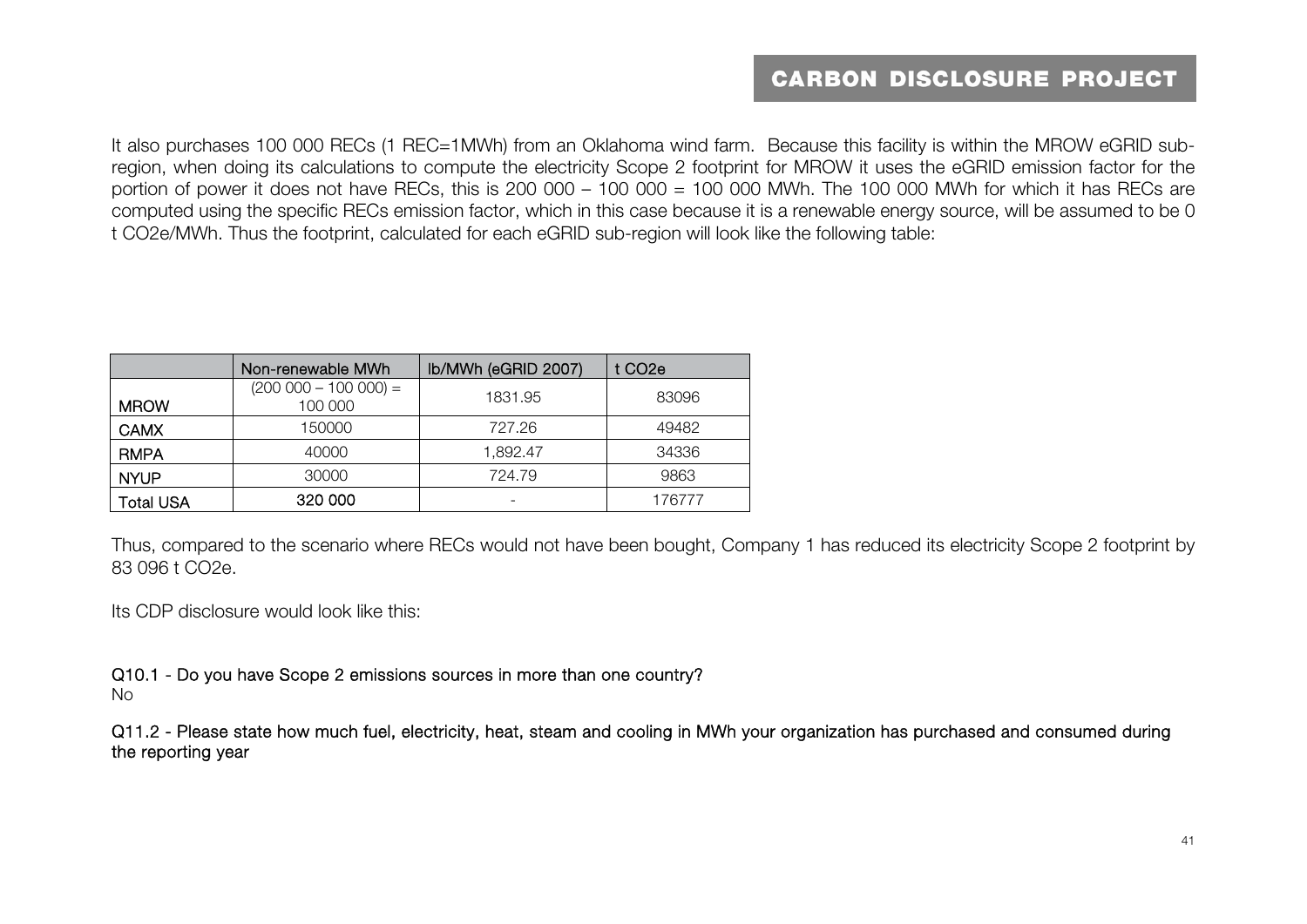| Energy type | <b>MWh</b> |  |
|-------------|------------|--|
| Fuel        | 000        |  |
| Electricity | 420 000    |  |
| Heat        | 0          |  |
| Steam       |            |  |
| Cooling     |            |  |

Q12.4 - Please provide details of the electricity, heat, steam or cooling amounts that were accounted at a low carbon emission factor

| Basis for applying a low carbon<br>emission factor | MWh associated with<br>low<br>carbon electricity, heat,<br>steam or cooling | Comments                                                                                                                                                                                            |
|----------------------------------------------------|-----------------------------------------------------------------------------|-----------------------------------------------------------------------------------------------------------------------------------------------------------------------------------------------------|
|                                                    |                                                                             |                                                                                                                                                                                                     |
| Tracking instruments, RECS<br>(USA)                | 100 000                                                                     | Company 1 has bought 100 000 RECs from an Oklahoma wind farm<br>and reflected that in its total Scope 2 footprint provided in Q8.3. This<br>led to a reduction of 83 096 t CO2e form its footprint. |